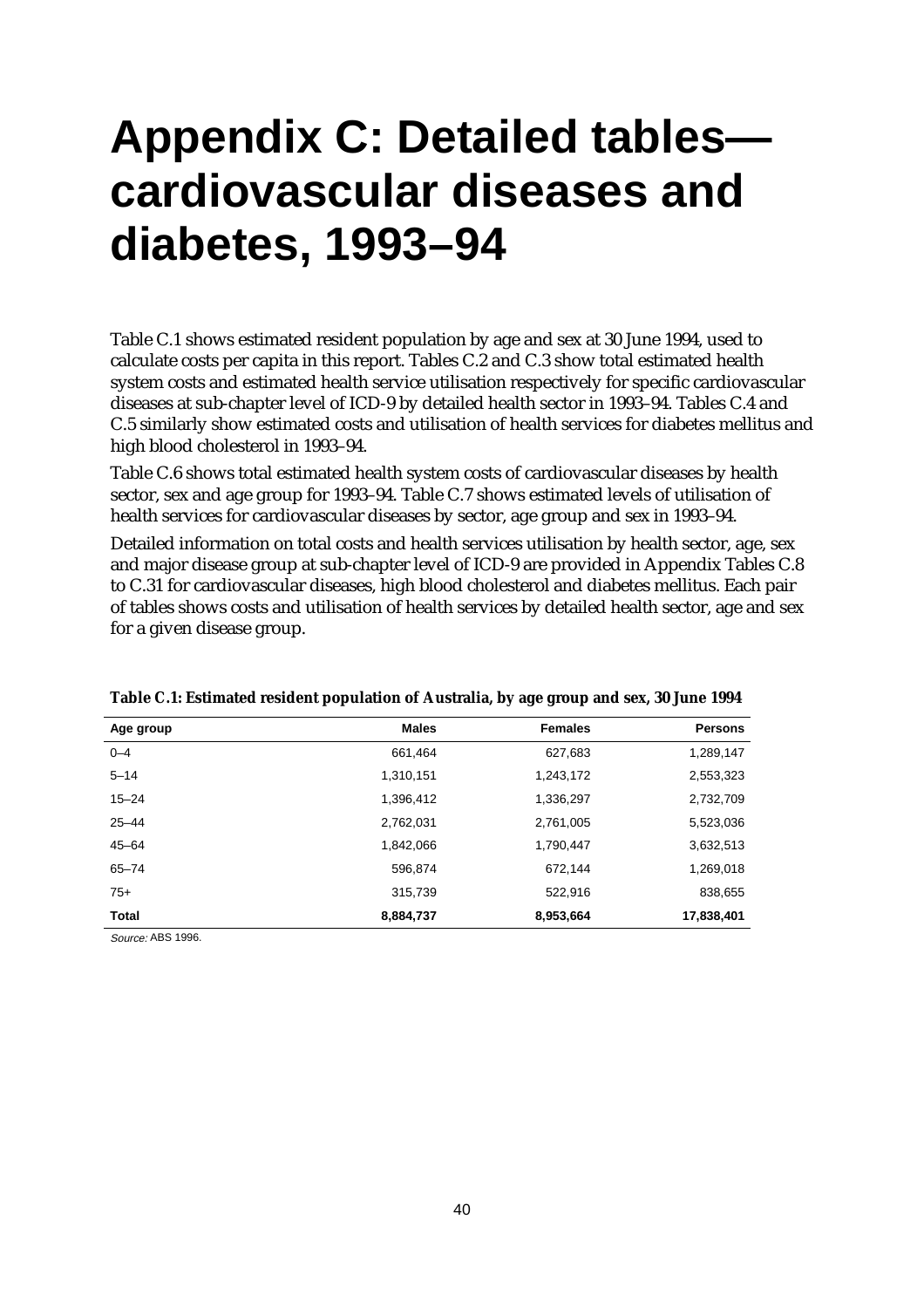|                                                  | <b>Hospital inpatients</b>                |                      |                    |                         | Medical services <sup>(b)</sup> |            | <b>Pharmaceuticals</b> |                      |                                |          |                      |                                      |
|--------------------------------------------------|-------------------------------------------|----------------------|--------------------|-------------------------|---------------------------------|------------|------------------------|----------------------|--------------------------------|----------|----------------------|--------------------------------------|
| ICD-9 chapter                                    | <b>Public</b><br>hospitals <sup>(a)</sup> | Private<br>hospitals | Non-<br>inpatients | <b>Nursing</b><br>homes | <b>GPs</b>                      | Specialist | <b>Prescriptior</b>    | Over-the-<br>counter | <b>Allied</b><br>health        | Research | Other <sup>(c)</sup> | <b>Total</b><br>costs <sup>(d)</sup> |
| Hypertension                                     | 18.7                                      | 4.3                  | 31.8               | 6.7                     | 126.7                           | 89.9       | 409.6                  | 66.5                 | 20.1                           | 21.8     | 34.9                 | 831.0                                |
| Rheumatic heart disease                          | 13.9                                      | 3.8                  | 1.1                | 0.5                     | 0.7                             | 1.1        | 0.8                    | 0.7                  | 0.2                            | 0.2      | 1.0                  | 24.0                                 |
| Ischaemic heart disease                          | 412.5                                     | 144.0                | 17.7               | 72.5                    | 32.0                            | 55.9       | 97.6                   | 7.7                  | 5.5                            | 10.7     | 38.1                 | 894.4                                |
| Acute myocardial infarction                      | 114.1                                     | 10.8                 | 0.5                | 25.3                    | 0.8                             | 2.4        | 0.8                    | 0.2                  | 0.1                            | 2.0      | 7.2                  | 164.1                                |
| Other                                            | 298.5                                     | 133.2                | 17.3               | 47.3                    | 31.3                            | 53.5       | 96.8                   | 7.5                  | 5.4                            | 8.7      | 31.0                 | 730.3                                |
| Diseases of pulmonary circulation                | 18.6                                      | 2.9                  | 0.7                | 5.3                     | 1.0                             | 1.6        | 1.7                    | 0.3                  | 0.2                            | 1.0      | 1.4                  | 34.6                                 |
| Other forms of heart disease                     | 255.5                                     | 55.7                 | 41.5               | 167.1                   | 39.2                            | 53.7       | 55.4                   | 25.7                 | 4.7                            | 11.0     | 31.5                 | 740.9                                |
| Cardiac dysrhythmias                             | 82.5                                      | 13.5                 | 18.3               | 28.7                    | 12.7                            | 23.1       | 20.0                   | 10.9                 | 0.7                            | 3.7      | 9.5                  | 223.6                                |
| <b>Heart failure</b>                             | 118.4                                     | 21.3                 | 17.8               | 134.8                   | 23.8                            | 23.0       | 32.7                   | 12.2                 | 3.9                            | 5.4      | 17.5                 | 410.9                                |
| Non-rheumatic valvular disease                   | 31.3                                      | 16.9                 | 3.6                | 1.6                     | 1.7                             | 4.9        | 1.6                    | 1.7                  | $\qquad \qquad \longleftarrow$ | 0.5      | 2.9                  | 66.8                                 |
| Cardiomyopathy and other heart<br>diseases       | 23.3                                      | 4.1                  | 1.7                | 2.0                     | 1.0                             | 2.6        | 1.0                    | 0.9                  | 0.1                            | 1.4      | 1.6                  | 39.6                                 |
| Cerebrovascular disease                          | 235.2                                     | 34.2                 | 13.7               | 265.4                   | 13.2                            | 18.3       | 10.3                   | 2.7                  | 4.8                            | 5.9      | 27.0                 | 630.5                                |
| Diseases of arteries, arterioles,<br>capillaries | 130.8                                     | 33.9                 | 15.5               | 36.5                    | 6.9                             | 14.9       | 5.8                    | 4.8                  | 2.1                            | 6.6      | 11.3                 | 269.0                                |
| Atherosclerosis                                  | 30.4                                      | 5.8                  | 6.8                | 8.1                     | 0.6                             | 1.1        | 0.3                    | 1.4                  | 0.1                            | 2.7      | 2.5                  | 59.6                                 |
| Aortic aneurysm                                  | 36.0                                      | 6.3                  | 3.8                | 2.9                     | 1.3                             | 3.7        | 1.1                    | 0.9                  | 0.2                            | 1.4      | 2.5                  | 60.2                                 |
| Other peripheral vascular disease                | 64.4                                      | 21.8                 | 4.9                | 25.5                    | 5.0                             | 10.1       | 4.4                    | 2.6                  | 1.8                            | 2.5      | 6.3                  | 149.3                                |
| Diseases of veins, lymphatics, other             | 87.4                                      | 57.7                 | 11.7               | 32.1                    | 18.4                            | 27.5       | 17.4                   | 5.9                  | 2.2                            | 2.6      | 11.7                 | 274.7                                |
| Phlebitis and thrombophlebitis                   | 3.4                                       | 0.9                  | 2.9                | 1.7                     | 3.8                             | 5.8        | 3.7                    | 2.0                  | 0.7                            | 0.3      | 1.1                  | 26.2                                 |
| Varicose veins of leg                            | 30.2                                      | 27.4                 | 1.2                | 3.9                     | 2.2                             | 4.6        | 1.5                    | 0.4                  | 0.6                            | 0.7      | 3.2                  | 76.0                                 |
| Hemorrhoids                                      | 19.6                                      | 20.9                 | 1.8                | 4.2                     | 7.1                             | 10.2       | 9.6                    | 1.3                  | 0.7                            | 0.8      | 3.4                  | 79.3                                 |
| Other                                            | 34.2                                      | 8.5                  | 5.9                | 22.3                    | 5.3                             | 6.9        | 2.7                    | 2.3                  | 0.3                            | 0.9      | 4.0                  | 93.2                                 |
| Unspecified treatment and aftercare              | 3.4                                       | 1.0                  | 1.1                | 0.6                     | 0.4                             | 0.7        | 0.7                    | 0.1                  | —                              | 0.1      | 0.4                  | 8.6                                  |
| Prevention and screening                         | 0.0                                       | 0.0                  | 8.5                |                         | 0.7                             | 0.7        | 0.1                    | 0.8                  | —                              | 0.2      | 0.5                  | 11.6                                 |
| <b>Total</b>                                     | 1,176.0                                   | 337.5                | 143.2              | 586.9                   | 239.1                           | 264.3      | 599.4                  | 115.3                | 39.7                           | 60.1     | 157.9                | 3,719.4                              |

**Table C.2: Total health system costs of diseases of the circulatory system by health sector and disease type, 1993–94 (\$ million)**

(b) Medical services for private patients in hospitals are included under Hospital inpatients.

(c) Includes other institutional, non-institutional and administration expenditure.

(d) Excludes expenditure for public health services, community health services, ambulances, medical aids and appliances.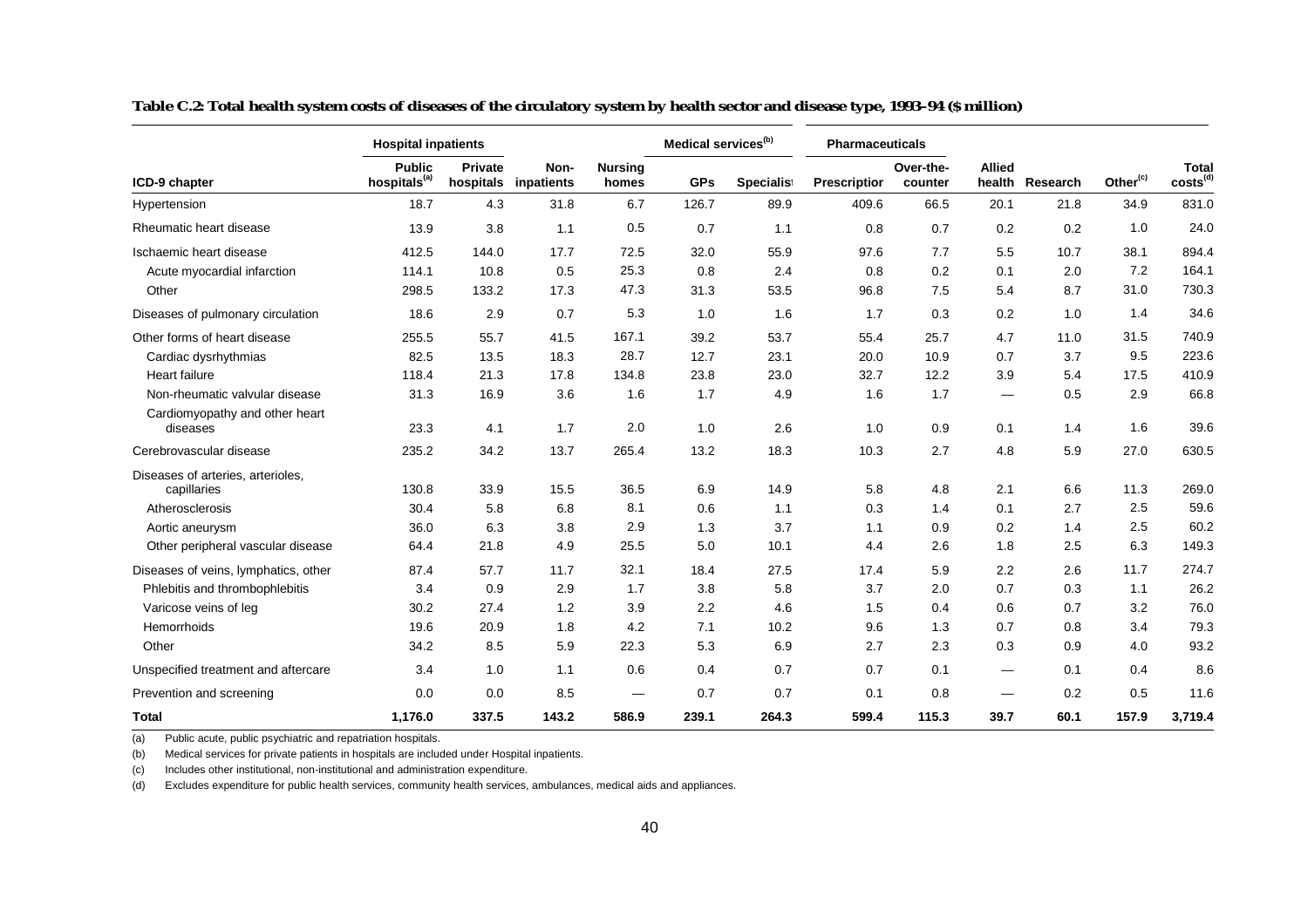|                                                  | Admissions ('000)                         |                             | Bed days ('000)                           |       |                                                                   |            | Medical services <sup>(b)</sup> ('000) |          |                                                               |                                     |
|--------------------------------------------------|-------------------------------------------|-----------------------------|-------------------------------------------|-------|-------------------------------------------------------------------|------------|----------------------------------------|----------|---------------------------------------------------------------|-------------------------------------|
| ICD-9 chapter                                    | <b>Public</b><br>hospitals <sup>(a)</sup> | <b>Private</b><br>hospitals | <b>Public</b><br>hospitals <sup>(a)</sup> |       | Non-inpatient<br>Private occasions of<br>hospitals service ('000) | <b>GPs</b> | <b>Specialist</b>                      | (000)    | No. of Allied health<br>prescriptions consultations<br>('000) | <b>Nursing</b><br>home<br>residents |
| Hypertension                                     | 7.3                                       | 1.7                         | 44.1                                      | 12.4  | 481.0                                                             | 5,265.2    | 2,933.3                                | 17,493.0 | 1,163.5                                                       | 183                                 |
| Rheumatic heart disease                          | 1.8                                       | 0.4                         | 14.5                                      | 2.9   | 16.7                                                              | 27.4       | 43.0                                   | 59.7     | 11.7                                                          | 14                                  |
| Ischaemic heart disease                          | 110.3                                     | 27.9                        | 656.4                                     | 146.5 | 268.3                                                             | 1.195.1    | 1.262.2                                | 4,228.0  | 317.2                                                         | 1,984                               |
| Acute myocardial infarction                      | 28.6                                      | 2.6                         | 233.8                                     | 24.4  | 6.8                                                               | 26.3       | 45.2                                   | 39.0     | 4.2                                                           | 691                                 |
| Other                                            | 81.7                                      | 25.3                        | 422.6                                     | 122.1 | 261.5                                                             | 1,168.8    | 1,217.0                                | 4,189.0  | 313.0                                                         | 1,293                               |
| Diseases of pulmonary circulation                | 4.4                                       | 0.7                         | 44.0                                      | 6.6   | 10.2                                                              | 35.7       | 61.1                                   | 108.1    | 9.6                                                           | 146                                 |
| Other forms of heart disease                     | 70.5                                      | 13.0                        | 531.2                                     | 109.6 | 627.5                                                             | 1,448.2    | 1,401.2                                | 3,615.3  | 270.3                                                         | 4,571                               |
| Cardiac dysrhythmias                             | 28.3                                      | 4.7                         | 120.3                                     | 19.4  | 277.3                                                             | 487.1      | 560.2                                  | 1,117.1  | 40.1                                                          | 785                                 |
| <b>Heart failure</b>                             | 33.4                                      | 5.4                         | 335.8                                     | 70.2  | 270.0                                                             | 856.7      | 681.7                                  | 2,340.1  | 226.6                                                         | 3,686                               |
| Non-rheumatic valvular disease                   | 4.0                                       | 1.8                         | 29.2                                      | 12.5  | 55.1                                                              | 68.3       | 104.2                                  | 104.9    |                                                               | 45                                  |
| Cardiomyopathy and other heart<br>diseases       | 4.9                                       | 1.1                         | 46.0                                      | 7.5   | 77.4                                                              | 36.1       | 55.1                                   | 149.7    | 3.0                                                           | 55                                  |
| Cerebrovascular disease                          | 39.7                                      | 7.2                         | 582.7                                     | 111.3 | 206.7                                                             | 469.1      | 460.6                                  | 568.5    | 274.5                                                         | 7,259                               |
| Diseases of arteries, arterioles,<br>capillaries | 19.6                                      | 5.7                         | 190.3                                     | 43.2  | 234.9                                                             | 259.9      | 359.4                                  | 410.6    | 119.4                                                         | 999                                 |
| Atherosclerosis                                  | 4.7                                       | 1.0                         | 41.3                                      | 7.1   | 102.9                                                             | 21.1       | 26.7                                   | 12.1     | 8.0                                                           | 221                                 |
| Aortic aneurysm                                  | 3.8                                       | 0.8                         | 42.0                                      | 8.3   | 58.2                                                              | 50.0       | 84.5                                   | 63.4     | 8.9                                                           | 80                                  |
| Other peripheral vascular disease                | 11.1                                      | 4.0                         | 107.0                                     | 27.8  | 73.9                                                              | 188.7      | 248.2                                  | 335.1    | 102.5                                                         | 697                                 |
| Diseases of veins, lymphatics, other             | 36.0                                      | 26.2                        | 176.0                                     | 85.5  | 176.7                                                             | 730.5      | 718.0                                  | 909.5    | 128.3                                                         | 878                                 |
| Phlebitis and thrombophlebitis                   | 1.2                                       | 0.3                         | 8.3                                       | 2.4   | 43.6                                                              | 152.3      | 211.5                                  | 257.2    | 40.6                                                          | 47                                  |
| Varicose veins of leg                            | 10.9                                      | 10.1                        | 53.7                                      | 33.0  | 17.5                                                              | 92.5       | 96.6                                   | 62.9     | 32.0                                                          | 107                                 |
| Hemorrhoids                                      | 12.6                                      | 12.6                        | 31.4                                      | 29.2  | 26.8                                                              | 279.4      | 193.3                                  | 454.4    | 40.1                                                          | 115                                 |
| Other                                            | 11.4                                      | 3.1                         | 82.6                                      | 20.9  | 88.8                                                              | 206.3      | 216.6                                  | 135.0    | 15.6                                                          | 609                                 |
| Unspecified treatment and aftercare              | 1.2                                       | 0.4                         | 3.3                                       | 1.4   | 17.0                                                              | 13.8       | 12.0                                   | 33.4     |                                                               | 18                                  |
| Prevention and screening                         | 0.1                                       | 0.0                         | 0.1                                       | 0.0   | 128.6                                                             | 30.7       | 35.5                                   | 7.6      |                                                               | $\mathbf 0$                         |
| <b>Total</b>                                     | 291.0                                     | 83.1                        | 2,242.5                                   | 519.4 | 2,167.8                                                           | 9,475.6    | 7,286.3                                | 27,433.6 | 2,294.7                                                       | 16,051                              |

**Table C.3: Estimated health service utilisation for diseases of the circulatory system by health sector and disease type, 1993–94**

(a) Public acute, public psychiatric and repatriation hospitals.

(b) Out-of-hospital medical services only.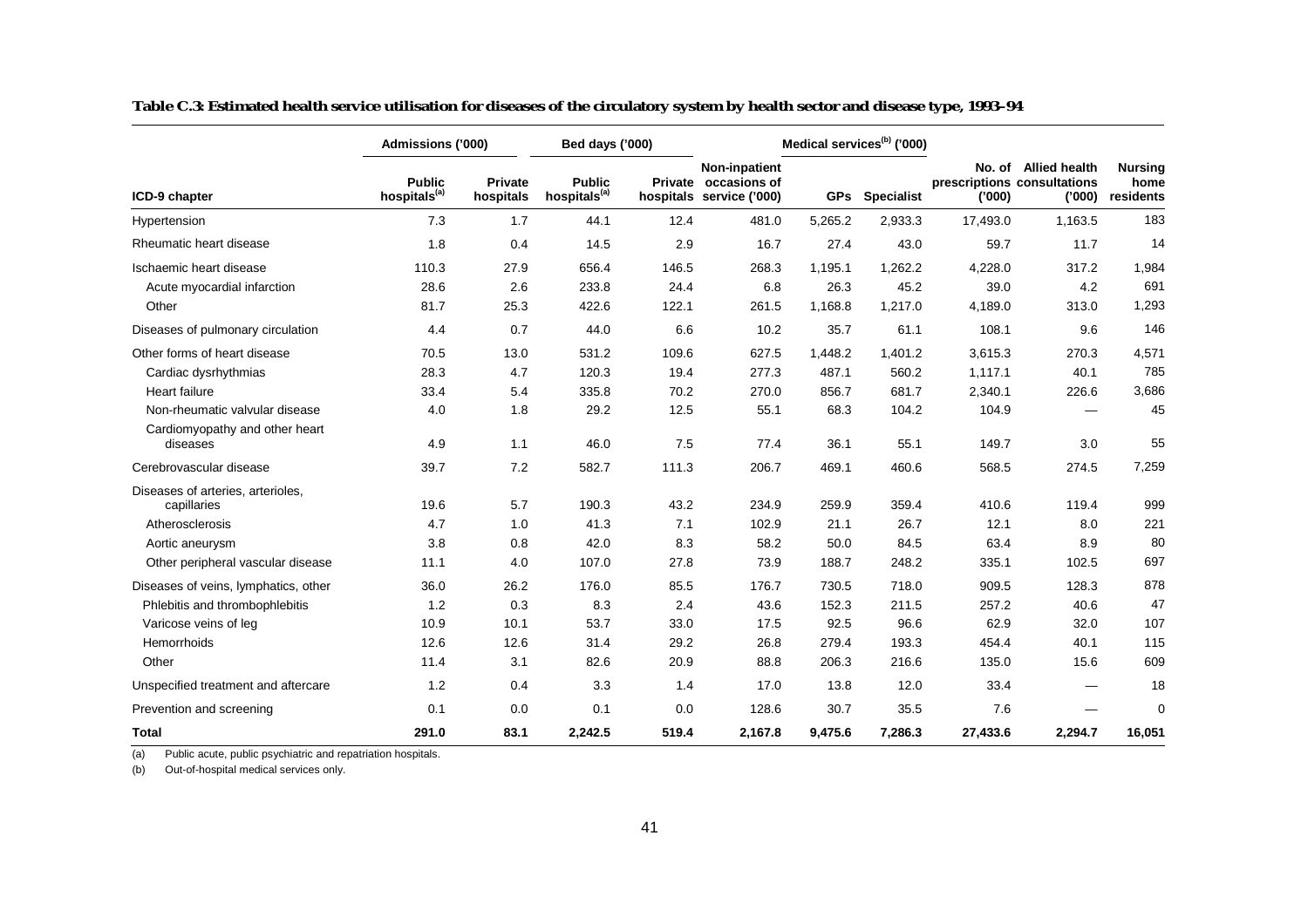| Table C.4: Total health system costs of diabetes and high blood cholesterol by health sector, 1993-94 (\$ million) |  |  |
|--------------------------------------------------------------------------------------------------------------------|--|--|
|                                                                                                                    |  |  |

|                                  | <b>Hospital inpatients</b>               |                      |                    |                                 | Medical services <sup>(b)</sup> |                       | <b>Pharmaceuticals</b> |                      |                         |          |                      |                               |
|----------------------------------|------------------------------------------|----------------------|--------------------|---------------------------------|---------------------------------|-----------------------|------------------------|----------------------|-------------------------|----------|----------------------|-------------------------------|
| ICD-9 chapter                    | <b>Public</b><br>hospitals <sup>(a</sup> | Private<br>hospitals | Non-<br>inpatients | Nursing<br>homes                |                                 | <b>GPs</b> Specialist | <b>Prescription</b>    | Over-the-<br>counter | <b>Allied</b><br>health | Research | Other <sup>(c)</sup> | Total<br>costs <sup>(d)</sup> |
| High blood cholesterol           | 0.1                                      | 0.0                  | 6.0                | $\hspace{0.1mm}-\hspace{0.1mm}$ | 15.3                            | 27.1                  | 130.5                  | 4.1                  | 4.1                     | 3.7      | 8.4                  | 199.4                         |
| Diabetes mellitus                | 58.1                                     | 10.4                 | 27.6               | 19.6                            | 25.7                            | 39.8                  | 93.3                   | 6.1                  | 18.5                    | 19.8     | 53.0                 | 371.9                         |
| Insulin-dependent (Type 1)       | 28.1                                     | 3.3                  | 10.8               | 7.3                             | 10.8                            | 16.9                  | 38.7                   | 2.7                  | 7.6                     | 8.3      | 20.6                 | 155.2                         |
| Non-insulin dependent (Type 2)   | 29.9                                     | 7.0                  | 16.7               | 12.3                            | 14.9                            | 22.9                  | 54.6                   | 3.4                  | 10.9                    | 11.5     | 32.4                 | 216.7                         |
| Hypoglycemia and hyperinsulinism | 3.9                                      | 0.2                  | 2.8                | 4.4                             | 0.8                             | 1.0                   | 0.4                    | 0.3                  | 0.4                     | 1.0      | 0.6                  | 15.9                          |

(b) Medical services for private patients in hospitals are included under Hospital inpatients.

(c) Includes home blood glucose testing equipment and supplies, other institutional, non-institutional and administration expenditure.

(d) Excludes expenditure for other public health services, community health services, ambulances.

## **Table C.5: Estimated health service utilisation for diabetes and high blood cholesterol by health sector and disease type, 1993–94 (\$ million)**

|                                  | <b>Admissions ('000)</b>                  | Bed days ('000)             |                                           |                             |                                                        | Medical services <sup>(b)</sup> ('000) |                   |                  |                                                                             |                                     |
|----------------------------------|-------------------------------------------|-----------------------------|-------------------------------------------|-----------------------------|--------------------------------------------------------|----------------------------------------|-------------------|------------------|-----------------------------------------------------------------------------|-------------------------------------|
| ICD-9 chapter                    | <b>Public</b><br>hospitals <sup>(a)</sup> | <b>Private</b><br>hospitals | <b>Public</b><br>hospitals <sup>(a)</sup> | <b>Private</b><br>hospitals | <b>Non-inpatient</b><br>occasions of<br>service ('000) | <b>GPs</b>                             | <b>Specialist</b> | No. of<br>('000) | <b>Allied health</b><br>prescriptions consultations<br>$^{\prime\prime}000$ | <b>Nursing</b><br>home<br>residents |
| High blood cholesterol           | 0.0                                       | 0.0                         | 0.1                                       | 0.0                         | 90.7                                                   | 638.7                                  | 365.7,            | 2,354.1          | 237.2                                                                       | –                                   |
| Diabetes mellitus                | 16.1                                      | 2.5                         | 141.1                                     | 24.5                        | 417.1                                                  | 1,031.4                                | 494.9, ا          | 1,630.4          | 1,071.4                                                                     | 656                                 |
| Insulin-dependent (Type 1)       | 8.7                                       | 0.8                         | 66.6                                      | 7.2                         | 163.8                                                  | 431.6                                  | 619.9             | 663.7            | 439.3                                                                       | 200                                 |
| Non-insulin dependent (Type 2)   | 7.4                                       | 1.7                         | 74.5                                      | 17.3                        | 253.3                                                  | 599.8                                  | 875.1             | 966.7            | 632.1                                                                       | 337                                 |
| Hypoglycemia and hyperinsulinism | 2.3                                       | 0.1                         | 9.5                                       | 0.5                         | 42.7                                                   | 33.2                                   | 35.6              | 5.2              | 23.9                                                                        | 200                                 |

(a) Public acute, public psychiatric and repatriation hospitals.

(b) Out-of-hospital medical services only.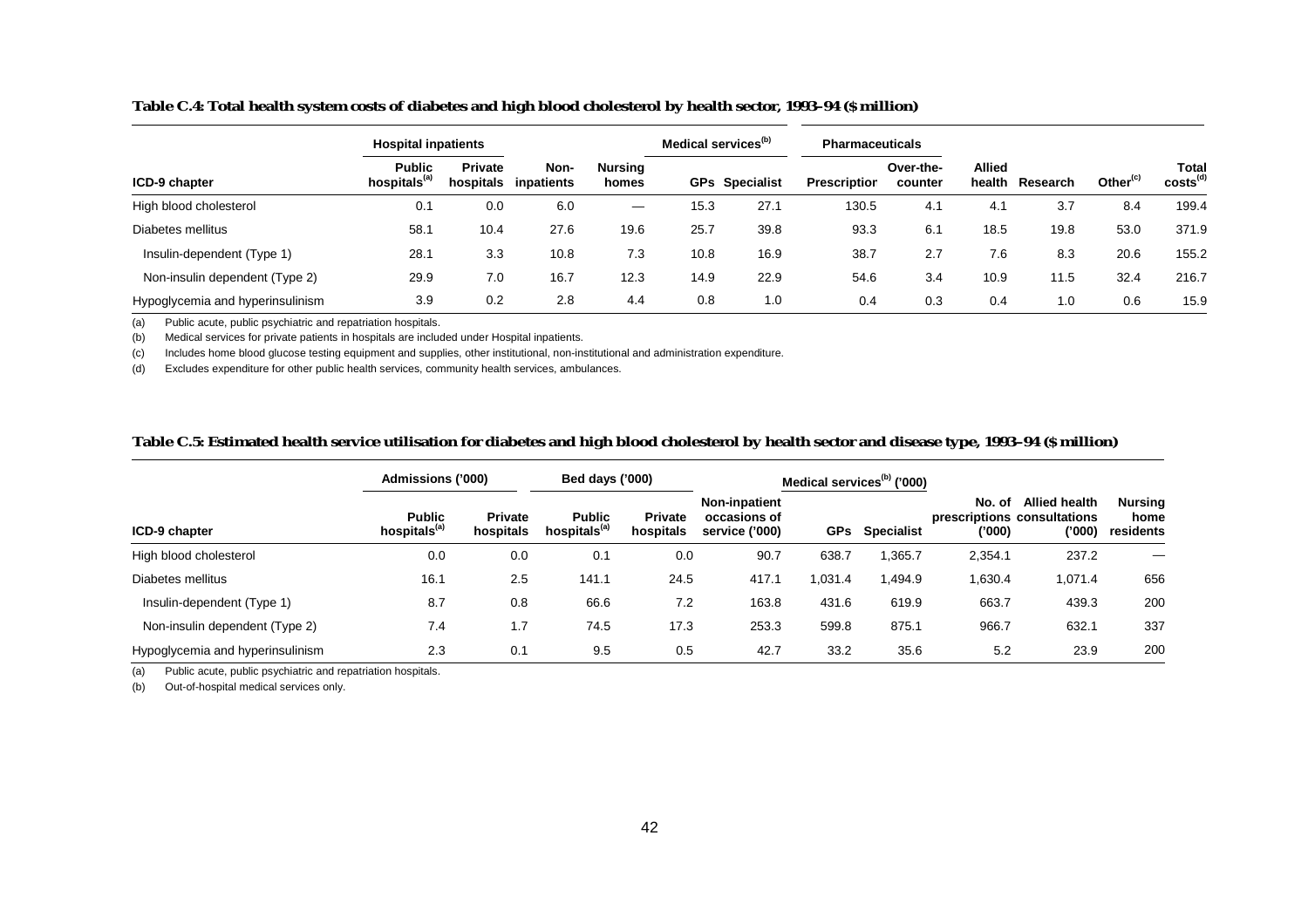|                      | <b>Hospital inpatients</b>                |                |                              |                          |                                | Medical services <sup>(b)</sup> |            |              |                      | <b>Pharmaceuticals</b> |              |                         |                      |                               |
|----------------------|-------------------------------------------|----------------|------------------------------|--------------------------|--------------------------------|---------------------------------|------------|--------------|----------------------|------------------------|--------------|-------------------------|----------------------|-------------------------------|
| Sex / age            | <b>Public</b><br>hospitals <sup>(a)</sup> | <b>Private</b> | Non-<br>hospitals inpatients | <b>Total</b><br>hospital | <b>Nursing</b><br>homes        | <b>GPs</b>                      | Specialist | <b>Total</b> | medical Prescription | Over-the-<br>counter   | <b>Total</b> | <b>Allied</b><br>health | Other <sup>(c)</sup> | Total<br>costs <sup>(d)</sup> |
| <b>Males</b>         |                                           |                |                              |                          |                                |                                 |            |              |                      |                        |              |                         |                      |                               |
| $0 - 4$              | 1.5                                       | 0.1            | 2.4                          | 3.9                      | $\overbrace{\phantom{aaaaa}}$  | 0.1                             | 0.5        | 0.6          | 0.0                  | 0.1                    | 0.1          | —                       | 0.3                  | 5.0                           |
| $5 - 14$             | 1.7                                       | 0.2            | 2.1                          | 4.0                      | $\overbrace{\phantom{aaaaa}}$  | 0.2                             | 0.0        | 0.2          | 0.1                  | 0.1                    | 0.2          | —                       | 0.3                  | 4.6                           |
| $15 - 24$            | 5.3                                       | 1.1            | 4.4                          | 10.7                     | $\overbrace{\phantom{aaaaa}}$  | 1.3                             | 3.2        | 4.5          | 1.2                  | 0.2                    | 1.5          | 0.3                     | 1.1                  | 18.1                          |
| $25 - 34$            | 11.1                                      | 2.8            | 4.7                          | 18.5                     | $\overline{\phantom{m}}$       | 3.9                             | 5.6        | 9.6          | 4.3                  | 0.9                    | 5.2          | 0.8                     | 2.2                  | 36.2                          |
| $35 - 44$            | 30.9                                      | 9.1            | 7.7                          | 47.7                     | $\overline{\phantom{m}}$       | 7.8                             | 8.1        | 15.9         | 16.7                 | 3.8                    | 20.4         | 3.6                     | 5.7                  | 93.4                          |
| $45 - 54$            | 76.4                                      | 27.9           | 10.0                         | 114.3                    | 2.5                            | 14.7                            | 18.5       | 33.2         | 36.3                 | 7.4                    | 43.7         | 1.2                     | 12.3                 | 207.2                         |
| $55 - 64$            | 136.4                                     | 49.2           | 11.0                         | 196.6                    | 10.3                           | 21.9                            | 34.2       | 56.1         | 60.4                 | 13.1                   | 73.5         | 3.1                     | 21.3                 | 360.9                         |
| $65 - 74$            | 226.4                                     | 67.1           | 26.2                         | 319.6                    | 44.6                           | 30.8                            | 45.8       | 76.7         | 85.5                 | 14.9                   | 100.4        | 4.0                     | 33.9                 | 579.1                         |
| $75+$                | 190.1                                     | 39.4           | 4.7                          | 234.2                    | 159.9                          | 24.7                            | 22.4       | 47.1         | 50.0                 | 8.0                    | 58.0         | 8.0                     | 30.6                 | 537.8                         |
| Total <sup>(e)</sup> | 679.7                                     | 196.8          | 73.3                         | 949.7                    | 217.2                          | 105.5                           | 138.4      | 244.0        | 254.6                | 48.5                   | 303.1        | 21.0                    | 107.5                | 1,842.4                       |
| <b>Females</b>       |                                           |                |                              |                          |                                |                                 |            |              |                      |                        |              |                         |                      |                               |
| $0 - 4$              | 1.2                                       | 0.0            | 0.3                          | 1.5                      | $\overbrace{\phantom{aaaaa}}$  | 0.1                             | 0.3        | 0.3          | 0.1                  | 0.0                    | 0.1          | —                       | 0.1                  | 2.0                           |
| $5 - 14$             | 1.1                                       | 0.1            | 0.5                          | 1.7                      | $\qquad \qquad \longleftarrow$ | 0.2                             | 0.5        | 0.7          | 0.3                  | 0.0                    | 0.4          | —                       | 0.2                  | 2.9                           |
| $15 - 24$            | 3.8                                       | 0.7            | 1.0                          | 5.6                      | $\overline{\phantom{m}}$       | 1.3                             | 1.6        | 2.9          | 1.3                  | 0.3                    | 1.6          | —                       | 0.6                  | 10.7                          |
| $25 - 34$            | 10.0                                      | 4.0            | 7.6                          | 21.6                     | $\overbrace{\phantom{aaaaa}}$  | 3.9                             | 5.1        | 9.1          | 4.9                  | 1.3                    | 6.2          | 0.8                     | 2.4                  | 40.0                          |
| $35 - 44$            | 18.4                                      | 9.4            | 4.3                          | 32.1                     | 1.1                            | 7.3                             | 11.6       | 18.9         | 14.3                 | 4.1                    | 18.4         | 1.0                     | 4.5                  | 76.1                          |
| $45 - 54$            | 33.9                                      | 14.1           | 19.6                         | 67.6                     | 1.3                            | 14.1                            | 17.0       | 31.1         | 36.7                 | 9.4                    | 46.1         | 2.6                     | 9.8                  | 158.4                         |
| $55 - 64$            | 64.7                                      | 20.7           | 9.4                          | 94.8                     | 7.4                            | 22.3                            | 26.7       | 49.0         | 68.4                 | 14.6                   | 83.0         | 1.2                     | 15.3                 | 250.8                         |
| $65 - 74$            | 138.9                                     | 37.0           | 9.8                          | 185.7                    | 30.5                           | 35.6                            | 34.6       | 70.2         | 110.5                | 20.6                   | 131.1        | 5.8                     | 27.1                 | 450.4                         |
| $75+$                | 223.9                                     | 54.7           | 17.5                         | 296.0                    | 329.4                          | 48.7                            | 28.6       | 77.3         | 108.4                | 16.4                   | 124.8        | 7.3                     | 50.4                 | 885.3                         |
| Total <sup>(e)</sup> | 496.3                                     | 140.8          | 69.9                         | 707.0                    | 369.7                          | 133.6                           | 125.9      | 259.5        | 344.8                | 66.8                   | 411.7        | 18.7                    | 110.5                | 1,877.0                       |

 **Table C.6: Diseases of the circulatory system: total health system costs by health sector, sex and age, 1993–94 (\$ million)**

(b) Medical services for private patients in hospitals are included under Hospital inpatients.

(c) Includes other institutional, non-institutional and administration expenditure, and research.

(d) Excludes expenditure for public health services, community health services, ambulances, medical aids and appliances.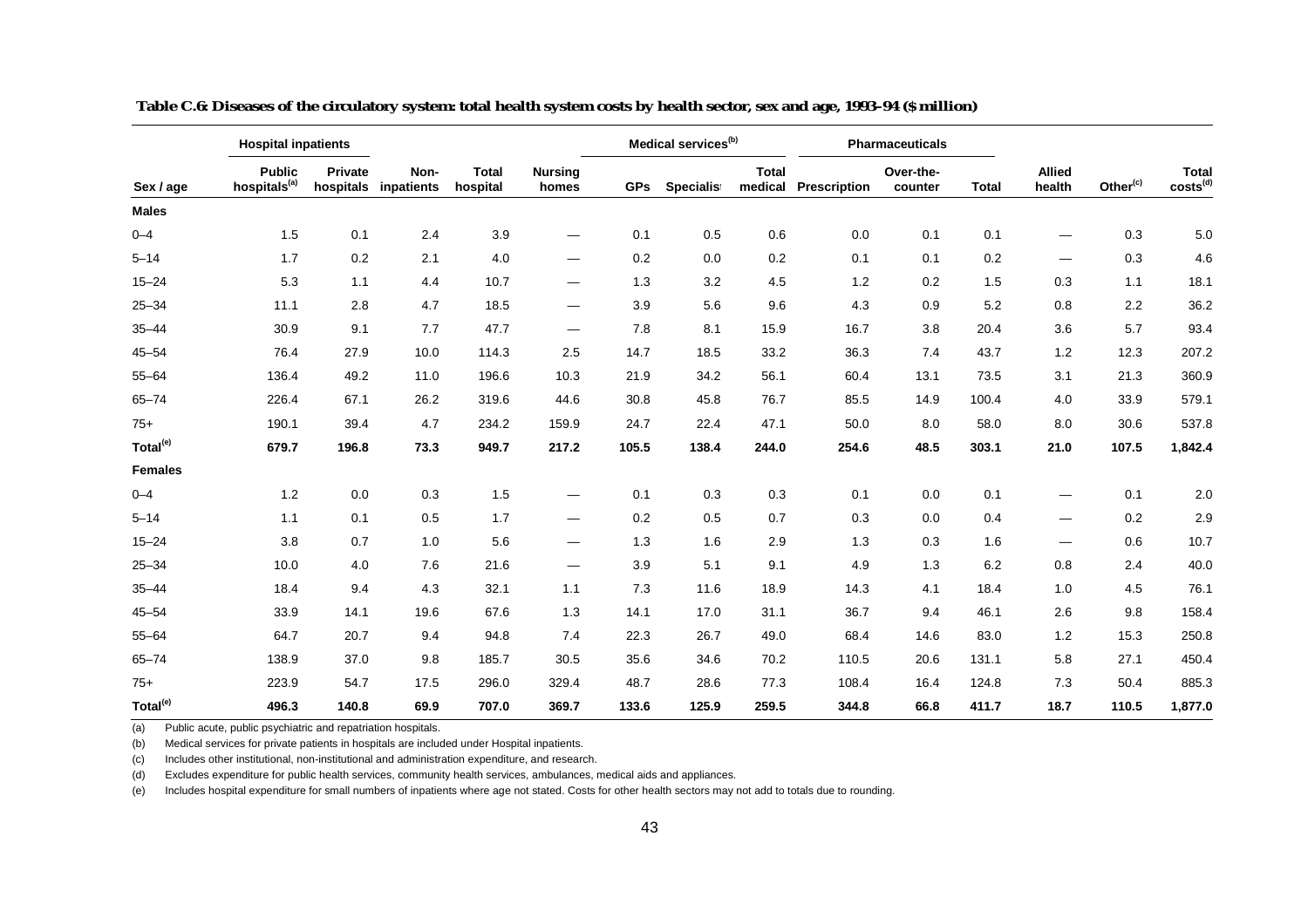|                      |                                           | Hospital admissions ('000) |              |                                                    | Hospital bed days ('000) |                          |                                                 |         | Medical services <sup>(b)</sup> ('000) |                         |                  |                                                               |                                     |
|----------------------|-------------------------------------------|----------------------------|--------------|----------------------------------------------------|--------------------------|--------------------------|-------------------------------------------------|---------|----------------------------------------|-------------------------|------------------|---------------------------------------------------------------|-------------------------------------|
| Sex / age            | <b>Public</b><br>hospitals <sup>(a)</sup> | Private<br>hospitals       | <b>Total</b> | <b>Public</b><br>hospital hospitals <sup>(a)</sup> | Private<br>hospitals     | <b>Total</b><br>hospital | Non-inpatient<br>occasions of<br>service ('000) |         | GPs Specialist                         | <b>Total</b><br>medical | No. of<br>('000) | <b>Allied health</b><br>prescriptions consultations<br>('000) | <b>Nursing</b><br>home<br>residents |
| <b>Males</b>         |                                           |                            |              |                                                    |                          |                          |                                                 |         |                                        |                         |                  |                                                               |                                     |
| $0 - 4$              | 0.5                                       | 0.0                        | 0.5          | 2.7                                                | 0.1                      | 2.8                      | 37.0                                            | 5.0     | 8.7                                    | 13.7                    | 1.5              |                                                               |                                     |
| $5 - 14$             | 0.5                                       | 0.1                        | 0.6          | 2.7                                                | 0.1                      | 2.8                      | 32.1                                            | 6.6     | 2.3                                    | 8.9                     | 4.4              |                                                               |                                     |
| $15 - 24$            | 1.7                                       | 0.5                        | 2.2          | 7.5                                                | 1.0                      | 8.5                      | 66.5                                            | 50.4    | 66.5                                   | 116.8                   | 38.9             | 18.5                                                          |                                     |
| $25 - 34$            | 4.1                                       | 1.4                        | 5.4          | 18.1                                               | 3.0                      | 21.1                     | 70.5                                            | 158.7   | 145.9                                  | 304.6                   | 192.0            | 43.8                                                          | —                                   |
| $35 - 44$            | 10.4                                      | 3.4                        | 13.8         | 45.7                                               | 9.4                      | 55.1                     | 117.3                                           | 312.1   | 219.1                                  | 531.2                   | 697.3            | 210.1                                                         |                                     |
| $45 - 54$            | 21.8                                      | 7.7                        | 29.5         | 111.4                                              | 25.3                     | 136.6                    | 151.6                                           | 610.2   | 477.9                                  | 1,088.1                 | 1,527.8          | 68.3                                                          | 67                                  |
| $55 - 64$            | 34.6                                      | 10.7                       | 45.3         | 209.4                                              | 47.2                     | 256.7                    | 167.0                                           | 899.2   | 853.5                                  | 1,752.6                 | 2,633.6          | 181.7                                                         | 281                                 |
| $65 - 74$            | 50.1                                      | 13.7                       | 63.8         | 369.7                                              | 82.2                     | 451.9                    | 396.6                                           | 1,290.0 | 1,205.6                                | 2,495.5                 | 3,869.3          | 228.6                                                         | 1,218                               |
| $75+$                | 40.5                                      | 8.2                        | 48.7         | 404.7                                              | 82.5                     | 487.2                    | 70.5                                            | 922.3   | 640.1                                  | 1,562.5                 | 2,433.6          | 461.4                                                         | 4,373                               |
| Total <sup>(c)</sup> | 164.2                                     | 45.7                       | 209.9        | 1,172.0                                            | 250.8                    | 1,422.8                  | 1,109.1                                         | 4,254.3 | 3,619.6                                | 7,874.0                 | 11,398.3         | 1,212.5                                                       | 5,940                               |
| <b>Females</b>       |                                           |                            |              |                                                    |                          |                          |                                                 |         |                                        |                         |                  |                                                               |                                     |
| $0 - 4$              | 0.4                                       | 0.0                        | 0.4          | 2.2                                                | 0.1                      | 2.3                      | 4.4                                             | 2.2     | 4.0                                    | 6.3                     | 3.0              |                                                               |                                     |
| $5 - 14$             | 0.4                                       | 0.0                        | 0.4          | 1.9                                                | 0.1                      | 2.0                      | 7.3                                             | 8.7     | 13.0                                   | 21.7                    | 16.3             |                                                               |                                     |
| $15 - 24$            | 1.4                                       | 0.4                        | 1.7          | 6.0                                                | 0.9                      | 6.9                      | 14.9                                            | 55.4    | 36.8                                   | 92.2                    | 59.5             |                                                               |                                     |
| $25 - 34$            | 4.0                                       | 1.8                        | 5.8          | 15.5                                               | 4.0                      | 19.6                     | 115.7                                           | 168.9   | 131.7                                  | 300.6                   | 219.8            | 46.9                                                          |                                     |
| $35 - 44$            | 6.9                                       | 4.0                        | 10.9         | 28.3                                               | 12.7                     | 41.0                     | 65.1                                            | 302.4   | 296.5                                  | 598.9                   | 641.4            | 56.3                                                          | 31                                  |
| $45 - 54$            | 10.8                                      | 5.3                        | 16.1         | 56.4                                               | 15.6                     | 71.9                     | 296.1                                           | 579.2   | 461.2                                  | 1,040.3                 | 1,611.4          | 149.8                                                         | 35                                  |
| $55 - 64$            | 18.1                                      | 5.9                        | 24.0         | 111.9                                              | 30.9                     | 142.8                    | 142.5                                           | 910.5   | 705.7                                  | 1,616.2                 | 3,040.9          | 71.9                                                          | 202                                 |
| $65 - 74$            | 34.2                                      | 8.5                        | 42.7         | 258.4                                              | 56.0                     | 314.4                    | 148.2                                           | 1,448.6 | 1,027.8                                | 2,476.4                 | 5,022.4          | 333.9                                                         | 835                                 |
| $75+$                | 50.7                                      | 11.6                       | 62.4         | 586.8                                              | 148.3                    | 735.0                    | 264.4                                           | 1,745.5 | 989.8                                  | 2,735.2                 | 5,420.5          | 423.3                                                         | 9,009                               |
| Total <sup>(c)</sup> | 126.9                                     | 37.4                       | 164.3        | 1,070.5                                            | 268.6                    | 1,339.1                  | 1,058.7                                         | 5,221.3 | 3,666.7                                | 8,888.0                 | 16,035.3         | 1,082.1                                                       | 10,111                              |

**Table C.7: Diseases of the circulatory system: health service utilisation by health sector, sex and age, 1993–94**

(b) Out-of-hospital medical services only.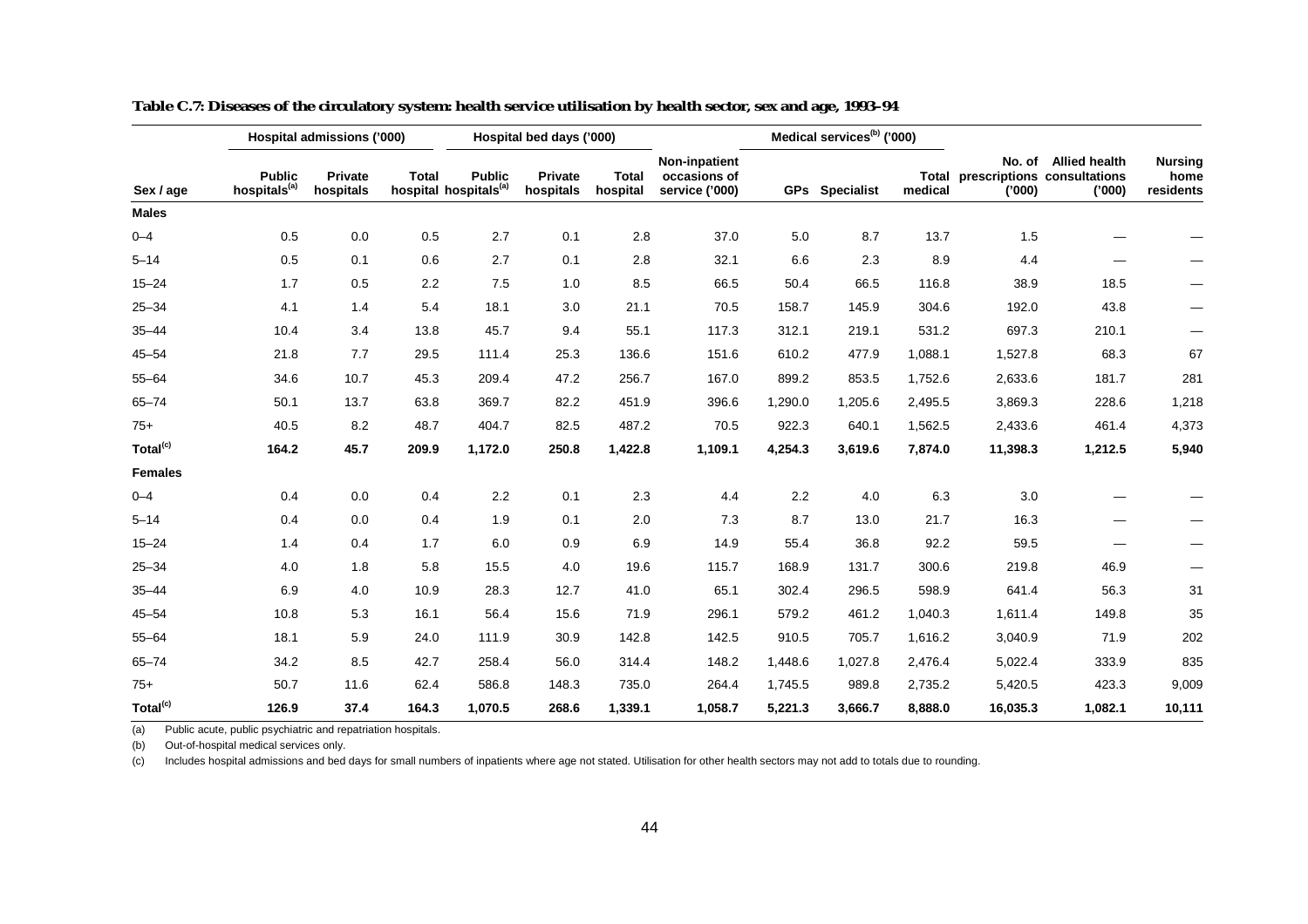|                      |                                           | <b>Hospital inpatients</b> |                                |                          | Medical services <sup>(b)</sup> |            |            |              | <b>Pharmaceuticals</b> |                      |              |                          |                      |                               |
|----------------------|-------------------------------------------|----------------------------|--------------------------------|--------------------------|---------------------------------|------------|------------|--------------|------------------------|----------------------|--------------|--------------------------|----------------------|-------------------------------|
| Sex / age            | <b>Public</b><br>hospitals <sup>(a)</sup> | Private<br>hospitals       | Non-<br>inpatients             | <b>Total</b><br>hospital | <b>Nursing</b><br>homes         | <b>GPs</b> | Specialist | <b>Total</b> | medical Prescription   | Over-the-<br>counter | <b>Total</b> | <b>Allied</b><br>health  | Other <sup>(c)</sup> | Total<br>costs <sup>(d)</sup> |
| <b>Males</b>         |                                           |                            |                                |                          |                                 |            |            |              |                        |                      |              |                          |                      |                               |
| $0 - 4$              | 0.0                                       |                            |                                | 0.0                      |                                 |            |            |              |                        |                      |              |                          | 0.0                  | 0.0                           |
| $5 - 14$             | 0.0                                       |                            | —                              | 0.0                      | —                               |            |            |              |                        |                      |              |                          | 0.0                  | 0.0                           |
| $15 - 24$            | 0.2                                       | 0.0                        | $\overbrace{\phantom{aaaaa}}$  | 0.2                      | $\overbrace{\phantom{aaaaa}}$   | 0.4        | 1.3        | 1.7          | 0.3                    | 0.1                  | 0.4          | —                        | 0.2                  | 2.5                           |
| $25 - 34$            | 0.6                                       | 0.0                        | 2.5                            | 3.1                      | $\hspace{0.05cm}$               | 2.0        | 2.6        | 4.6          | 3.5                    | 0.6                  | 4.1          | —                        | 0.9                  | 12.6                          |
| $35 - 44$            | 0.9                                       | 0.1                        | $\hspace{0.05cm}$              | 0.9                      | $\hspace{0.05cm}$               | 5.1        | 4.3        | 9.4          | 13.6                   | 2.5                  | 16.1         | 2.9                      | 2.1                  | 31.5                          |
| $45 - 54$            | 1.2                                       | 0.1                        | 3.3                            | 4.6                      | 0.1                             | 10.0       | 6.3        | 16.3         | 28.8                   | 5.2                  | 34.0         | 0.6                      | 4.1                  | 59.6                          |
| $55 - 64$            | 1.6                                       | 0.2                        |                                | 1.8                      | 0.1                             | 12.3       | 10.2       | 22.5         | 42.6                   | 7.5                  | 50.1         | 1.8                      | 5.6                  | 81.9                          |
| $65 - 74$            | 2.0                                       | 0.3                        | 3.4                            | 5.7                      | 0.4                             | 14.7       | 11.5       | 26.2         | 52.4                   | 8.0                  | 60.4         | 1.5                      | 6.9                  | 101.1                         |
| $75+$                | 1.3                                       | 0.4                        | $\qquad \qquad \longleftarrow$ | 1.7                      | 0.6                             | 7.8        | 4.7        | 12.5         | 22.7                   | 2.9                  | 25.6         | 2.1                      | 3.1                  | 45.6                          |
| Total <sup>(e)</sup> | 7.8                                       | 1.1                        | 9.2                            | 18.1                     | $1.0$                           | 52.4       | 40.9       | 93.2         | 163.8                  | 26.8                 | 190.6        | 9.0                      | 22.8                 | 334.8                         |
| <b>Females</b>       |                                           |                            |                                |                          |                                 |            |            |              |                        |                      |              |                          |                      |                               |
| $0 - 4$              | 0.0                                       |                            |                                | $0.0\,$                  | $\overbrace{\phantom{aaaaa}}$   | 0.0        | $0.0\,$    | 0.1          | 0.1                    |                      | 0.1          |                          | 0.0                  | 0.2                           |
| $5 - 14$             | 0.1                                       |                            |                                | 0.1                      | $\qquad \qquad \longleftarrow$  | 0.1        | 0.1        | 0.2          | 0.2                    | $\hspace{0.05cm}$    | 0.2          | $\overline{\phantom{0}}$ | 0.0                  | 0.5                           |
| $15 - 24$            | 0.1                                       | 0.0                        |                                | 0.1                      | $\overbrace{\phantom{aaaaa}}$   | 0.6        | 0.3        | 0.9          | 0.7                    | 0.1                  | 0.8          | $\overline{\phantom{0}}$ | 0.1                  | 2.0                           |
| $25 - 34$            | 0.4                                       | 0.0                        | 3.3                            | 3.7                      | $\qquad \qquad \longleftarrow$  | 1.5        | 1.7        | 3.2          | 2.8                    | 0.6                  | 3.4          | $\overline{\phantom{0}}$ | 0.8                  | 11.1                          |
| $35 - 44$            | 0.8                                       | 0.1                        | 1.6                            | 2.5                      | $\qquad \qquad \longleftarrow$  | 4.4        | 3.6        | 8.0          | 11.4                   | 2.4                  | 13.7         | 0.7                      | 1.8                  | 26.8                          |
| $45 - 54$            | 1.2                                       | 0.2                        | 11.6                           | 13.1                     | 0.1                             | 10.3       | 7.7        | 18.0         | 31.3                   | 5.9                  | 37.2         | 2.5                      | 5.2                  | 75.9                          |
| $55 - 64$            | 1.8                                       | 0.4                        | 4.8                            | 7.0                      | 0.1                             | 15.8       | 12.7       | 28.5         | 57.6                   | 10.0                 | 67.6         | 1.0                      | 7.6                  | 111.8                         |
| $65 - 74$            | 3.0                                       | 0.9                        | 1.2                            | 5.1                      | 0.4                             | 21.6       | 14.6       | 36.2         | 80.8                   | 12.6                 | 93.4         | 3.4                      | 10.1                 | 148.6                         |
| $75+$                | 3.4                                       | 1.6                        |                                | 5.0                      | 5.1                             | 20.1       | 8.4        | 28.5         | 60.9                   | 8.2                  | 69.0         | 3.6                      | 8.1                  | 119.4                         |
| Total <sup>(e)</sup> | 10.9                                      | 3.2                        | 22.6                           | 36.7                     | 5.6                             | 74.4       | 49.0       | 123.4        | 245.7                  | 39.7                 | 285.5        | 11.2                     | 33.9                 | 496.2                         |

**Table C.8: Hypertension: total health system costs by health sector, sex and age, 1993–94 (\$ million)**

(b) Medical services for private patients in hospitals are included under Hospital inpatients.

(c) Includes other institutional, non-institutional and administration expenditure, and research.

(d) Excludes expenditure for public health services, community health services, ambulances, medical aids and appliances.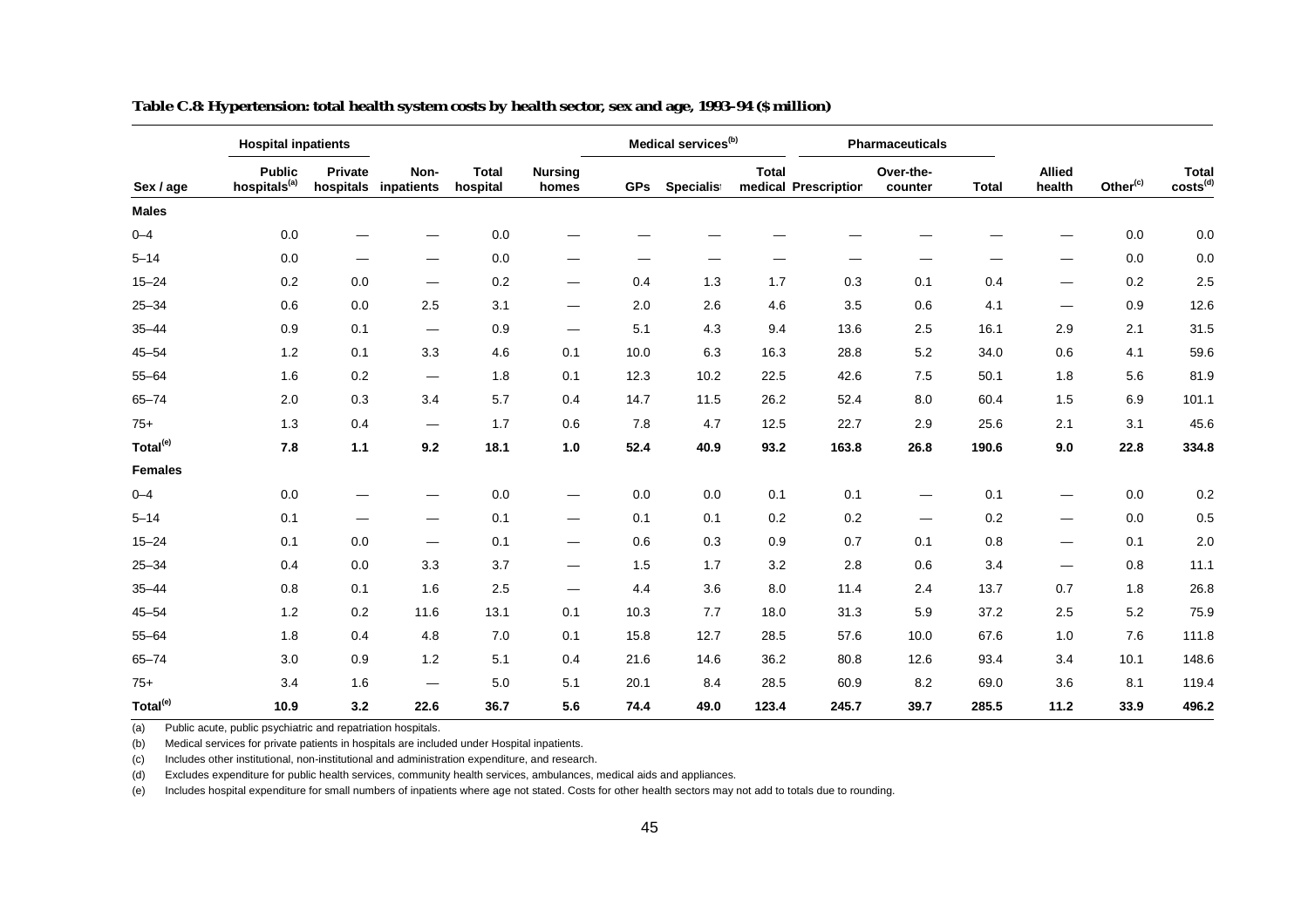|                      |                                           | Hospital admissions ('000)     |              |                                                    | Hospital bed days ('000)       |      |                                                                |         | Medical services <sup>(b)</sup> ('000) |         |                                               |                                                |                                     |
|----------------------|-------------------------------------------|--------------------------------|--------------|----------------------------------------------------|--------------------------------|------|----------------------------------------------------------------|---------|----------------------------------------|---------|-----------------------------------------------|------------------------------------------------|-------------------------------------|
| Sex / age            | <b>Public</b><br>hospitals <sup>(a)</sup> | Private<br>hospitals           | <b>Total</b> | <b>Public</b><br>hospital hospitals <sup>(a)</sup> | Private<br>hospitals           |      | Non-inpatient<br>Total occasions of<br>hospital service ('000) |         | <b>GPs</b> Specialist                  | medical | No. of<br><b>Total prescriptions</b><br>(000) | <b>Allied health</b><br>consultations<br>(000) | <b>Nursing</b><br>home<br>residents |
| <b>Males</b>         |                                           |                                |              |                                                    |                                |      |                                                                |         |                                        |         |                                               |                                                |                                     |
| $0 - 4$              | 0.0                                       | —                              | 0.0          | 0.0                                                |                                | 0.0  |                                                                |         |                                        |         |                                               |                                                |                                     |
| $5 - 14$             | 0.0                                       |                                | 0.0          | 0.1                                                | $\hspace{0.05cm}$              | 0.1  |                                                                |         |                                        |         |                                               |                                                |                                     |
| $15 - 24$            | 0.1                                       | 0.0                            | 0.1          | 0.4                                                | 0.0                            | 0.4  |                                                                | 16.0    | 31.5                                   | 47.5    | 12.4                                          |                                                |                                     |
| $25 - 34$            | 0.2                                       | 0.0                            | 0.2          | 0.9                                                | 0.0                            | 1.0  | 37.8                                                           | 78.9    | 85.7                                   | 164.5   | 144.5                                         |                                                |                                     |
| $35 - 44$            | 0.3                                       | 0.0                            | 0.4          | 1.5                                                | 0.1                            | 1.6  | —                                                              | 210.5   | 135.3                                  | 345.8   | 544.5                                         | 170.3                                          |                                     |
| $45 - 54$            | 0.5                                       | 0.1                            | 0.5          | 2.0                                                | 0.3                            | 2.3  | 49.7                                                           | 417.9   | 223.6                                  | 641.5   | 1,175.9                                       | 36.0                                           | $\mathbf{1}$                        |
| $55 - 64$            | 0.6                                       | 0.1                            | 0.7          | 3.2                                                | 0.5                            | 3.6  |                                                                | 523.3   | 320.9                                  | 844.2   | 1,770.6                                       | 102.8                                          | $\overline{c}$                      |
| $65 - 74$            | 0.7                                       | 0.1                            | 0.8          | 4.0                                                | 0.7                            | 4.7  | 51.9                                                           | 645.6   | 379.5                                  | 1,025.1 | 2,214.0                                       | 86.7                                           | 10                                  |
| $75+$                | 0.4                                       | 0.1                            | 0.6          | 3.6                                                | 1.2                            | 4.8  | $\hspace{0.05cm}$                                              | 314.4   | 150.4                                  | 464.8   | 992.1                                         | 123.3                                          | 15                                  |
| Total <sup>(c)</sup> | 2.8                                       | $0.5\,$                        | 3.3          | 15.7                                               | 2.8                            | 18.5 | 139.3                                                          | 2,206.5 | 1,326.9                                | 3,533.4 | 6,853.9                                       | 519.0                                          | 29                                  |
| <b>Females</b>       |                                           |                                |              |                                                    |                                |      |                                                                |         |                                        |         |                                               |                                                |                                     |
| $0 - 4$              | 0.0                                       | $\qquad \qquad \longleftarrow$ | 0.0          | 0.1                                                | $\hspace{0.05cm}$              | 0.1  |                                                                | 1.6     | 2.3                                    | 3.9     | 3.0                                           |                                                |                                     |
| $5 - 14$             | 0.0                                       | $\hspace{0.05cm}$              | 0.0          | 0.1                                                | $\qquad \qquad \longleftarrow$ | 0.1  | —                                                              | 2.7     | 4.4                                    | 7.1     | 10.8                                          |                                                |                                     |
| $15 - 24$            | 0.1                                       | 0.0                            | 0.1          | 0.3                                                | 0.0                            | 0.3  | —                                                              | 25.1    | 10.6                                   | 35.7    | 27.3                                          |                                                |                                     |
| $25 - 34$            | 0.2                                       | 0.0                            | 0.2          | 0.6                                                | 0.1                            | 0.7  | 50.1                                                           | 68.6    | 46.5                                   | 115.0   | 115.8                                         |                                                |                                     |
| $35 - 44$            | 0.4                                       | 0.0                            | 0.4          | 1.6                                                | 0.2                            | 1.8  | 24.7                                                           | 183.4   | 109.8                                  | 293.1   | 488.8                                         | 39.6                                           |                                     |
| $45 - 54$            | 0.6                                       | 0.1                            | 0.7          | 2.6                                                | 0.6                            | 3.2  | 175.4                                                          | 428.3   | 251.2                                  | 679.6   | 1,328.0                                       | 143.2                                          | $\overline{c}$                      |
| $55 - 64$            | 0.8                                       | 0.2                            | 0.9          | 3.8                                                | 0.8                            | 4.6  | 72.7                                                           | 659.6   | 394.5                                  | 1,054.1 | 2,489.8                                       | 58.0                                           | $\overline{2}$                      |
| $65 - 74$            | 1.2                                       | 0.3                            | 1.5          | 7.6                                                | 2.7                            | 10.3 | 18.8                                                           | 912.6   | 484.1                                  | 1,396.7 | 3,502.7                                       | 196.3                                          | 10                                  |
| $75+$                | 1.3                                       | 0.5                            | 1.8          | 11.7                                               | 5.2                            | 16.9 | $\hspace{0.05cm}$                                              | 776.8   | 303.1                                  | 1,079.9 | 2,672.9                                       | 207.4                                          | 140                                 |
| Total <sup>(c)</sup> | 4.5                                       | $1.2$                          | 5.7          | 28.3                                               | 9.6                            | 37.9 | 341.7                                                          | 3,058.7 | 1,606.4                                | 4,665.2 | 10,639.1                                      | 644.5                                          | 154                                 |

| Table C.9: Hypertension: health service utilisation by health sector, sex and age, 1993-94 |  |
|--------------------------------------------------------------------------------------------|--|
|                                                                                            |  |

(b) Out-of-hospital medical services only.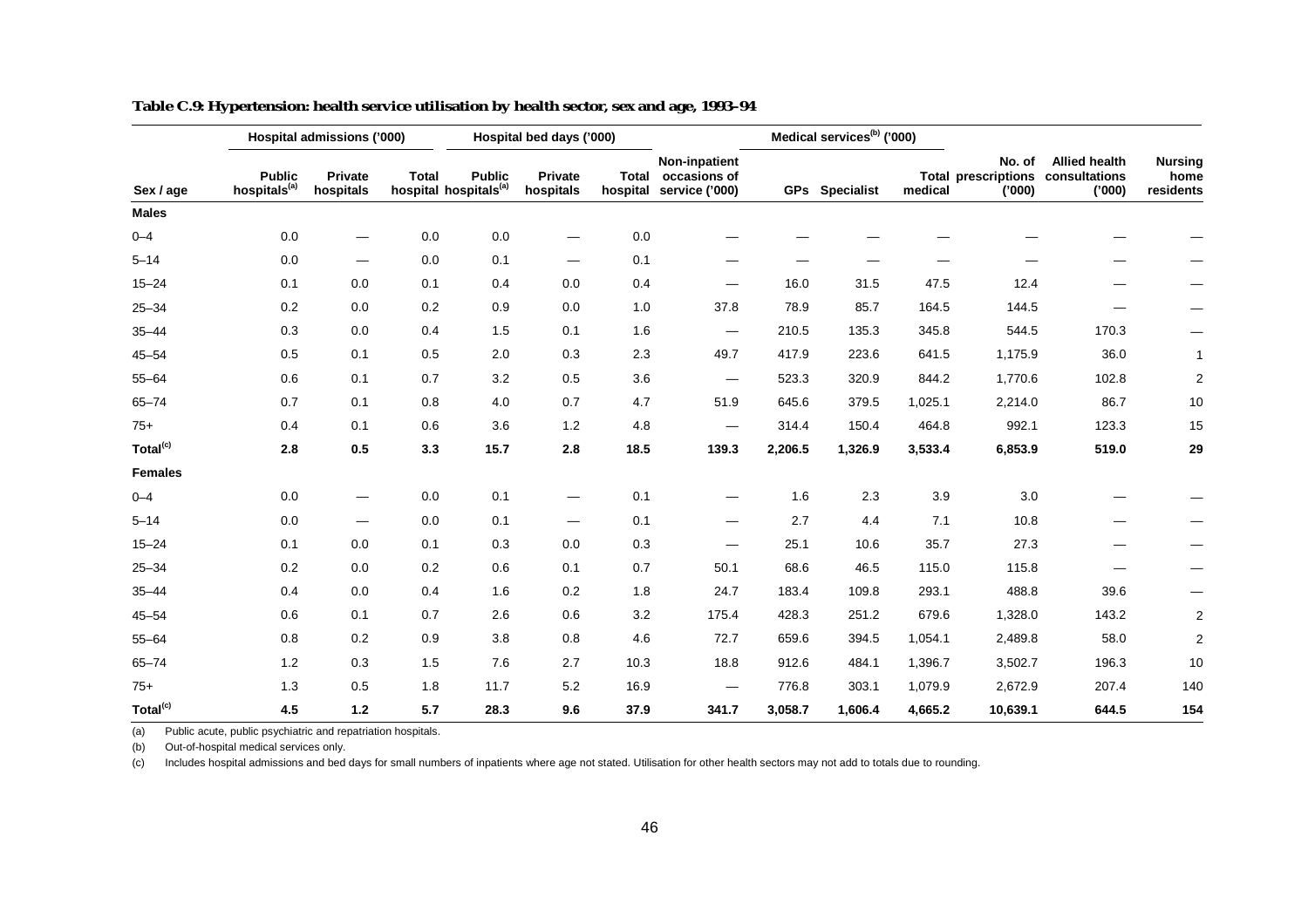|                      | <b>Hospital inpatients</b>                |                      |                          |                          |                                |                   | Medical services <sup>(b)</sup> |              |                               | Pharmaceuticals      |                          |                                |                      |                               |
|----------------------|-------------------------------------------|----------------------|--------------------------|--------------------------|--------------------------------|-------------------|---------------------------------|--------------|-------------------------------|----------------------|--------------------------|--------------------------------|----------------------|-------------------------------|
| Sex / age            | <b>Public</b><br>hospitals <sup>(a)</sup> | Private<br>hospitals | Non-<br>inpatients       | <b>Total</b><br>hospital | <b>Nursing</b><br>homes        | <b>GPs</b>        | <b>Specialist</b>               | <b>Total</b> | medical Prescription          | Over-the-<br>counter | <b>Total</b>             | <b>Allied</b><br>health        | Other <sup>(c)</sup> | Total<br>costs <sup>(d)</sup> |
| <b>Males</b>         |                                           |                      |                          |                          |                                |                   |                                 |              |                               |                      |                          |                                |                      |                               |
| $0 - 4$              | 0.0                                       |                      |                          | 0.0                      | -                              | 0.0               |                                 | 0.0          | 0.0                           | 0.0                  | 0.0                      |                                | 0.0                  | 0.1                           |
| $5 - 14$             | 0.2                                       | 0.0                  | $\hspace{0.05cm}$        | 0.2                      | -                              | $\hspace{0.05cm}$ |                                 | —            | $\overbrace{\phantom{aaaaa}}$ | $\hspace{0.05cm}$    | $\overline{\phantom{m}}$ | —                              | 0.0                  | 0.3                           |
| $15 - 24$            | 0.3                                       | 0.0                  | 0.2                      | 0.5                      | $\qquad \qquad \longleftarrow$ | 0.0               | $\overline{\phantom{0}}$        | 0.0          | 0.1                           | 0.0                  | 0.1                      | —                              | 0.0                  | 0.6                           |
| $25 - 34$            | 0.3                                       | 0.1                  | 0.0                      | 0.3                      | $\overbrace{\phantom{aaaaa}}$  | 0.0               |                                 | 0.0          | $\hspace{0.05cm}$             | 0.0                  | 0.0                      | $\overline{\phantom{m}}$       | 0.0                  | 0.4                           |
| $35 - 44$            | 0.4                                       | 0.1                  | $0.0\,$                  | 0.5                      |                                | 0.0               | $\hspace{0.05cm}$               | 0.0          | —                             | $0.0\,$              | 0.0                      | $\overbrace{\phantom{aaaaa}}$  | 0.0                  | 0.6                           |
| $45 - 54$            | 0.7                                       | 0.2                  | 0.2                      | 1.1                      | $\hspace{0.05cm}$              | 0.1               | 0.1                             | 0.1          | 0.0                           | 0.1                  | 0.1                      | $\qquad \qquad \longleftarrow$ | 0.1                  | 1.3                           |
| $55 - 64$            | 1.2                                       | 0.4                  | 0.2                      | 1.8                      | 0.1                            | 0.1               | 0.4                             | 0.5          | 0.2                           | 0.2                  | 0.4                      | $\overbrace{\phantom{aaaaa}}$  | 0.1                  | 2.9                           |
| $65 - 74$            | 1.4                                       | 0.4                  | 0.1                      | 1.8                      | 0.2                            | 0.0               | 0.0                             | 0.1          | 0.1                           | 0.0                  | 0.1                      | $\qquad \qquad \longleftarrow$ | 0.1                  | 2.2                           |
| $75+$                | 0.5                                       | 0.3                  | 0.0                      | 0.8                      | $\hspace{0.05cm}$              | 0.0               | 0.0                             | 0.0          | $\overline{\phantom{a}}$      | 0.0                  | 0.0                      | —                              | 0.0                  | 0.9                           |
| Total <sup>(e)</sup> | 5.1                                       | $1.4$                | 0.7                      | 7.2                      | 0.2                            | 0.3               | 0.5                             | 0.8          | 0.3                           | 0.3                  | 0.7                      | —                              | 0.5                  | 9.4                           |
| <b>Females</b>       |                                           |                      |                          |                          |                                |                   |                                 |              |                               |                      |                          |                                |                      |                               |
| $0 - 4$              | 0.0                                       |                      |                          | 0.0                      |                                |                   |                                 |              |                               |                      |                          |                                | 0.0                  | 0.0                           |
| $5 - 14$             | 0.2                                       | 0.0                  | $\overline{\phantom{m}}$ | 0.3                      |                                |                   |                                 |              |                               |                      |                          |                                | 0.0                  | 0.3                           |
| $15 - 24$            | 0.3                                       | 0.0                  | $\overline{\phantom{m}}$ | 0.3                      | $\hspace{0.05cm}$              | 0.0               | $\hspace{0.05cm}$               | 0.0          | 0.0                           | 0.0                  | 0.0                      | $\overbrace{\phantom{aaaaa}}$  | 0.0                  | 0.4                           |
| $25 - 34$            | 0.5                                       | 0.0                  | 0.1                      | 0.7                      | $\qquad \qquad \longleftarrow$ | 0.1               | 0.0                             | 0.1          | 0.0                           | 0.0                  | 0.0                      |                                | 0.0                  | 0.9                           |
| $35 - 44$            | 1.0                                       | 0.1                  | 0.0                      | 1.1                      |                                | 0.0               | 0.0                             | 0.1          | 0.1                           | 0.0                  | 0.1                      | 0.1                            | 0.1                  | 1.5                           |
| $45 - 54$            | 1.2                                       | 0.5                  | 0.1                      | 1.8                      | $\qquad \qquad \longleftarrow$ | 0.0               | 0.0                             | 0.1          | 0.0                           | 0.0                  | 0.1                      |                                | 0.1                  | 2.0                           |
| $55 - 64$            | 2.0                                       | 0.7                  | 0.0                      | 2.7                      | $\qquad \qquad \longleftarrow$ | 0.0               | 0.2                             | 0.3          | 0.1                           | 0.1                  | 0.2                      |                                | 0.2                  | 3.3                           |
| $65 - 74$            | 2.4                                       | 0.7                  | 0.2                      | 3.2                      | 0.1                            | 0.1               | 0.2                             | 0.3          | 0.1                           | 0.1                  | 0.3                      | 0.1                            | 0.2                  | 4.2                           |
| $75+$                | 1.0                                       | 0.4                  | 0.0                      | 1.4                      | 0.3                            | 0.1               | 0.1                             | 0.2          | 0.1                           | 0.0                  | 0.2                      |                                | 0.1                  | 2.1                           |
| Total <sup>(e)</sup> | 8.8                                       | 2.4                  | 0.4                      | 11.6                     | 0.3                            | 0.4               | 0.6                             | 1.0          | 0.5                           | 0.3                  | 0.8                      | 0.2                            | 0.7                  | 14.6                          |

**Table C.10: Rheumatic heart disease: total health system costs by health sector, sex and age, 1993–94 (\$ million)**

(b) Medical services for private patients in hospitals are included under Hospital inpatients.

(c) Includes other institutional, non-institutional and administration expenditure, and research.

(d) Excludes expenditure for public health services, community health services, ambulances, medical aids and appliances.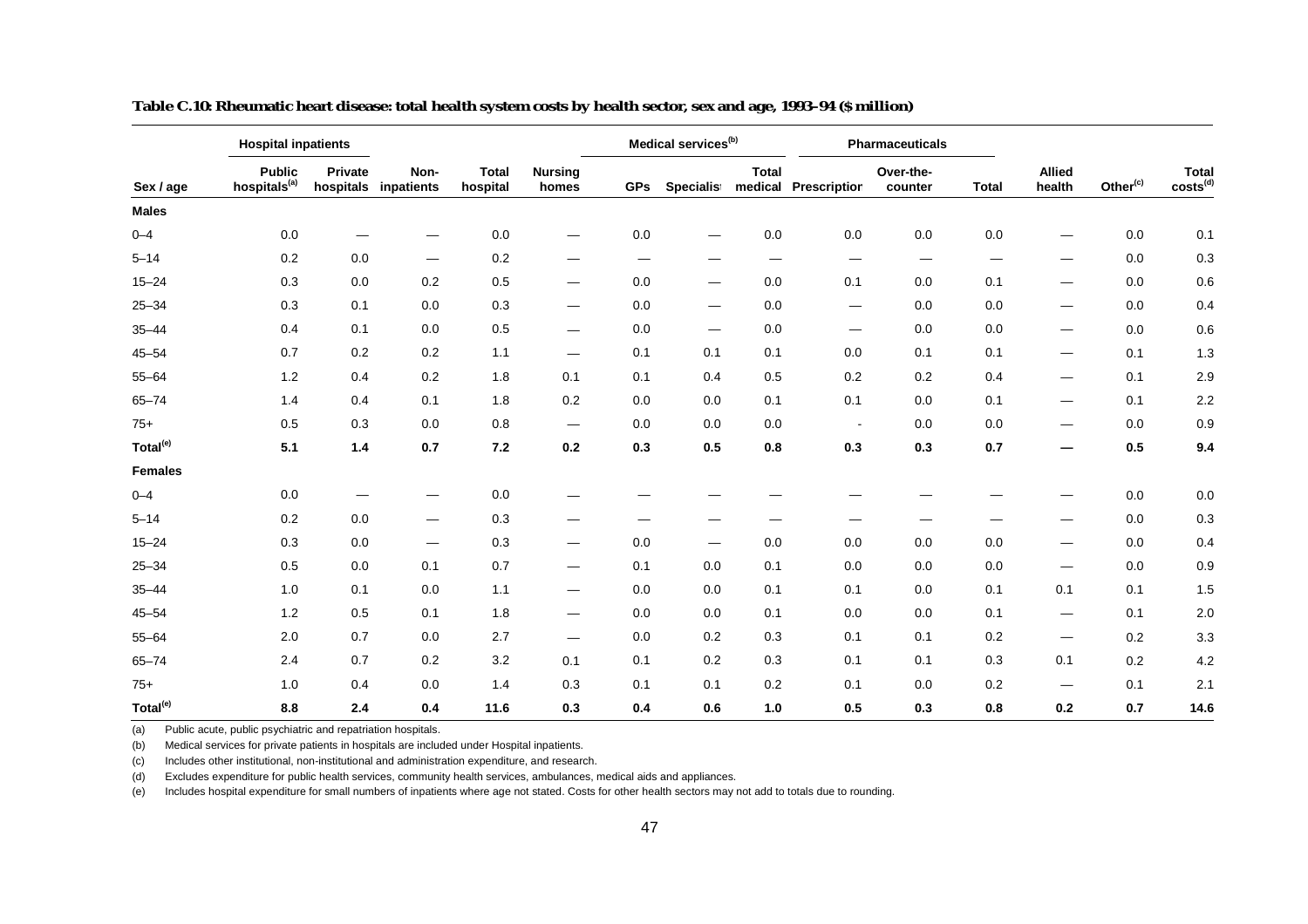|                      |                                           | Hospital admissions ('000) |              |                                                    | Hospital bed days ('000)       |       |                                                                |      | Medical services <sup>(b)</sup> ('000) |         |                 |                                                                    |                                     |
|----------------------|-------------------------------------------|----------------------------|--------------|----------------------------------------------------|--------------------------------|-------|----------------------------------------------------------------|------|----------------------------------------|---------|-----------------|--------------------------------------------------------------------|-------------------------------------|
| Sex / age            | <b>Public</b><br>hospitals <sup>(a)</sup> | Private<br>hospitals       | <b>Total</b> | <b>Public</b><br>hospital hospitals <sup>(a)</sup> | Private<br>hospitals           |       | Non-inpatient<br>Total occasions of<br>hospital service ('000) |      | GPs Specialist                         | medical | No. of<br>(000) | <b>Allied health</b><br>Total prescriptions consultations<br>(000) | <b>Nursing</b><br>home<br>residents |
| <b>Males</b>         |                                           |                            |              |                                                    |                                |       |                                                                |      |                                        |         |                 |                                                                    |                                     |
| $0 - 4$              | 0.0                                       | —                          | 0.0          | 0.1                                                | $\qquad \qquad \longleftarrow$ | 0.1   | —                                                              | 1.2  |                                        | 1.2     | 1.5             |                                                                    |                                     |
| $5 - 14$             | 0.1                                       | 0.0                        | 0.1          | 0.4                                                | 0.0                            | 0.4   |                                                                |      |                                        | —       |                 |                                                                    |                                     |
| $15 - 24$            | 0.0                                       | 0.0                        | 0.1          | 0.4                                                | 0.0                            | 0.4   | 3.2                                                            | 1.0  |                                        | 1.0     | 3.5             |                                                                    |                                     |
| $25 - 34$            | 0.0                                       | 0.0                        | 0.1          | 0.4                                                | 0.0                            | 0.4   | 0.2                                                            | 0.5  |                                        | 0.5     |                 |                                                                    |                                     |
| $35 - 44$            | 0.1                                       | 0.0                        | 0.1          | 0.5                                                | 0.0                            | 0.5   | 0.6                                                            | 0.6  |                                        | 0.6     |                 |                                                                    |                                     |
| $45 - 54$            | 0.1                                       | 0.0                        | 0.1          | 0.6                                                | 0.1                            | 0.8   | 2.7                                                            | 2.8  | 3.2                                    | 6.0     | 2.9             |                                                                    |                                     |
| $55 - 64$            | 0.1                                       | 0.0                        | 0.2          | 1.0                                                | 0.2                            | $1.2$ | 3.1                                                            | 3.7  | 14.0                                   | 17.7    | 10.4            |                                                                    | 2                                   |
| $65 - 74$            | 0.2                                       | 0.0                        | 0.2          | 1.3                                                | 0.3                            | 1.6   | 0.8                                                            | 1.9  | 1.3                                    | 3.2     | 5.2             |                                                                    | 4                                   |
| $75+$                | 0.1                                       | 0.0                        | 0.1          | 0.7                                                | 0.3                            | $1.0$ | $0.0\,$                                                        | 0.3  | 1.2                                    | 1.5     |                 |                                                                    |                                     |
| Total <sup>(c)</sup> | 0.7                                       | 0.1                        | 0.8          | 5.4                                                | 1.0                            | 6.3   | 10.6                                                           | 12.0 | 19.7                                   | 31.7    | 23.4            |                                                                    | 6                                   |
| <b>Females</b>       |                                           |                            |              |                                                    |                                |       |                                                                |      |                                        |         |                 |                                                                    |                                     |
| $0 - 4$              | $0.0\,$                                   |                            | $0.0\,$      | 0.0                                                |                                | 0.0   |                                                                |      |                                        |         |                 |                                                                    |                                     |
| $5 - 14$             | 0.1                                       | 0.0                        | 0.1          | 0.6                                                | 0.0                            | 0.7   |                                                                |      |                                        |         |                 |                                                                    |                                     |
| $15 - 24$            | 0.1                                       | 0.0                        | 0.1          | 0.5                                                | 0.0                            | 0.5   | —                                                              | 1.8  |                                        | 1.8     | 1.5             |                                                                    |                                     |
| $25 - 34$            | 0.1                                       | 0.0                        | 0.1          | 0.7                                                | 0.0                            | 0.7   | 1.5                                                            | 1.9  | 1.9                                    | 3.8     | 3.1             |                                                                    |                                     |
| $35 - 44$            | 0.1                                       | 0.0                        | 0.1          | 0.7                                                | 0.1                            | 0.8   | 0.5                                                            | 1.7  | 1.6                                    | 3.3     | 3.0             | 7.4                                                                | $\overline{\phantom{0}}$            |
| $45 - 54$            | 0.2                                       | 0.1                        | 0.2          | 1.0                                                | 0.3                            | 1.4   | 1.0                                                            | 1.3  | 1.2                                    | 2.5     | 3.6             | —                                                                  |                                     |
| $55 - 64$            | 0.2                                       | 0.1                        | 0.3          | 1.8                                                | 0.5                            | 2.3   | 0.6                                                            | 1.6  | 6.8                                    | 8.4     | 4.6             | —                                                                  |                                     |
| $65 - 74$            | 0.3                                       | 0.1                        | 0.3          | 2.4                                                | 0.5                            | 2.8   | 2.3                                                            | 4.1  | 8.1                                    | 12.3    | 13.0            | 4.3                                                                | 1                                   |
| $75+$                | 0.2                                       | 0.0                        | 0.2          | 1.4                                                | 0.5                            | 1.9   | 0.2                                                            | 3.0  | 3.7                                    | 6.7     | 7.5             | –                                                                  | 7                                   |
| Total <sup>(c)</sup> | $1.2$                                     | 0.2                        | 1.4          | 9.2                                                | 1.9                            | 11.0  | 6.2                                                            | 15.4 | 23.2                                   | 38.7    | 36.2            | 11.7                                                               | 9                                   |

**Table C.11: Rheumatic heart disease: health service utilisation by health sector, sex and age, 1993–94**

(b) Out-of-hospital medical services only.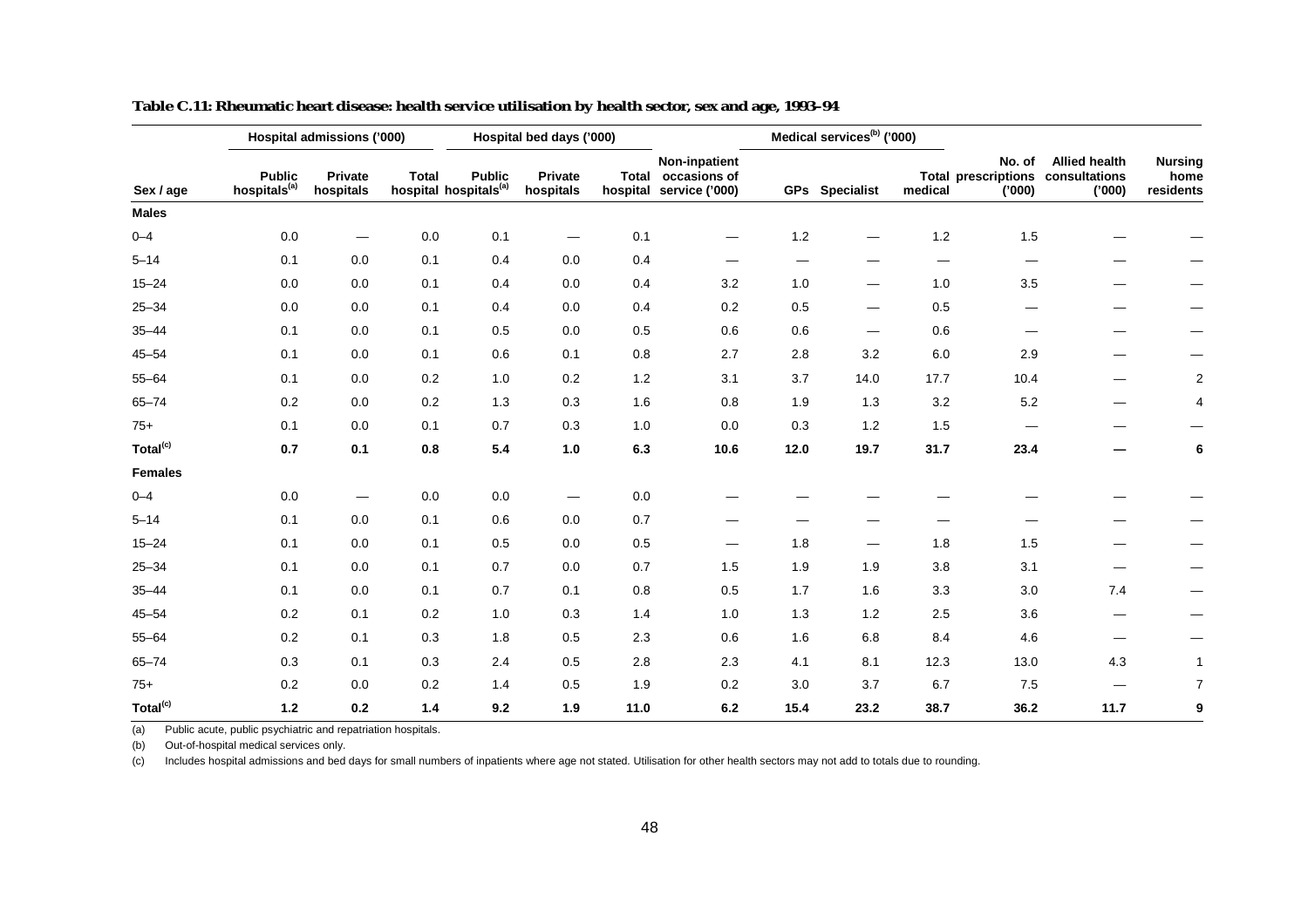|                      | <b>Hospital inpatients</b>                |                      |                                |                          |                                |            | Medical services <sup>(b)</sup> |              |                      | <b>Pharmaceuticals</b>   |              |                                |                      |                               |
|----------------------|-------------------------------------------|----------------------|--------------------------------|--------------------------|--------------------------------|------------|---------------------------------|--------------|----------------------|--------------------------|--------------|--------------------------------|----------------------|-------------------------------|
| Sex / age            | <b>Public</b><br>hospitals <sup>(a)</sup> | Private<br>hospitals | Non-<br>inpatients             | <b>Total</b><br>hospital | <b>Nursing</b><br>homes        | <b>GPs</b> | Specialist                      | <b>Total</b> | medical Prescription | Over-the-<br>counter     | <b>Total</b> | <b>Allied</b><br>health        | Other <sup>(c)</sup> | Total<br>costs <sup>(d)</sup> |
| <b>Males</b>         |                                           |                      |                                |                          |                                |            |                                 |              |                      |                          |              |                                |                      |                               |
| $0 - 4$              | 0.0                                       |                      |                                | 0.0                      |                                |            |                                 |              |                      |                          |              |                                | 0.0                  | 0.0                           |
| $5 - 14$             | $0.0\,$                                   | 0.0                  | $\hspace{0.05cm}$              | 0.0                      |                                |            |                                 |              |                      |                          |              |                                | 0.0                  | $0.0\,$                       |
| $15 - 24$            | 0.1                                       | 0.0                  | $\overline{\phantom{m}}$       | 0.1                      | $\qquad \qquad \longleftarrow$ | 0.0        | 0.0                             | 0.0          |                      | 0.0                      | 0.0          | —                              | 0.0                  | 0.1                           |
| $25 - 34$            | 1.6                                       | 0.2                  | 0.2                            | 2.0                      |                                | 0.1        | 0.2                             | 0.3          | 0.1                  | 0.0                      | 0.1          | -                              | 0.1                  | 2.5                           |
| $35 - 44$            | 13.5                                      | 3.4                  | 2.6                            | 19.5                     | $\hspace{0.05cm}$              | 0.5        | 0.7                             | 1.3          | $1.2$                | 0.2                      | 1.4          | 0.7                            | 1.3                  | 24.2                          |
| $45 - 54$            | 44.4                                      | 17.8                 | 1.7                            | 63.9                     | 0.4                            | 2.2        | 5.7                             | 7.9          | 4.8                  | 0.6                      | 5.4          | 0.3                            | 4.5                  | 82.4                          |
| $55 - 64$            | 72.8                                      | 33.2                 | 4.3                            | 110.3                    | 1.7                            | 4.0        | 11.5                            | 15.4         | 10.0                 | 1.6                      | 11.6         | 0.7                            | 8.1                  | 147.8                         |
| $65 - 74$            | 93.5                                      | 38.2                 | 3.0                            | 134.7                    | 7.1                            | 5.7        | 12.6                            | 18.3         | 19.3                 | 1.5                      | 20.7         | 0.6                            | 10.5                 | 192.0                         |
| $75+$                | 47.6                                      | 12.3                 | 0.1                            | 60.0                     | 18.9                           | 4.3        | 4.0                             | 8.3          | 14.3                 | 0.7                      | 15.0         | 1.6                            | 6.0                  | 109.9                         |
| Total <sup>(e)</sup> | 273.4                                     | 105.2                | 11.9                           | 390.5                    | 28.2                           | 16.8       | 34.7                            | 51.5         | 49.7                 | 4.6                      | 54.3         | 3.9                            | 30.5                 | 558.9                         |
| <b>Females</b>       |                                           |                      |                                |                          |                                |            |                                 |              |                      |                          |              |                                |                      |                               |
| $0 - 4$              | 0.0                                       |                      |                                | 0.0                      |                                |            |                                 |              |                      |                          |              |                                | 0.0                  | 0.0                           |
| $5 - 14$             | $\qquad \qquad$                           | 0.0                  | $\overline{\phantom{m}}$       | 0.0                      | $\qquad \qquad \longleftarrow$ | 0.0        | $\hspace{0.05cm}$               | 0.0          | 0.0                  | $\overline{\phantom{0}}$ | 0.0          | $\overbrace{\phantom{aaaaa}}$  | 0.0                  | $0.0\,$                       |
| $15 - 24$            | 0.0                                       | 0.0                  | $\qquad \qquad \longleftarrow$ | 0.1                      | $\qquad \qquad \longleftarrow$ | —          | —                               |              | -                    |                          |              | —                              | 0.0                  | 0.1                           |
| $25 - 34$            | 0.4                                       | 0.0                  | $\overline{\phantom{m}}$       | 0.4                      | $\hspace{0.05cm}$              | 0.1        | 0.5                             | 0.6          | 0.2                  | 0.0                      | 0.2          | $\qquad \qquad \longleftarrow$ | 0.1                  | 1.3                           |
| $35 - 44$            | 2.6                                       | 0.5                  | 0.4                            | 3.5                      | 0.2                            | 0.2        | 1.5                             | 1.7          | 0.5                  | 0.0                      | 0.5          | $\overbrace{\phantom{aaaaa}}$  | 0.3                  | 6.3                           |
| $45 - 54$            | 10.1                                      | 3.0                  | 1.8                            | 15.0                     | 0.1                            | 0.7        | 2.0                             | 2.6          | 2.1                  | 0.2                      | 2.3          | 0.1                            | 1.2                  | 21.2                          |
| $55 - 64$            | 25.1                                      | 7.9                  | 0.9                            | 33.9                     | 1.6                            | 1.8        | 4.8                             | 6.7          | 5.3                  | 0.5                      | 5.9          | 0.1                            | 2.8                  | 50.9                          |
| $65 - 74$            | 50.7                                      | 15.5                 | 2.0                            | 68.2                     | 4.0                            | 4.5        | 7.6                             | 12.1         | 17.3                 | 1.4                      | 18.7         | 0.7                            | 6.0                  | 109.7                         |
| $75+$                | 50.1                                      | 11.8                 | 0.7                            | 62.7                     | 38.5                           | 7.9        | 4.8                             | 12.8         | 22.5                 | 1.0                      | 23.5         | 0.7                            | 8.0                  | 146.1                         |
| Total <sup>(e)</sup> | 139.1                                     | 38.8                 | 5.8                            | 183.7                    | 44.3                           | 15.3       | 21.3                            | 36.5         | 48.0                 | 3.1                      | 51.1         | 1.6                            | 18.3                 | 335.5                         |

**Table C.12: Ischaemic heart disease: total health system costs by health sector, sex and age, 1993–94 (\$ million)**

(b) Medical services for private patients in hospitals are included under Hospital inpatients.

(c) Includes other institutional, non-institutional and administration expenditure, and research.

(d) Excludes expenditure for public health services, community health services, ambulances, medical aids and appliances.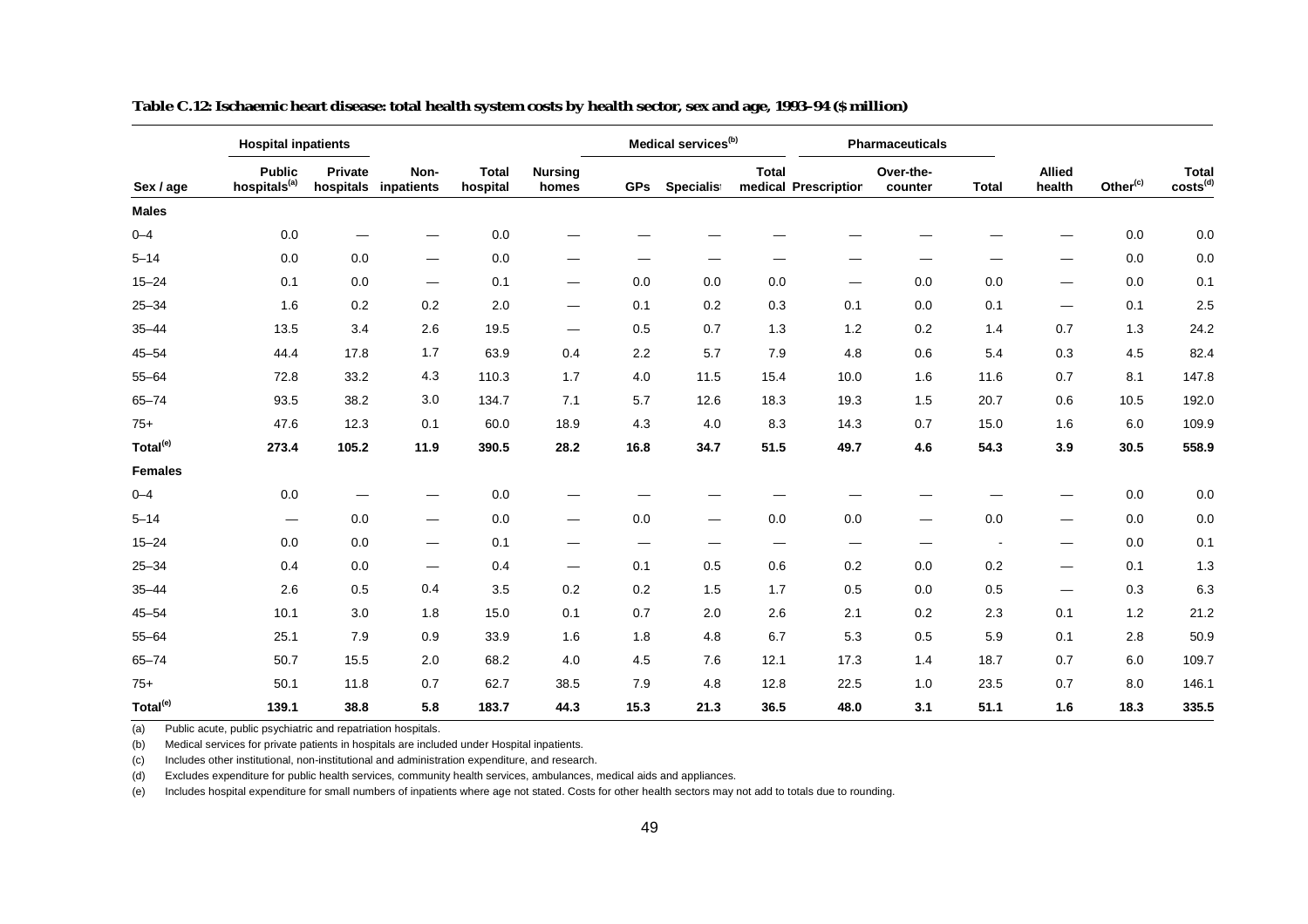|                      |                                           | Hospital admissions ('000) |              |                                                    | Hospital bed days ('000)       |         |                                                                |                   | Medical services <sup>(b)</sup> ('000) |                         |                                   |                                                 |                                     |
|----------------------|-------------------------------------------|----------------------------|--------------|----------------------------------------------------|--------------------------------|---------|----------------------------------------------------------------|-------------------|----------------------------------------|-------------------------|-----------------------------------|-------------------------------------------------|-------------------------------------|
| Sex / age            | <b>Public</b><br>hospitals <sup>(a)</sup> | Private<br>hospitals       | <b>Total</b> | <b>Public</b><br>hospital hospitals <sup>(a)</sup> | Private<br>hospitals           |         | Non-inpatient<br>Total occasions of<br>hospital service ('000) |                   | <b>GPs</b> Specialist                  | <b>Total</b><br>medical | No. of<br>prescriptions<br>('000) | <b>Allied health</b><br>consultations<br>('000) | <b>Nursing</b><br>home<br>residents |
| <b>Males</b>         |                                           |                            |              |                                                    |                                |         |                                                                |                   |                                        |                         |                                   |                                                 |                                     |
| $0 - 4$              | 0.0                                       |                            | 0.0          | 0.0                                                |                                | 0.0     |                                                                |                   |                                        |                         |                                   |                                                 |                                     |
| $5 - 14$             | 0.0                                       | 0.0                        | 0.0          | 0.0                                                | 0.0                            | 0.0     |                                                                |                   |                                        |                         |                                   |                                                 |                                     |
| $15 - 24$            | 0.0                                       | 0.0                        | 0.0          | 0.2                                                | 0.0                            | $0.2\,$ |                                                                | 0.0               | 0.2                                    | 0.2                     |                                   |                                                 |                                     |
| $25 - 34$            | 0.5                                       | 0.1                        | 0.5          | 2.3                                                | 0.2                            | 2.4     | 3.6                                                            | 3.3               | 5.7                                    | 9.0                     | 3.6                               |                                                 |                                     |
| $35 - 44$            | 4.0                                       | 0.8                        | 4.7          | 17.5                                               | 2.4                            | 19.9    | 39.7                                                           | 17.8              | 18.1                                   | 35.9                    | 50.3                              | 39.8                                            |                                     |
| $45 - 54$            | 12.1                                      | 3.6                        | 15.7         | 58.0                                               | 13.3                           | 71.3    | 25.8                                                           | 85.8              | 117.5                                  | 203.3                   | 198.8                             | 14.7                                            | 11                                  |
| $55 - 64$            | 18.4                                      | 6.0                        | 24.4         | 96.8                                               | 26.2                           | 123.0   | 64.6                                                           | 153.4             | 220.8                                  | 374.2                   | 432.8                             | 42.4                                            | 47                                  |
| $65 - 74$            | 22.5                                      | 6.8                        | 29.3         | 133.4                                              | 34.9                           | 168.3   | 45.5                                                           | 234.5             | 273.2                                  | 507.7                   | 822.0                             | 37.1                                            | 195                                 |
| $75+$                | 13.1                                      | 2.4                        | 15.5         | 90.9                                               | 20.3                           | 111.3   | 1.6                                                            | 165.3             | 100.5                                  | 265.7                   | 618.5                             | 92.8                                            | 518                                 |
| Total <sup>(c)</sup> | 70.6                                      | 19.6                       | 90.2         | 399.2                                              | 97.3                           | 496.5   | 180.8                                                          | 660.1             | 735.9                                  | 1,396.0                 | 2,126.0                           | 226.9                                           | 771                                 |
| <b>Females</b>       |                                           |                            |              |                                                    |                                |         |                                                                |                   |                                        |                         |                                   |                                                 |                                     |
| $0 - 4$              | 0.0                                       | —                          | 0.0          | 0.0                                                | $\qquad \qquad \longleftarrow$ | 0.0     |                                                                |                   |                                        |                         |                                   |                                                 |                                     |
| $5 - 14$             |                                           | 0.0                        | 0.0          | $\hspace{0.1mm}-\hspace{0.1mm}$                    | 0.0                            | 0.0     |                                                                | 0.6               | $\hspace{0.05cm}$                      | 0.6                     | 1.5                               |                                                 |                                     |
| $15 - 24$            | 0.0                                       | 0.0                        | 0.0          | 0.1                                                | 0.0                            | 0.1     |                                                                | $\hspace{0.05cm}$ |                                        | —                       |                                   |                                                 |                                     |
| $25 - 34$            | 0.1                                       | 0.0                        | 0.1          | 0.5                                                | 0.0                            | 0.5     |                                                                | 3.1               | 10.7                                   | 13.8                    | 10.1                              |                                                 |                                     |
| $35 - 44$            | 0.9                                       | 0.1                        | 1.0          | 4.1                                                | 0.4                            | 4.4     | 5.7                                                            | 8.0               | 27.5                                   | 35.5                    | 22.0                              |                                                 | 6                                   |
| $45 - 54$            | 3.2                                       | 0.8                        | 3.9          | 14.8                                               | 2.4                            | 17.2    | 27.8                                                           | 25.1              | 46.3                                   | 71.4                    | 92.5                              | 6.5                                             | $\overline{2}$                      |
| $55 - 64$            | 7.2                                       | 1.8                        | 9.0          | 37.3                                               | 6.8                            | 44.2    | 13.1                                                           | 72.3              | 103.6                                  | 175.9                   | 227.3                             | 5.3                                             | 43                                  |
| $65 - 74$            | 13.4                                      | 3.1                        | 16.5         | 80.4                                               | 16.1                           | 96.5    | 30.5                                                           | 172.1             | 179.6                                  | 351.7                   | 743.5                             | 39.2                                            | 110                                 |
| $75+$                | 14.8                                      | 2.6                        | 17.4         | 120.0                                              | 23.4                           | 143.4   | 10.4                                                           | 253.9             | 158.6                                  | 412.5                   | 1,005.1                           | 39.3                                            | 1,053                               |
| Total <sup>(c)</sup> | 39.7                                      | 8.3                        | 48.0         | 257.2                                              | 49.2                           | 306.3   | 87.5                                                           | 535.0             | 526.3                                  | 1,061.3                 | 2,102.0                           | 90.3                                            | 1,213                               |

**Table C.13: Ischaemic heart disease: health service utilisation by health sector, sex and age, 1993–94**

(b) Out-of-hospital medical services only.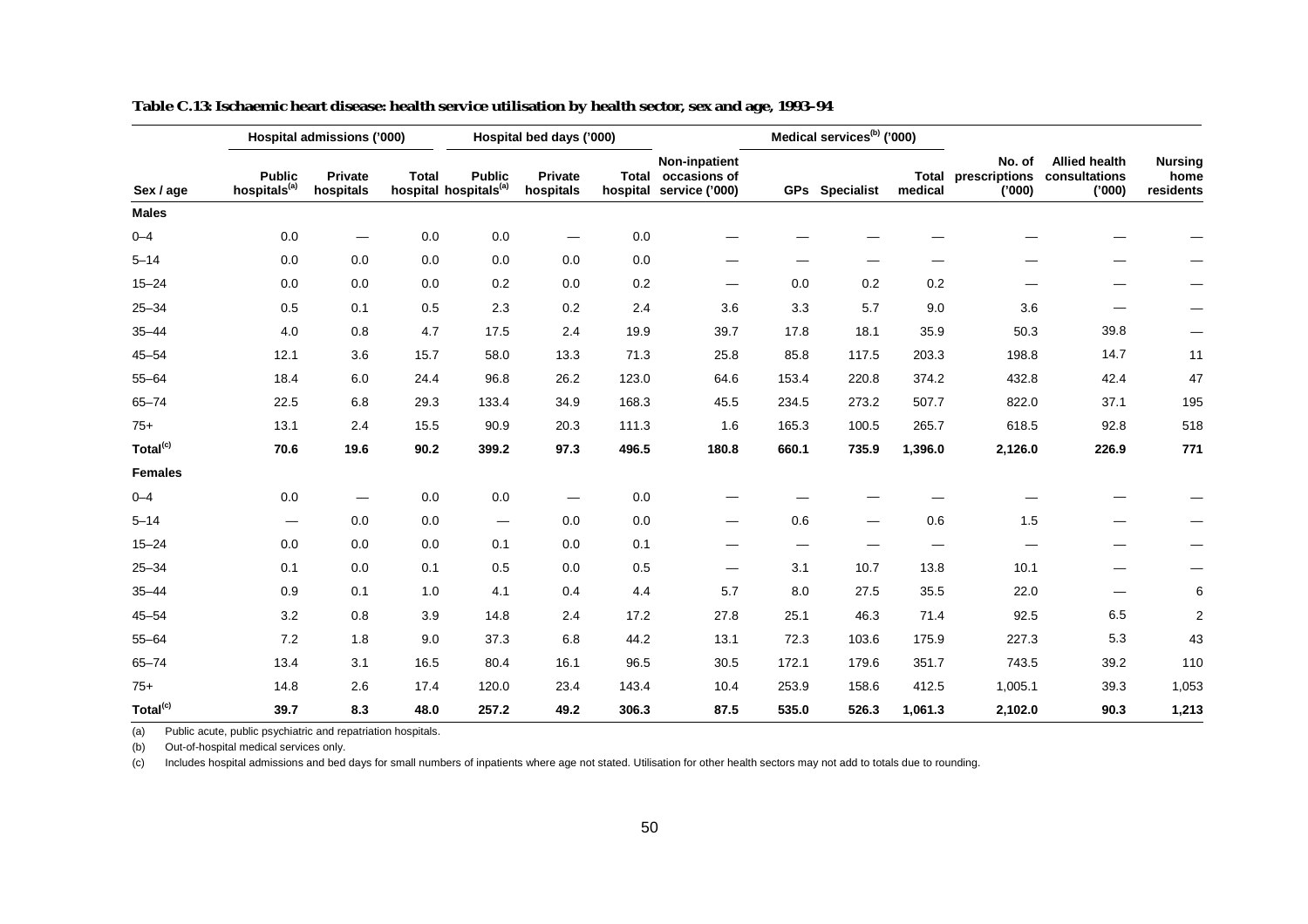|                      | <b>Hospital inpatients</b>                |                                |                              |                          |                                 |            | Medical services <sup>(b)</sup> |              |                      | <b>Pharmaceuticals</b> |              |                          |                      |                               |
|----------------------|-------------------------------------------|--------------------------------|------------------------------|--------------------------|---------------------------------|------------|---------------------------------|--------------|----------------------|------------------------|--------------|--------------------------|----------------------|-------------------------------|
| Sex / age            | <b>Public</b><br>hospitals <sup>(a)</sup> | Private                        | Non-<br>hospitals inpatients | <b>Total</b><br>hospital | <b>Nursing</b><br>homes         | <b>GPs</b> | Specialist                      | <b>Total</b> | medical Prescription | Over-the-<br>counter   | <b>Total</b> | <b>Allied</b><br>health  | Other <sup>(c)</sup> | Total<br>costs <sup>(d)</sup> |
| <b>Males</b>         |                                           |                                |                              |                          |                                 |            |                                 |              |                      |                        |              |                          |                      |                               |
| $0 - 4$              | 0.2                                       | 0.0                            |                              | $0.2\,$                  |                                 |            |                                 |              |                      |                        |              |                          | 0.0                  | 0.2                           |
| $5 - 14$             | 0.1                                       | $\qquad \qquad \longleftarrow$ | $\hspace{0.05cm}$            | 0.1                      |                                 |            |                                 |              |                      |                        |              |                          | 0.0                  | 0.1                           |
| $15 - 24$            | 0.2                                       | 0.0                            | $\hspace{0.05cm}$            | 0.2                      | $\overline{\phantom{0}}$        | 0.0        | 0.0                             | 0.0          |                      | 0.0                    | 0.0          | —                        | 0.0                  | 0.2                           |
| $25 - 34$            | 0.4                                       | 0.0                            | $0.0\,$                      | 0.5                      |                                 | 0.0        | $\hspace{0.05cm}$               | 0.0          | 0.0                  | 0.0                    | 0.0          | —                        | 0.0                  | 0.5                           |
| $35 - 44$            | 0.7                                       | 0.1                            | 0.0                          | 0.8                      | $\hspace{0.1mm}-\hspace{0.1mm}$ | 0.0        | 0.0                             | 0.0          | 0.0                  | 0.0                    | 0.0          | $\overline{\phantom{0}}$ | 0.1                  | 0.9                           |
| $45 - 54$            | 1.0                                       | 0.1                            | 0.0                          | 1.1                      |                                 | 0.0        | 0.0                             | 0.0          | 0.0                  | 0.0                    | 0.1          | $\overline{\phantom{0}}$ | 0.1                  | 1.3                           |
| $55 - 64$            | 1.6                                       | 0.2                            | 0.1                          | 2.0                      | 0.1                             | 0.1        | 0.1                             | 0.2          | 0.1                  | 0.0                    | 0.2          | $\overline{\phantom{0}}$ | 0.2                  | 2.6                           |
| $65 - 74$            | 2.4                                       | 0.4                            | 0.1                          | 3.0                      | 0.6                             | 0.1        | 0.4                             | 0.5          | 0.3                  | 0.1                    | 0.4          | 0.2                      | 0.4                  | $5.0\,$                       |
| $75+$                | 2.2                                       | 0.3                            | 0.0                          | 2.5                      | 1.2                             | 0.2        | 0.2                             | 0.4          | 0.2                  | 0.0                    | 0.2          | 0.0                      | 0.3                  | 4.6                           |
| Total <sup>(e)</sup> | 8.8                                       | $1.2$                          | 0.3                          | 10.2                     | 1.9                             | 0.5        | 0.7                             | $1.2$        | 0.6                  | 0.2                    | 0.8          | 0.2                      | 1.1                  | 15.4                          |
| <b>Females</b>       |                                           |                                |                              |                          |                                 |            |                                 |              |                      |                        |              |                          |                      |                               |
| $0 - 4$              | 0.2                                       | 0.0                            | $\hspace{0.05cm}$            | 0.2                      |                                 |            |                                 |              |                      |                        |              |                          | 0.0                  | 0.2                           |
| $5 - 14$             | 0.0                                       | $0.0\,$                        | $\overline{\phantom{m}}$     | $0.0\,$                  |                                 |            |                                 |              |                      |                        |              |                          | 0.0                  | $0.0\,$                       |
| $15 - 24$            | 0.2                                       | 0.0                            | $\hspace{0.05cm}$            | 0.2                      | $\overline{\phantom{0}}$        | 0.0        | 0.0                             | 0.0          | —                    | 0.0                    | 0.0          | —                        | 0.0                  | $0.2\,$                       |
| $25 - 34$            | 0.6                                       | 0.1                            | $\hspace{0.05cm}$            | $0.6\,$                  | $\hspace{0.05cm}$               | 0.0        | 0.5                             | 0.5          | 0.1                  | 0.0                    | 0.1          | $\overline{\phantom{0}}$ | 0.1                  | 1.3                           |
| $35 - 44$            | 0.9                                       | 0.1                            | 0.1                          | 1.1                      | $\hspace{0.05cm}$               | 0.1        | 0.1                             | 0.2          | 0.0                  | 0.0                    | 0.0          | —                        | 0.1                  | 1.4                           |
| $45 - 54$            | 1.0                                       | 0.3                            | 0.2                          | 1.5                      | $\hspace{0.05cm}$               | 0.1        | 0.1                             | 0.2          | 0.2                  | 0.0                    | 0.2          | $\overline{\phantom{0}}$ | 0.1                  | 2.0                           |
| $55 - 64$            | 1.4                                       | 0.3                            | 0.0                          | 1.7                      | 0.3                             | 0.1        | 0.1                             | 0.1          | 0.2                  | 0.0                    | 0.2          | $\overline{\phantom{0}}$ | 0.2                  | 2.5                           |
| $65 - 74$            | 2.6                                       | 0.4                            | 0.1                          | 3.1                      | 0.3                             | 0.1        | 0.1                             | 0.3          | 0.4                  | 0.0                    | 0.4          | $\overline{\phantom{0}}$ | 0.3                  | 4.4                           |
| $75+$                | 2.9                                       | 0.6                            | 0.0                          | 3.5                      | 2.9                             | 0.1        | 0.1                             | 0.2          | 0.2                  | 0.0                    | 0.2          | —                        | 0.5                  | 7.3                           |
| Total <sup>(e)</sup> | 9.8                                       | 1.7                            | 0.4                          | 11.9                     | 3.4                             | 0.5        | 0.9                             | 1.4          | 1.0                  | 0.1                    | $1.2$        |                          | 1.4                  | 19.2                          |

**Table C.14: Diseases of pulmonary circulation: total health system costs by health sector, sex and age, 1993–94 (\$ million)**

(b) Medical services for private patients in hospitals are included under Hospital inpatients.

(c) Includes other institutional, non-institutional and administration expenditure, and research.

(d) Excludes expenditure for public health services, community health services, ambulances, medical aids and appliances.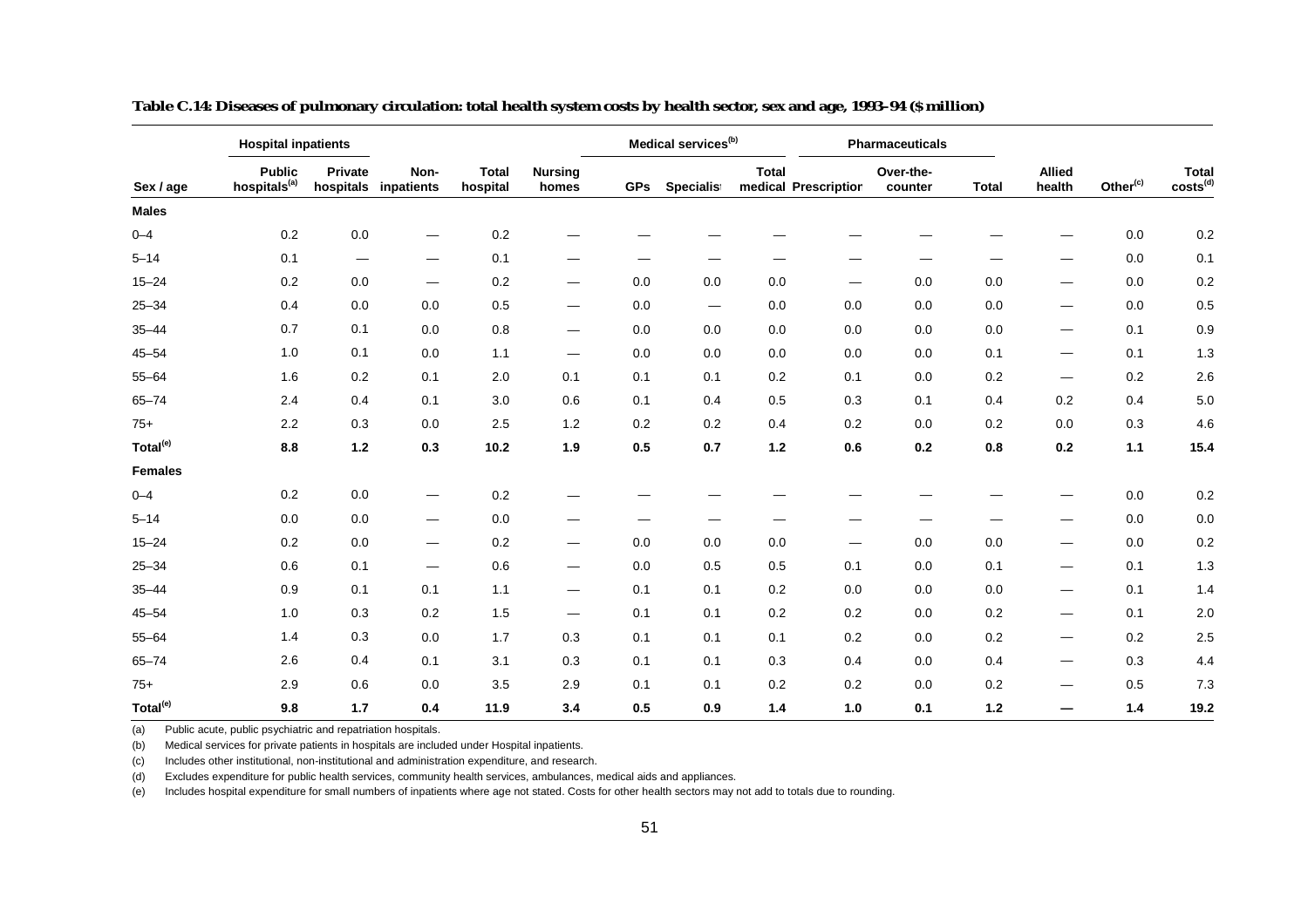|                      |                                           | Hospital admissions ('000)      |              |                                                    | Hospital bed days ('000)        |      |                                                                |      | Medical services <sup>(b)</sup> ('000) |         |                                               |                                                |                                     |
|----------------------|-------------------------------------------|---------------------------------|--------------|----------------------------------------------------|---------------------------------|------|----------------------------------------------------------------|------|----------------------------------------|---------|-----------------------------------------------|------------------------------------------------|-------------------------------------|
| Sex / age            | <b>Public</b><br>hospitals <sup>(a)</sup> | Private<br>hospitals            | <b>Total</b> | <b>Public</b><br>hospital hospitals <sup>(a)</sup> | Private<br>hospitals            |      | Non-inpatient<br>Total occasions of<br>hospital service ('000) |      | <b>GPs</b> Specialist                  | medical | No. of<br><b>Total prescriptions</b><br>(000) | <b>Allied health</b><br>consultations<br>(000) | <b>Nursing</b><br>home<br>residents |
| <b>Males</b>         |                                           |                                 |              |                                                    |                                 |      |                                                                |      |                                        |         |                                               |                                                |                                     |
| $0 - 4$              | 0.0                                       | 0.0                             | 0.0          | 0.3                                                | 0.0                             | 0.3  |                                                                |      |                                        |         |                                               |                                                |                                     |
| $5 - 14$             | 0.0                                       | $\hspace{0.1mm}-\hspace{0.1mm}$ | 0.0          | 0.1                                                | $\hspace{0.1mm}-\hspace{0.1mm}$ | 0.1  |                                                                | -    |                                        |         |                                               |                                                |                                     |
| $15 - 24$            | 0.0                                       | 0.0                             | 0.0          | 0.3                                                | 0.0                             | 0.3  |                                                                | 0.0  | 0.0                                    | 0.0     |                                               |                                                |                                     |
| $25 - 34$            | 0.1                                       | 0.0                             | 0.1          | 0.9                                                | 0.1                             | 1.0  | 0.0                                                            | 0.0  |                                        | 0.0     | 0.0                                           |                                                |                                     |
| $35 - 44$            | 0.2                                       | 0.0                             | 0.2          | 1.6                                                | 0.1                             | 1.7  | 0.6                                                            | 0.5  | 0.0                                    | 0.5     | 0.0                                           |                                                |                                     |
| $45 - 54$            | 0.3                                       | 0.0                             | 0.3          | 2.2                                                | 0.1                             | 2.4  | 0.3                                                            | 0.6  | 1.8                                    | 2.4     | 3.5                                           |                                                |                                     |
| $55 - 64$            | 0.4                                       | 0.1                             | 0.5          | 3.8                                                | 0.5                             | 4.2  | 1.9                                                            | 4.8  | 5.9                                    | 10.7    | 7.3                                           | —                                              | 3                                   |
| $65 - 74$            | 0.6                                       | 0.1                             | 0.7          | 5.5                                                | 1.1                             | 6.6  | 1.7                                                            | 6.4  | 13.0                                   | 19.4    | 16.9                                          | 9.6                                            | 16                                  |
| $75+$                | 0.4                                       | 0.1                             | 0.5          | 5.6                                                | 0.8                             | 6.3  | 0.1                                                            | 5.7  | 9.6                                    | 15.2    | 11.4                                          | $0.0\,$                                        | 33                                  |
| Total <sup>(c)</sup> | 2.1                                       | 0.3                             | 2.3          | 20.2                                               | 2.7                             | 22.9 | 4.6                                                            | 18.0 | 30.2                                   | 48.2    | 39.1                                          | 9.6                                            | 53                                  |
| Females              |                                           |                                 |              |                                                    |                                 |      |                                                                |      |                                        |         |                                               |                                                |                                     |
| $0 - 4$              | 0.0                                       | 0.0                             | 0.0          | 0.2                                                | $0.0\,$                         | 0.2  |                                                                |      |                                        |         |                                               |                                                |                                     |
| $5 - 14$             | 0.0                                       | 0.0                             | 0.0          | $0.0\,$                                            | $0.0\,$                         | 0.0  |                                                                |      |                                        |         |                                               |                                                |                                     |
| $15 - 24$            | 0.1                                       | 0.0                             | 0.1          | 0.4                                                | 0.0                             | 0.4  | —                                                              | 0.6  | 0.0                                    | 0.6     |                                               |                                                |                                     |
| $25 - 34$            | 0.2                                       | 0.0                             | 0.2          | 1.2                                                | 0.1                             | 1.2  | $\hspace{0.05cm}$                                              | 1.7  | 7.0                                    | 8.7     | 3.8                                           |                                                |                                     |
| $35 - 44$            | 0.2                                       | 0.0                             | 0.2          | 2.0                                                | 0.2                             | 2.2  | 1.3                                                            | 3.0  | 4.9                                    | 8.0     | 1.8                                           | -                                              | —                                   |
| $45 - 54$            | 0.3                                       | 0.1                             | 0.3          | 2.3                                                | 0.6                             | 2.9  | 2.6                                                            | 2.2  | 4.5                                    | 6.7     | 14.5                                          |                                                |                                     |
| $55 - 64$            | 0.4                                       | 0.1                             | 0.4          | 3.5                                                | 0.6                             | 4.1  | 0.4                                                            | 2.3  | 3.2                                    | 5.4     | 11.1                                          |                                                | 7                                   |
| $65 - 74$            | 0.6                                       | 0.1                             | 0.7          | 6.4                                                | 1.0                             | 7.4  | 1.1                                                            | 4.1  | 8.3                                    | 12.4    | 22.0                                          |                                                | 7                                   |
| $75+$                | 0.6                                       | 0.1                             | 0.7          | 7.8                                                | 1.5                             | 9.4  | 0.2                                                            | 3.8  | 3.0                                    | 6.9     | 15.8                                          |                                                | 78                                  |
| Total <sup>(c)</sup> | 2.3                                       | 0.4                             | 2.8          | 23.8                                               | 3.9                             | 27.7 | 5.6                                                            | 17.7 | 30.9                                   | 48.6    | 68.9                                          |                                                | 93                                  |

**Table C.15: Diseases of pulmonary circulation: health service utilisation by health sector, sex and age, 1993–94**

(b) Out-of-hospital medical services only.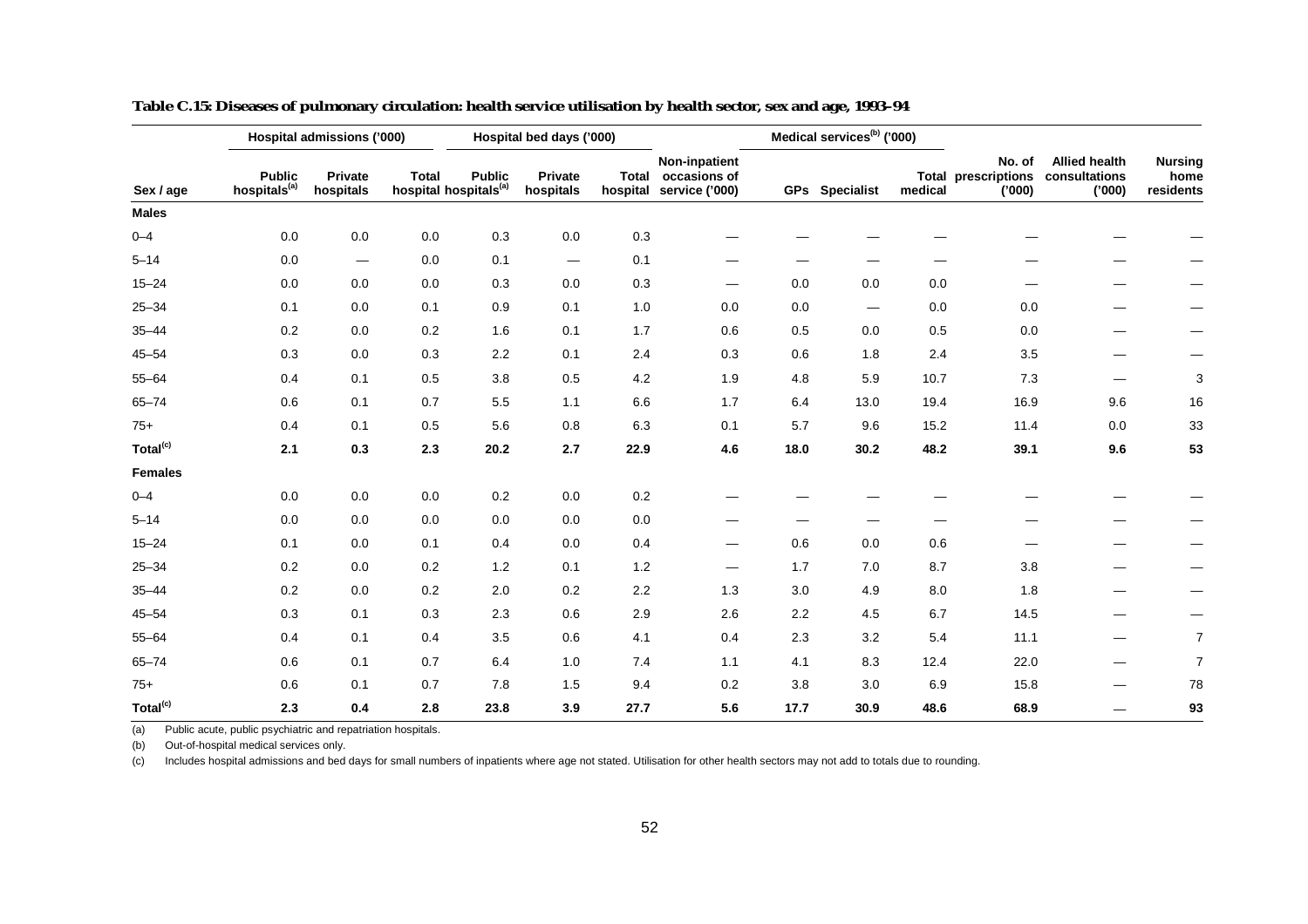|                      | <b>Hospital inpatients</b>                |         |                                 |                          |                                |            | Medical services <sup>(b)</sup> |              |                      | Pharmaceuticals      |              |                                |                      |                               |
|----------------------|-------------------------------------------|---------|---------------------------------|--------------------------|--------------------------------|------------|---------------------------------|--------------|----------------------|----------------------|--------------|--------------------------------|----------------------|-------------------------------|
| Sex / age            | <b>Public</b><br>hospitals <sup>(a)</sup> | Private | Non-<br>hospitals inpatients    | <b>Total</b><br>hospital | <b>Nursing</b><br>homes        | <b>GPs</b> | Specialist                      | <b>Total</b> | medical Prescription | Over-the-<br>counter | <b>Total</b> | <b>Allied</b><br>health        | Other <sup>(c)</sup> | Total<br>costs <sup>(d)</sup> |
| <b>Males</b>         |                                           |         |                                 |                          |                                |            |                                 |              |                      |                      |              |                                |                      |                               |
| $0 - 4$              | 0.7                                       | 0.0     |                                 | 0.7                      |                                |            |                                 |              |                      |                      |              |                                | 0.1                  | 0.8                           |
| $5 - 14$             | 0.7                                       | 0.0     | 1.5                             | 2.2                      | $\hspace{0.05cm}$              | 0.1        |                                 | 0.1          | 0.1                  | 0.0                  | 0.1          | $\overbrace{\phantom{aaaaa}}$  | 0.1                  | 2.5                           |
| $15 - 24$            | 2.1                                       | 0.2     | $\hspace{0.1mm}-\hspace{0.1mm}$ | 2.3                      | $\hspace{0.05cm}$              | 0.2        | 1.3                             | 1.4          | 0.0                  | 0.0                  | 0.0          | $\overbrace{\phantom{aaaaa}}$  | 0.3                  | $4.0\,$                       |
| $25 - 34$            | 2.9                                       | 0.3     | 0.5                             | 3.7                      | $\qquad \qquad \longleftarrow$ | 0.2        | 0.6                             | 0.9          | 0.0                  | 0.1                  | 0.1          | 0.1                            | 0.3                  | 5.1                           |
| $35 - 44$            | 5.1                                       | 0.9     | 2.6                             | 8.6                      | $\hspace{0.05cm}$              | 0.5        | 0.6                             | 1.1          | 0.4                  | 0.5                  | 1.0          |                                | 0.7                  | 11.4                          |
| $45 - 54$            | 10.7                                      | 2.2     | 3.5                             | 16.4                     | 0.3                            | 0.9        | 3.8                             | 4.7          | 1.4                  | 0.8                  | 2.2          | 0.1                            | 1.5                  | 25.3                          |
| $55 - 64$            | 21.1                                      | 4.7     | 4.8                             | 30.6                     | 1.9                            | 2.5        | 4.8                             | 7.3          | 4.4                  | 2.0                  | 6.3          | $\qquad \qquad$                | 2.9                  | 49.0                          |
| $65 - 74$            | 41.1                                      | 9.5     | 3.9                             | 54.6                     | 7.5                            | 4.9        | 10.6                            | 15.5         | 8.2                  | 3.1                  | 11.4         | 0.7                            | 5.4                  | 95.1                          |
| $75+$                | 50.8                                      | 10.5    | 4.4                             | 65.7                     | 46.6                           | 7.5        | 7.0                             | 14.5         | 9.6                  | 2.9                  | 12.5         | 1.4                            | 8.5                  | 149.2                         |
| Total <sup>(e)</sup> | 135.3                                     | 28.2    | 21.2                            | 184.8                    | 56.4                           | 16.8       | 28.6                            | 45.4         | 24.2                 | 9.5                  | 33.7         | 2.4                            | 19.8                 | 342.4                         |
| <b>Females</b>       |                                           |         |                                 |                          |                                |            |                                 |              |                      |                      |              |                                |                      |                               |
| $0 - 4$              | 0.6                                       | 0.0     | $\overline{\phantom{m}}$        | 0.6                      | $\qquad \qquad \longleftarrow$ | 0.0        | 0.2                             | 0.2          | —                    |                      |              |                                | 0.1                  | 0.9                           |
| $5 - 14$             | 0.6                                       | 0.0     | $\hspace{0.1mm}-\hspace{0.1mm}$ | 0.6                      | $\overbrace{\phantom{aaaaa}}$  | 0.0        | $\qquad \qquad -$               | 0.0          | 0.0                  | 0.0                  | 0.1          |                                | 0.0                  | 0.7                           |
| $15 - 24$            | 1.2                                       | 0.1     | $\overline{\phantom{m}}$        | 1.3                      | $\qquad \qquad \longleftarrow$ | 0.1        | 0.5                             | 0.6          | 0.1                  | 0.1                  | 0.2          | —                              | 0.1                  | 2.3                           |
| $25 - 34$            | 1.8                                       | 0.2     | $\hspace{0.05cm}$               | 2.0                      | $\hspace{0.05cm}$              | 0.3        | 0.7                             | 0.9          | 0.2                  | 0.4                  | 0.6          | $\overbrace{\phantom{aaaaa}}$  | 0.2                  | 3.8                           |
| $35 - 44$            | 2.7                                       | 0.5     | 1.8                             | 4.9                      | $\overbrace{\phantom{aaaaa}}$  | 0.6        | 1.6                             | 2.3          | 0.9                  | 1.2                  | 2.1          | $\hspace{0.05cm}$              | 0.6                  | 9.9                           |
| $45 - 54$            | 5.6                                       | 1.0     | 5.5                             | 12.1                     | 0.1                            | 1.0        | 2.5                             | 3.4          | 1.2                  | 2.4                  | 3.6          | $\qquad \qquad \longleftarrow$ | 1.2                  | 20.5                          |
| $55 - 64$            | 11.4                                      | 2.3     | 2.5                             | 16.1                     | 0.8                            | 1.8        | 4.6                             | 6.4          | 2.9                  | 2.3                  | 5.3          | 0.0                            | 1.8                  | 30.4                          |
| $65 - 74$            | 29.8                                      | 6.3     | 2.0                             | 38.1                     | 5.3                            | 5.0        | 5.8                             | 10.8         | 7.9                  | 4.4                  | 12.3         | 0.4                            | 4.1                  | 70.9                          |
| $75+$                | 66.2                                      | 17.1    | 8.4                             | 91.7                     | 104.6                          | 13.5       | 9.2                             | 22.7         | 17.9                 | 5.4                  | 23.3         | 1.8                            | 14.6                 | 258.8                         |
| Total <sup>(e)</sup> | 120.2                                     | 27.5    | 20.3                            | 167.9                    | 110.7                          | 22.4       | 25.1                            | 47.4         | 31.2                 | 16.2                 | 47.4         | 2.3                            | 22.7                 | 398.5                         |

**Table C.16: Other forms of heart disease: total health system costs by health sector, sex and age, 1993–94 (\$ million)**

(b) Medical services for private patients in hospitals are included under Hospital inpatients.

(c) Includes other institutional, non-institutional and administration expenditure, and research.

(d) Excludes expenditure for public health services, community health services, ambulances, medical aids and appliances.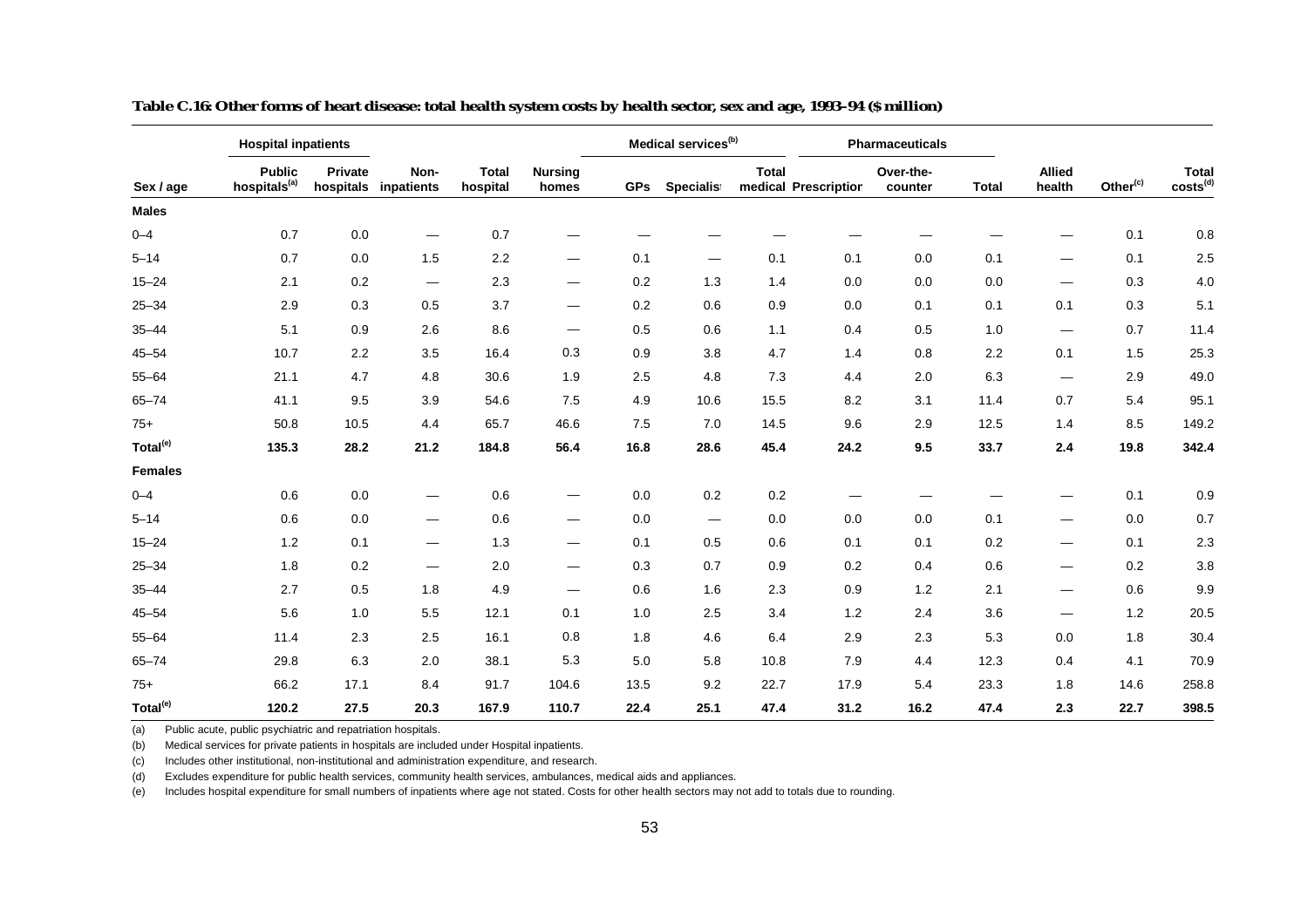|                      |                                           | Hospital admissions ('000) |              |                                                    | Hospital bed days ('000) |       |                                                                |       | Medical services <sup>(b)</sup> ('000) |                  |                                   |                                                 |                                     |
|----------------------|-------------------------------------------|----------------------------|--------------|----------------------------------------------------|--------------------------|-------|----------------------------------------------------------------|-------|----------------------------------------|------------------|-----------------------------------|-------------------------------------------------|-------------------------------------|
| Sex / age            | <b>Public</b><br>hospitals <sup>(a)</sup> | Private<br>hospitals       | <b>Total</b> | <b>Public</b><br>hospital hospitals <sup>(a)</sup> | Private<br>hospitals     |       | Non-inpatient<br>Total occasions of<br>hospital service ('000) |       | <b>GPs</b> Specialist                  | Total<br>medical | No. of<br>prescriptions<br>('000) | <b>Allied health</b><br>consultations<br>('000) | <b>Nursing</b><br>home<br>residents |
| <b>Males</b>         |                                           |                            |              |                                                    |                          |       |                                                                |       |                                        |                  |                                   |                                                 |                                     |
| $0 - 4$              | 0.3                                       | 0.0                        | 0.3          | 1.3                                                | 0.0                      | $1.3$ |                                                                |       |                                        |                  |                                   |                                                 |                                     |
| $5 - 14$             | 0.2                                       | 0.0                        | 0.2          | 1.0                                                | 0.0                      | 1.0   | 22.1                                                           | 2.2   |                                        | 2.2              | 4.4                               |                                                 |                                     |
| $15 - 24$            | 0.6                                       | 0.0                        | 0.7          | 2.6                                                | 0.1                      | 2.7   | $\hspace{0.05cm}$                                              | 6.8   | 22.5                                   | 29.3             | 2.1                               |                                                 |                                     |
| $25 - 34$            | 1.0                                       | 0.1                        | 1.1          | 4.4                                                | 0.2                      | 4.6   | 7.5                                                            | 9.8   | 9.1                                    | 18.9             | 1.6                               | 6.4                                             | —                                   |
| $35 - 44$            | 1.8                                       | 0.3                        | 2.1          | 7.6                                                | 0.8                      | 8.3   | 39.0                                                           | 20.3  | 14.9                                   | 35.2             | 23.9                              |                                                 |                                     |
| $45 - 54$            | 3.4                                       | 0.6                        | 4.0          | 16.7                                               | 2.1                      | 18.9  | 53.1                                                           | 39.3  | 72.7                                   | 112.0            | 76.4                              | 7.9                                             | 8                                   |
| $55 - 64$            | 6.2                                       | 1.1                        | 7.4          | 35.6                                               | 5.3                      | 41.0  | 72.7                                                           | 97.3  | 118.9                                  | 216.3            | 245.5                             |                                                 | 53                                  |
| $65 - 74$            | 11.2                                      | 2.1                        | 13.3         | 72.9                                               | 13.8                     | 86.8  | 59.6                                                           | 201.1 | 258.0                                  | 459.1            | 529.1                             | 40.5                                            | 205                                 |
| $75+$                | 12.7                                      | 2.4                        | 15.1         | 113.0                                              | 23.0                     | 136.0 | 66.9                                                           | 265.2 | 199.4                                  | 464.6            | 648.2                             | 82.8                                            | 1,275                               |
| Total <sup>(c)</sup> | 37.4                                      | 6.7                        | 44.1         | 255.2                                              | 45.4                     | 300.6 | 320.9                                                          | 642.1 | 695.6                                  | 1,337.6          | 1,531.2                           | 137.6                                           | 1,542                               |
| <b>Females</b>       |                                           |                            |              |                                                    |                          |       |                                                                |       |                                        |                  |                                   |                                                 |                                     |
| $0 - 4$              | 0.2                                       | 0.0                        | 0.2          | 1.2                                                | 0.0                      | 1.3   |                                                                | 0.6   | 1.8                                    | 2.3              |                                   |                                                 |                                     |
| $5 - 14$             | 0.2                                       | 0.0                        | 0.2          | 0.7                                                | 0.0                      | 0.7   | $\overline{\phantom{0}}$                                       | 0.6   | $\hspace{0.05cm}$                      | 0.6              | 2.3                               |                                                 |                                     |
| $15 - 24$            | 0.4                                       | 0.0                        | 0.4          | 1.5                                                | 0.2                      | 1.6   | —                                                              | 5.6   | 8.7                                    | 14.2             | 6.2                               |                                                 |                                     |
| $25 - 34$            | 0.6                                       | 0.1                        | 0.7          | 2.6                                                | 0.3                      | 2.9   | —                                                              | 10.5  | 16.1                                   | 26.6             | 12.0                              |                                                 |                                     |
| $35 - 44$            | 1.0                                       | 0.2                        | 1.2          | 3.6                                                | 0.5                      | 4.0   | 27.0                                                           | 23.7  | 38.6                                   | 62.3             | 42.9                              |                                                 |                                     |
| $45 - 54$            | 1.8                                       | 0.3                        | 2.1          | 8.5                                                | 1.1                      | 9.6   | 83.7                                                           | 37.7  | 54.5                                   | 92.2             | 72.1                              |                                                 | 3                                   |
| $55 - 64$            | 3.6                                       | 0.6                        | 4.2          | 20.4                                               | 3.0                      | 23.3  | 37.2                                                           | 73.2  | 94.4                                   | 167.6            | 167.2                             | 2.5                                             | 22                                  |
| $65 - 74$            | 8.4                                       | 1.4                        | 9.7          | 56.9                                               | 9.8                      | 66.7  | 30.9                                                           | 188.2 | 168.1                                  | 356.3            | 535.6                             | 24.9                                            | 144                                 |
| $75+$                | 17.0                                      | 3.7                        | 20.7         | 178.1                                              | 49.3                     | 227.4 | 127.8                                                          | 466.0 | 323.5                                  | 789.5            | 1,245.9                           | 105.3                                           | 2,860                               |
| Total <sup>(c)</sup> | 33.1                                      | 6.3                        | 39.4         | 276.0                                              | 64.2                     | 340.2 | 306.7                                                          | 806.1 | 705.6                                  | 1,511.7          | 2,084.1                           | 132.7                                           | 3,029                               |

**Table C.17: Other forms of heart disease: health service utilisation by health sector, sex and age, 1993–94**

(b) Out-of-hospital medical services only.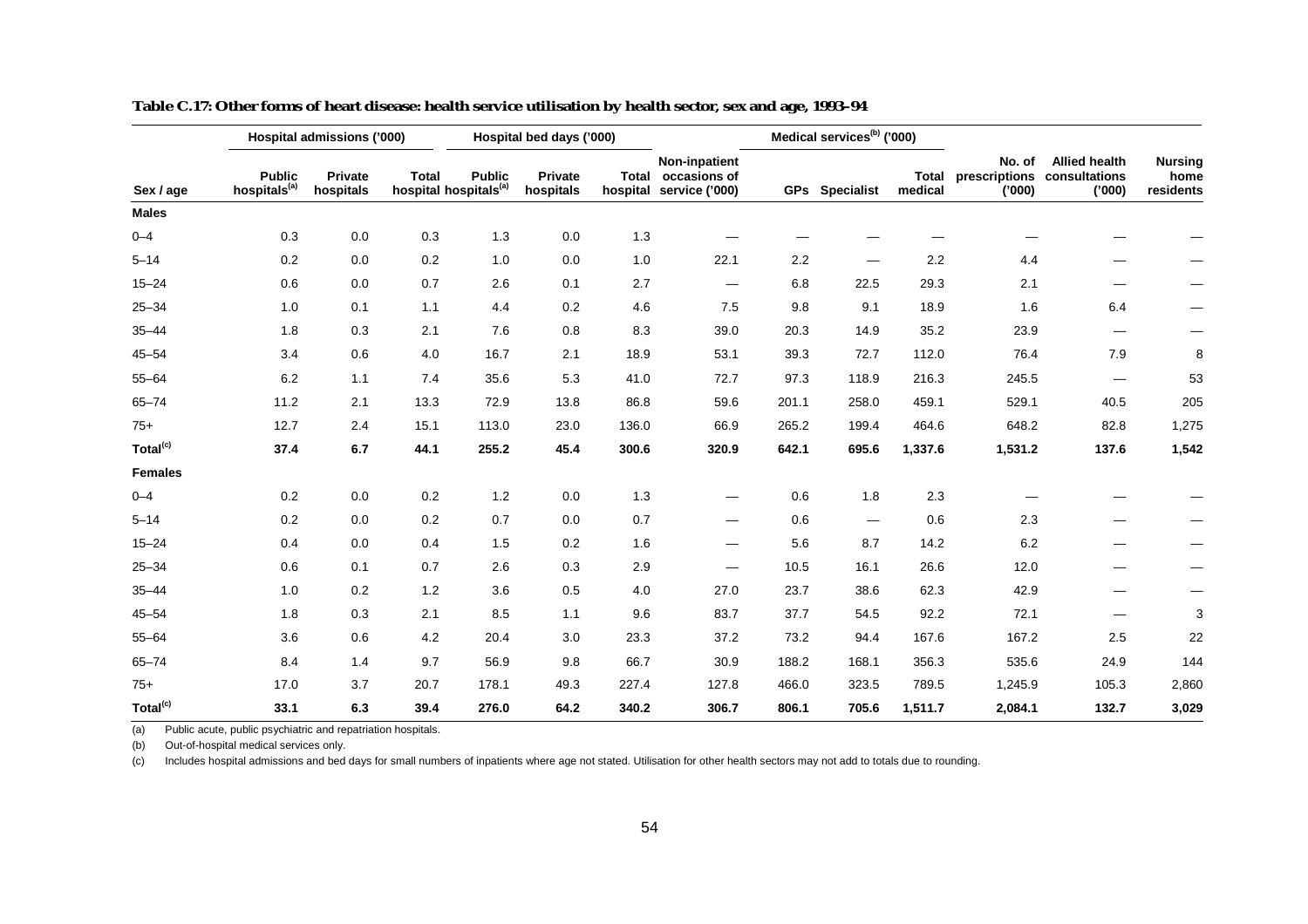|                      | <b>Hospital inpatients</b>                |                                 |                          |                          |                                |            | Medical services <sup>(b)</sup> |              |                          | <b>Pharmaceuticals</b> |              |                                |                      |                               |
|----------------------|-------------------------------------------|---------------------------------|--------------------------|--------------------------|--------------------------------|------------|---------------------------------|--------------|--------------------------|------------------------|--------------|--------------------------------|----------------------|-------------------------------|
| Sex / age            | <b>Public</b><br>hospitals <sup>(a)</sup> | Private<br>hospitals            | Non-<br>inpatients       | <b>Total</b><br>hospital | <b>Nursing</b><br>homes        | <b>GPs</b> | Specialist                      | <b>Total</b> | medical Prescription     | Over-the-<br>counter   | <b>Total</b> | <b>Allied</b><br>health        | Other <sup>(c)</sup> | Total<br>costs <sup>(d)</sup> |
| <b>Males</b>         |                                           |                                 |                          |                          |                                |            |                                 |              |                          |                        |              |                                |                      |                               |
| $0 - 4$              | 0.2                                       |                                 |                          | 0.2                      |                                |            |                                 |              |                          |                        |              |                                | 0.0                  | 0.2                           |
| $5 - 14$             | 0.0                                       | $\overline{\phantom{0}}$        | 0.7                      | 0.8                      | $\qquad \qquad \longleftarrow$ | 0.0        | $\hspace{0.05cm}$               | 0.0          | 0.1                      | 0.0                    | 0.1          | $\qquad \qquad \longleftarrow$ | 0.1                  | 0.9                           |
| $15 - 24$            | 0.1                                       | 0.0                             | $\overline{\phantom{m}}$ | 0.1                      | $\qquad \qquad \longleftarrow$ | —          | –                               |              | —                        | $\hspace{0.05cm}$      |              | —                              | 0.0                  | 0.2                           |
| $25 - 34$            | 0.2                                       | $\hspace{0.1mm}-\hspace{0.1mm}$ | 0.0                      | 0.2                      | $\qquad \qquad \longleftarrow$ | 0.0        | $\qquad \qquad \longleftarrow$  | 0.0          | $\overline{\phantom{0}}$ | 0.0                    | 0.0          | $\overbrace{\phantom{aaaaa}}$  | 0.0                  | 0.4                           |
| $35 - 44$            | 0.5                                       | 0.0                             | 0.1                      | 0.6                      | $\hspace{0.05cm}$              | 0.0        | $\hspace{0.05cm}$               | 0.0          | 0.1                      | 0.0                    | 0.1          | $\overbrace{\phantom{aaaaa}}$  | 0.1                  | 1.0                           |
| $45 - 54$            | 1.9                                       | 0.1                             | 0.5                      | 2.5                      | 0.2                            | 0.1        | 0.4                             | 0.5          | 0.4                      | 0.1                    | 0.5          | $\overbrace{\phantom{aaaaa}}$  | 0.2                  | 4.3                           |
| $55 - 64$            | 6.2                                       | 0.6                             | 1.7                      | 8.5                      | 1.3                            | 0.8        | 1.9                             | 2.7          | 1.6                      | 0.7                    | 2.3          | $\overbrace{\phantom{aaaaa}}$  | 0.9                  | 16.2                          |
| $65 - 74$            | 17.5                                      | 2.6                             | 2.3                      | 22.4                     | 5.4                            | 2.9        | 5.5                             | 8.4          | 4.5                      | 1.9                    | 6.3          | 0.5                            | 2.6                  | 46.1                          |
| $75+$                | 30.3                                      | 5.1                             | 3.1                      | 38.5                     | 36.9                           | 5.4        | 4.6                             | 10.0         | 6.8                      | 2.0                    | 8.8          | 1.2                            | 5.7                  | 101.5                         |
| Total <sup>(e)</sup> | 56.9                                      | 8.4                             | 8.5                      | 73.8                     | 43.9                           | 9.4        | 12.4                            | 21.7         | 13.4                     | 4.8                    | 18.1         | 1.6                            | 9.5                  | 170.9                         |
| <b>Females</b>       |                                           |                                 |                          |                          |                                |            |                                 |              |                          |                        |              |                                |                      |                               |
| $0 - 4$              | 0.2                                       | 0.0                             | $\overline{\phantom{m}}$ | 0.2                      |                                |            |                                 |              |                          |                        |              |                                | 0.0                  | 0.2                           |
| $5 - 14$             | 0.0                                       | 0.0                             | $\hspace{0.05cm}$        | 0.0                      | $\hspace{0.05cm}$              | 0.0        | $\qquad \qquad \longleftarrow$  | 0.0          | 0.0                      | 0.0                    | 0.1          | $\overbrace{\phantom{aaaaa}}$  | 0.0                  | 0.2                           |
| $15 - 24$            | 0.1                                       | 0.0                             | $\hspace{0.05cm}$        | 0.1                      | $\qquad \qquad \longleftarrow$ | —          |                                 |              | –                        |                        |              | —                              | 0.0                  | 0.1                           |
| $25 - 34$            | 0.1                                       | 0.0                             | $\hspace{0.05cm}$        | 0.1                      | $\hspace{0.05cm}$              | 0.0        | 0.0                             | 0.0          | 0.1                      | 0.0                    | 0.1          | $\hspace{0.05cm}$              | 0.0                  | 0.4                           |
| $35 - 44$            | 0.3                                       | 0.0                             | 0.0                      | 0.3                      | $\hspace{0.05cm}$              | 0.0        | $\hspace{0.05cm}$               | 0.0          | 0.0                      | 0.0                    | 0.1          | $\qquad \qquad \longleftarrow$ | 0.0                  | 0.6                           |
| $45 - 54$            | 1.1                                       | 0.1                             | 1.2                      | 2.3                      | 0.1                            | 0.2        | 0.5                             | 0.7          | 0.4                      | 0.5                    | 0.9          | $\hspace{0.05cm}$              | 0.2                  | 4.3                           |
| $55 - 64$            | 3.7                                       | 0.4                             | 0.7                      | 4.7                      | 0.4                            | 0.7        | 0.9                             | 1.6          | 1.0                      | 0.7                    | 1.6          | 0.0                            | 0.5                  | 9.3                           |
| $65 - 74$            | 12.7                                      | 1.5                             | 1.0                      | 15.2                     | 4.4                            | 2.8        | 2.5                             | 5.3          | 4.5                      | 2.1                    | 6.7          | 0.4                            | 1.9                  | 34.6                          |
| $75+$                | 43.0                                      | 10.8                            | 6.5                      | 60.3                     | 86.4                           | 10.7       | 6.8                             | 17.5         | 13.3                     | 4.1                    | 17.5         | 1.8                            | 10.9                 | 195.2                         |
| Total <sup>(e)</sup> | 61.5                                      | 12.8                            | 9.3                      | 83.7                     | 91.4                           | 14.5       | 10.6                            | 25.1         | 19.3                     | 7.5                    | 26.8         | 2.3                            | 13.7                 | 245.2                         |

**Table C.18: Heart failure: total health system costs by health sector, sex and age, 1993–94 (\$ million)**

(b) Medical services for private patients in hospitals are included under Hospital inpatients.

(c) Includes other institutional, non-institutional and administration expenditure, and research.

(d) Excludes expenditure for public health services, community health services, ambulances, medical aids and appliances.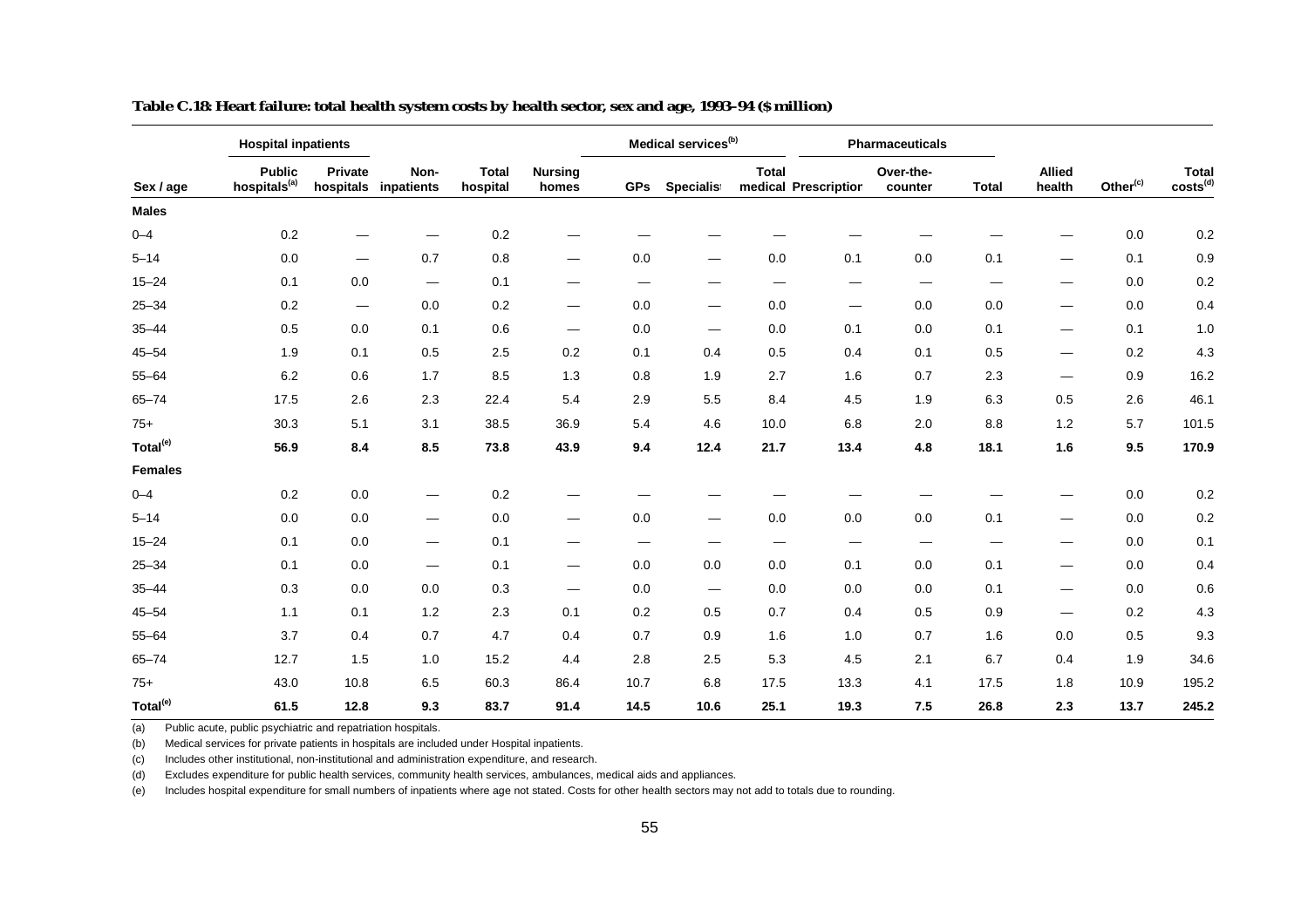|                      |                                           | Hospital admissions ('000)      |              |                                                    | Hospital bed days ('000)      |       |                                                                |                                | Medical services <sup>(b)</sup> ('000) |         |                                                |                                                 |                                     |
|----------------------|-------------------------------------------|---------------------------------|--------------|----------------------------------------------------|-------------------------------|-------|----------------------------------------------------------------|--------------------------------|----------------------------------------|---------|------------------------------------------------|-------------------------------------------------|-------------------------------------|
| Sex / age            | <b>Public</b><br>hospitals <sup>(a)</sup> | Private<br>hospitals            | <b>Total</b> | <b>Public</b><br>hospital hospitals <sup>(a)</sup> | Private<br>hospitals          |       | Non-inpatient<br>Total occasions of<br>hospital service ('000) |                                | <b>GPs</b> Specialist                  | medical | No. of<br><b>Total prescriptions</b><br>('000) | <b>Allied health</b><br>consultations<br>('000) | <b>Nursing</b><br>home<br>residents |
| <b>Males</b>         |                                           |                                 |              |                                                    |                               |       |                                                                |                                |                                        |         |                                                |                                                 |                                     |
| $0 - 4$              | 0.1                                       |                                 | 0.1          | 0.3                                                |                               | 0.3   |                                                                |                                |                                        |         |                                                |                                                 |                                     |
| $5 - 14$             | 0.0                                       | $\overline{\phantom{0}}$        | 0.0          | 0.1                                                | $\overbrace{\phantom{13333}}$ | 0.1   | 11.1                                                           | 1.1                            |                                        | 1.1     | 2.9                                            |                                                 |                                     |
| $15 - 24$            | 0.0                                       | 0.0                             | 0.0          | 0.1                                                | 0.0                           | 0.1   |                                                                | $\qquad \qquad \longleftarrow$ |                                        |         |                                                |                                                 |                                     |
| $25 - 34$            | 0.1                                       | $\hspace{0.1mm}-\hspace{0.1mm}$ | 0.1          | 0.5                                                |                               | 0.5   | 0.2                                                            | 0.6                            |                                        | 0.6     |                                                |                                                 |                                     |
| $35 - 44$            | 0.2                                       | 0.0                             | 0.2          | 1.2                                                | 0.1                           | 1.2   | 2.1                                                            | 1.9                            |                                        | 1.9     | 2.9                                            |                                                 |                                     |
| $45 - 54$            | 0.7                                       | 0.1                             | 0.8          | 4.9                                                | 0.3                           | 5.2   | 7.3                                                            | 7.0                            | 8.4                                    | 15.4    | 24.0                                           |                                                 | 5                                   |
| $55 - 64$            | 2.1                                       | 0.2                             | 2.3          | 15.7                                               | 1.5                           | 17.2  | 26.4                                                           | 33.1                           | 45.5                                   | 78.6    | 94.3                                           |                                                 | 37                                  |
| $65 - 74$            | 5.3                                       | 0.8                             | 6.1          | 42.5                                               | 7.2                           | 49.7  | 35.2                                                           | 121.2                          | 150.1                                  | 271.3   | 317.3                                          | 26.4                                            | 148                                 |
| $75+$                | 8.1                                       | 1.3                             | 9.4          | 84.6                                               | 16.5                          | 101.1 | 46.5                                                           | 186.4                          | 136.8                                  | 323.2   | 484.2                                          | 67.4                                            | 1,011                               |
| Total <sup>(c)</sup> | 16.5                                      | 2.4                             | 18.9         | 149.8                                              | 25.6                          | 175.4 | 128.9                                                          | 351.3                          | 340.8                                  | 692.1   | 925.6                                          | 93.9                                            | 1,201                               |
| <b>Females</b>       |                                           |                                 |              |                                                    |                               |       |                                                                |                                |                                        |         |                                                |                                                 |                                     |
| $0 - 4$              | 0.0                                       | 0.0                             | 0.0          | 0.5                                                | $0.0\,$                       | 0.5   |                                                                |                                |                                        |         |                                                |                                                 |                                     |
| $5 - 14$             | 0.0                                       | 0.0                             | 0.0          | 0.0                                                | 0.0                           | 0.0   |                                                                | 0.6                            |                                        | 0.6     | 2.3                                            |                                                 |                                     |
| $15 - 24$            | 0.0                                       | 0.0                             | 0.0          | $0.2\,$                                            | 0.0                           | 0.2   |                                                                |                                |                                        |         |                                                |                                                 |                                     |
| $25 - 34$            | 0.0                                       | 0.0                             | 0.0          | 0.4                                                | 0.1                           | 0.5   | —                                                              | 0.9                            | 0.7                                    | 1.6     | 3.9                                            |                                                 |                                     |
| $35 - 44$            | 0.1                                       | 0.0                             | 0.1          | 0.7                                                | 0.0                           | 0.7   | 0.5                                                            | 1.1                            | $\hspace{0.05cm}$                      | 1.1     | 4.3                                            |                                                 | —                                   |
| $45 - 54$            | 0.4                                       | 0.0                             | 0.4          | 2.6                                                | 0.2                           | 2.7   | 17.5                                                           | 9.3                            | 10.0                                   | 19.3    | 26.9                                           |                                                 | $\overline{\mathbf{c}}$             |
| $55 - 64$            | 1.2                                       | 0.1                             | 1.3          | 9.2                                                | 1.0                           | 10.2  | 10.3                                                           | 27.1                           | 19.4                                   | 46.5    | 69.5                                           | 2.5                                             | 12                                  |
| $65 - 74$            | 3.7                                       | 0.4                             | 4.2          | 32.8                                               | 4.4                           | 37.2  | 15.1                                                           | 102.9                          | 70.7                                   | 173.6   | 329.7                                          | 24.9                                            | 122                                 |
| $75+$                | 11.4                                      | 2.4                             | 13.8         | 137.0                                              | 38.9                          | 175.9 | 97.7                                                           | 363.6                          | 239.9                                  | 603.5   | 977.9                                          | 105.3                                           | 2,363                               |
| Total <sup>(c)</sup> | 16.9                                      | 3.0                             | 19.9         | 186.0                                              | 44.6                          | 230.6 | 141.1                                                          | 505.4                          | 340.9                                  | 846.2   | 1,414.5                                        | 132.7                                           | 2,499                               |

| Table C.19: Heart failure: health service utilisation by health sector, sex and age, 1993–94 |  |
|----------------------------------------------------------------------------------------------|--|
|----------------------------------------------------------------------------------------------|--|

(b) Out-of-hospital medical services only.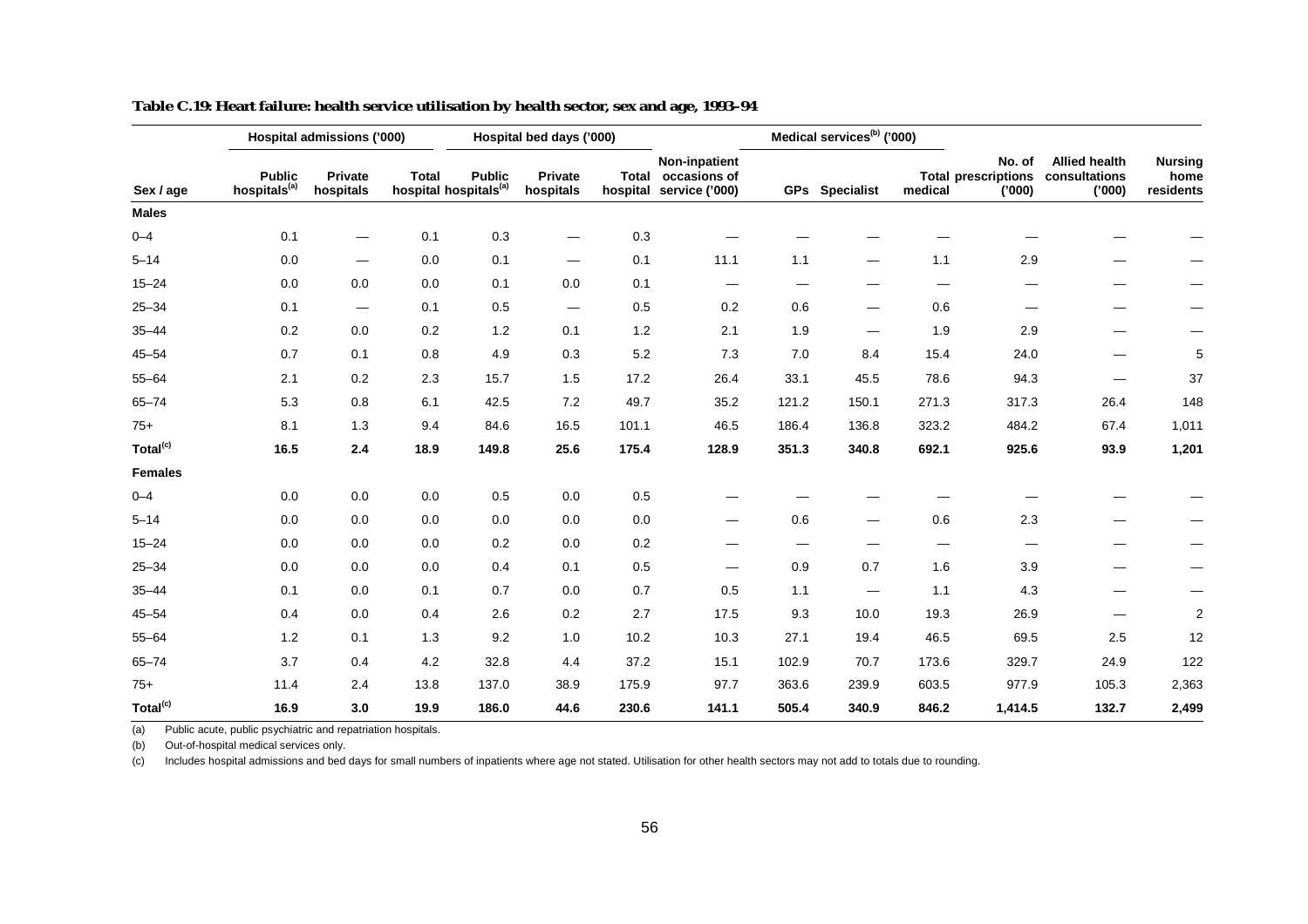|                      | <b>Hospital inpatients</b>                |                      |                                 |                          |                                |                                 | Medical services <sup>(b)</sup> |              |                      | <b>Pharmaceuticals</b> |              |                               |                      |                               |
|----------------------|-------------------------------------------|----------------------|---------------------------------|--------------------------|--------------------------------|---------------------------------|---------------------------------|--------------|----------------------|------------------------|--------------|-------------------------------|----------------------|-------------------------------|
| Sex / age            | <b>Public</b><br>hospitals <sup>(a)</sup> | Private<br>hospitals | Non-<br>inpatients              | <b>Total</b><br>hospital | <b>Nursing</b><br>homes        | <b>GPs</b>                      | <b>Specialist</b>               | <b>Total</b> | medical Prescription | Over-the-<br>counter   | <b>Total</b> | <b>Allied</b><br>health       | Other <sup>(c)</sup> | Total<br>costs <sup>(d)</sup> |
| <b>Males</b>         |                                           |                      |                                 |                          |                                |                                 |                                 |              |                      |                        |              |                               |                      |                               |
| $0 - 4$              | 0.2                                       |                      |                                 | 0.2                      | $\qquad \qquad \longleftarrow$ | 0.0                             | 0.0                             | 0.1          |                      |                        |              |                               | 0.0                  | 0.2                           |
| $5 - 14$             | 0.3                                       |                      | $\qquad \qquad \longleftarrow$  | 0.3                      | $\qquad \qquad \longleftarrow$ | $\hspace{0.1mm}-\hspace{0.1mm}$ | $\hspace{0.05cm}$               |              |                      |                        |              |                               | 0.0                  | 0.3                           |
| $15 - 24$            | 0.8                                       | 0.0                  | 0.1                             | 0.9                      | —                              | 0.0                             | 0.2                             | $0.2\,$      | 0.0                  | 0.0                    | 0.0          | 0.1                           | 0.1                  | 1.4                           |
| $25 - 34$            | 1.5                                       | 0.1                  | $\hspace{0.1mm}-\hspace{0.1mm}$ | 1.6                      | $\hspace{0.05cm}$              | 0.1                             | 0.2                             | 0.3          | 0.0                  | 0.0                    | 0.0          | 0.1                           | 0.1                  | 2.0                           |
| $35 - 44$            | 3.5                                       | 0.1                  | $\overline{\phantom{m}}$        | 3.7                      | $\overbrace{\phantom{aaaaa}}$  | 0.1                             | 0.1                             | 0.2          | 0.1                  | 0.1                    | 0.1          | $\overbrace{\phantom{aaaaa}}$ | 0.2                  | 4.2                           |
| $45 - 54$            | 7.9                                       | 0.6                  | 0.1                             | 8.6                      | 1.5                            | 0.2                             | 0.2                             | 0.3          | 0.2                  | 0.1                    | 0.3          | 0.1                           | 0.6                  | 11.4                          |
| $55 - 64$            | 16.5                                      | 1.9                  | $\hspace{0.1mm}-\hspace{0.1mm}$ | 18.4                     | 5.3                            | 0.9                             | 3.1                             | 4.1          | 0.6                  | 0.4                    | 1.0          | 0.2                           | 1.6                  | 30.5                          |
| $65 - 74$            | 39.1                                      | 5.6                  | 5.1                             | 49.8                     | 22.4                           | 2.3                             | 4.0                             | 6.3          | 2.2                  | 0.5                    | 2.7          | 0.8                           | 4.5                  | 86.4                          |
| $75+$                | 49.0                                      | 7.0                  | $\hspace{0.1mm}-\hspace{0.1mm}$ | 56.0                     | 72.3                           | 2.7                             | 3.0                             | 5.8          | 1.3                  | 0.4                    | 1.7          | 1.9                           | 7.6                  | 145.2                         |
| Total <sup>(e)</sup> | 118.6                                     | 15.4                 | 5.3                             | 139.3                    | 101.5                          | 6.4                             | 10.9                            | 17.2         | 4.4                  | $1.4$                  | 5.8          | 3.1                           | 14.7                 | 281.7                         |
| <b>Females</b>       |                                           |                      |                                 |                          |                                |                                 |                                 |              |                      |                        |              |                               |                      |                               |
| $0 - 4$              | 0.2                                       |                      |                                 | $0.2\,$                  |                                |                                 |                                 |              |                      |                        |              |                               | 0.0                  | 0.2                           |
| $5 - 14$             | 0.1                                       | 0.0                  | $\hspace{0.1mm}-\hspace{0.1mm}$ | 0.1                      | $\qquad \qquad \longleftarrow$ | 0.0                             | 0.2                             | 0.2          |                      |                        |              | —                             | 0.0                  | 0.3                           |
| $15 - 24$            | 0.7                                       | 0.0                  | $\overline{\phantom{m}}$        | 0.7                      | $\qquad \qquad \longleftarrow$ | 0.1                             | 0.1                             | 0.2          | 0.0                  | 0.1                    | 0.1          | $\overline{\phantom{0}}$      | 0.1                  | 1.1                           |
| $25 - 34$            | 1.3                                       | 0.0                  | 0.1                             | 1.4                      |                                | 0.0                             | 0.0                             | 0.1          | 0.0                  | $0.0\,$                | 0.0          |                               | 0.1                  | 1.6                           |
| $35 - 44$            | 2.8                                       | 0.4                  | $\hspace{0.1mm}-\hspace{0.1mm}$ | 3.2                      | 0.7                            | 0.2                             | 0.9                             | 1.1          | 0.1                  | 0.1                    | 0.2          | 0.1                           | 0.3                  | 5.7                           |
| $45 - 54$            | 5.4                                       | 0.4                  | $\hspace{0.05cm}$               | 5.8                      | 0.8                            | 0.3                             | 0.5                             | 0.8          | 0.4                  | 0.1                    | 0.5          | $\qquad \qquad$               | 0.4                  | 8.3                           |
| $55 - 64$            | 11.2                                      | 1.8                  | $\hspace{0.1mm}-\hspace{0.1mm}$ | 13.0                     | 3.8                            | 0.8                             | 0.9                             | 1.6          | 0.6                  | 0.3                    | 0.9          | 0.1                           | 1.1                  | 20.4                          |
| $65 - 74$            | 27.1                                      | 3.9                  | 0.2                             | 31.2                     | 16.7                           | 1.6                             | 2.8                             | 4.5          | 1.4                  | 0.4                    | 1.8          | 0.6                           | 3.0                  | 57.8                          |
| $75+$                | 67.7                                      | 12.3                 | 8.0                             | 88.1                     | 141.9                          | 3.7                             | 1.9                             | 5.6          | 3.3                  | 0.4                    | 3.8          | 0.8                           | 13.2                 | 253.4                         |
| Total <sup>(e)</sup> | 116.6                                     | 18.8                 | 8.3                             | 143.8                    | 163.9                          | 6.8                             | 7.4                             | 14.2         | 5.9                  | 1.3                    | 7.2          | 1.6                           | 18.2                 | 348.8                         |

**Table C.20: Cerebrovascular disease: total health system costs by health sector, sex and age, 1993–94 (\$ million)**

(b) Medical services for private patients in hospitals are included under Hospital inpatients.

(c) Includes other institutional, non-institutional and administration expenditure, and research.

(d) Excludes expenditure for public health services, community health services, ambulances, medical aids and appliances.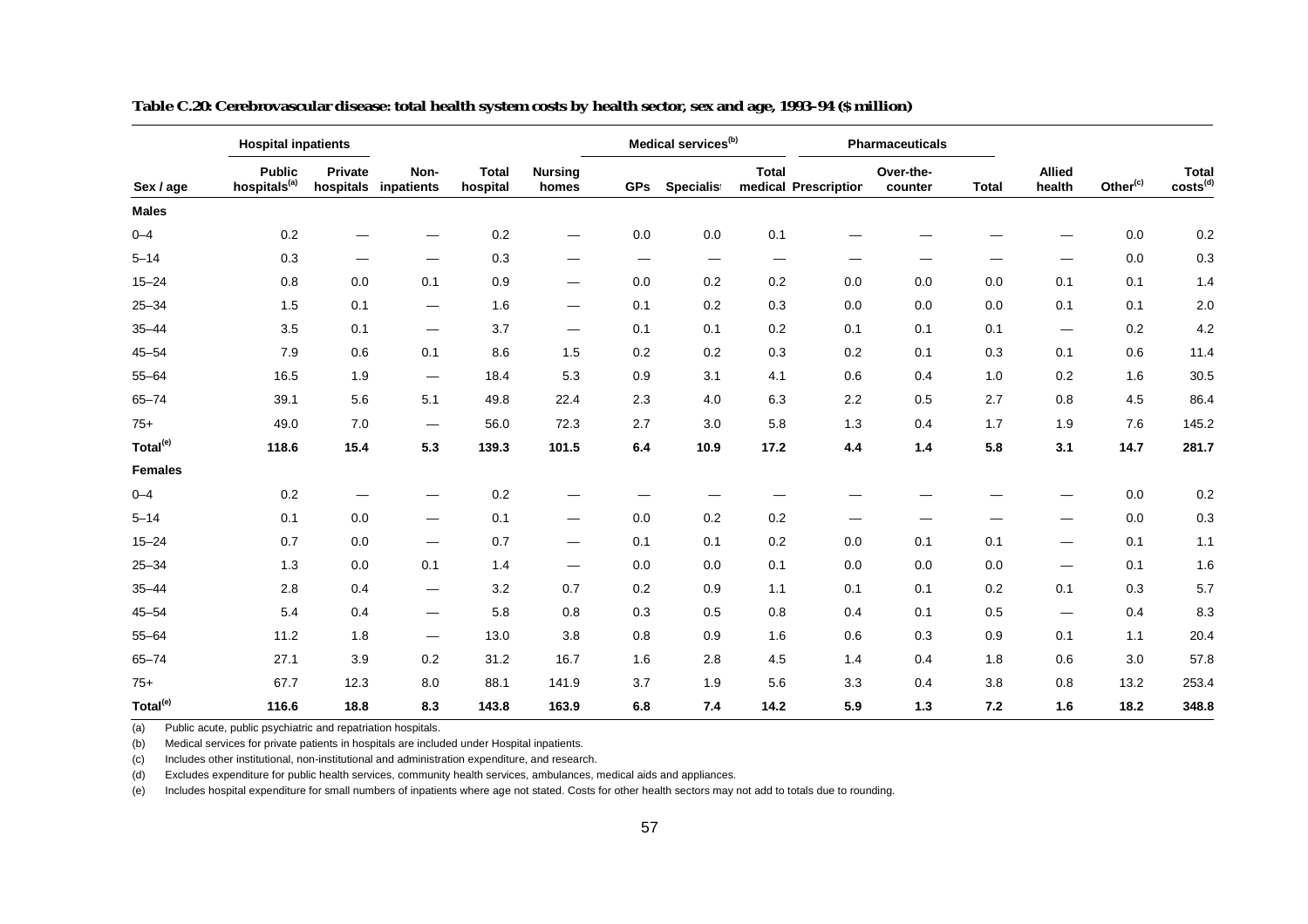|                      |                                           | Hospital admissions ('000) |              |                                                    | Hospital bed days ('000) |       |                                                                       |                   | Medical services <sup>(b)</sup> ('000) |                          |                                   |                                                 |                                     |
|----------------------|-------------------------------------------|----------------------------|--------------|----------------------------------------------------|--------------------------|-------|-----------------------------------------------------------------------|-------------------|----------------------------------------|--------------------------|-----------------------------------|-------------------------------------------------|-------------------------------------|
| Sex / age            | <b>Public</b><br>hospitals <sup>(a)</sup> | Private<br>hospitals       | <b>Total</b> | <b>Public</b><br>hospital hospitals <sup>(a)</sup> | Private<br>hospitals     |       | <b>Non-inpatient</b><br>Total occasions of<br>hospital service ('000) |                   | GPs Specialist                         | Total<br>medical         | No. of<br>prescriptions<br>('000) | <b>Allied health</b><br>consultations<br>('000) | <b>Nursing</b><br>home<br>residents |
| <b>Males</b>         |                                           |                            |              |                                                    |                          |       |                                                                       |                   |                                        |                          |                                   |                                                 |                                     |
| $0 - 4$              | 0.0                                       | $\hspace{0.05cm}$          | 0.0          | 0.3                                                | $\overline{\phantom{0}}$ | 0.3   | —                                                                     | 1.0               | 1.3                                    | 2.3                      |                                   |                                                 |                                     |
| $5 - 14$             | 0.0                                       | $\hspace{0.05cm}$          | 0.0          | 0.6                                                |                          | 0.6   | —                                                                     | $\hspace{0.05cm}$ | $\hspace{0.05cm}$                      | $\overline{\phantom{m}}$ |                                   |                                                 |                                     |
| $15 - 24$            | 0.1                                       | 0.0                        | 0.1          | 1.3                                                | 0.0                      | 1.4   | 1.6                                                                   | 1.6               | 2.6                                    | 4.2                      | 2.3                               | 8.4                                             |                                     |
| $25 - 34$            | 0.3                                       | 0.0                        | 0.3          | 3.4                                                | 0.1                      | 3.5   | $\qquad \qquad -$                                                     | 3.7               | 2.4                                    | 6.1                      | 0.7                               | 4.2                                             | —                                   |
| $35 - 44$            | 0.6                                       | 0.0                        | 0.7          | 6.2                                                | 0.3                      | 6.5   | —                                                                     | 2.6               | 2.6                                    | 5.3                      | 4.4                               |                                                 |                                     |
| $45 - 54$            | 1.5                                       | 0.2                        | 1.7          | 15.2                                               | 0.9                      | 16.2  | 1.9                                                                   | 7.5               | 3.2                                    | 10.7                     | 10.1                              | 3.6                                             | 41                                  |
| $55 - 64$            | 3.3                                       | 0.5                        | 3.8          | 35.8                                               | 4.0                      | 39.8  | $\hspace{0.05cm}$                                                     | 36.0              | 65.0                                   | 101.0                    | 34.5                              | 10.0                                            | 145                                 |
| $65 - 74$            | 6.9                                       | 1.4                        | 8.2          | 85.4                                               | 12.6                     | 97.9  | 77.2                                                                  | 83.6              | 100.9                                  | 184.4                    | 100.2                             | 46.3                                            | 612                                 |
| $75+$                | 7.9                                       | 1.5                        | 9.4          | 125.9                                              | 21.5                     | 147.5 | $\overline{\phantom{0}}$                                              | 90.6              | 90.7                                   | 181.4                    | 66.0                              | 108.9                                           | 1,978                               |
| Total <sup>(c)</sup> | 20.7                                      | 3.6                        | 24.3         | 274.2                                              | 39.5                     | 313.6 | 80.7                                                                  | 226.7             | 268.7                                  | 495.4                    | 218.1                             | 181.3                                           | 2,776                               |
| <b>Females</b>       |                                           |                            |              |                                                    |                          |       |                                                                       |                   |                                        |                          |                                   |                                                 |                                     |
| $0 - 4$              | 0.0                                       | $\overline{\phantom{0}}$   | 0.0          | 0.3                                                | $\hspace{0.05cm}$        | 0.3   |                                                                       |                   |                                        |                          |                                   |                                                 |                                     |
| $5 - 14$             | 0.0                                       | 0.0                        | 0.0          | 0.2                                                | 0.0                      | 0.2   | —                                                                     | 0.4               | 3.4                                    | 3.7                      |                                   |                                                 |                                     |
| $15 - 24$            | 0.1                                       | 0.0                        | 0.1          | 1.3                                                | 0.0                      | 1.3   |                                                                       | 4.9               | 4.5                                    | 9.4                      | 3.6                               |                                                 |                                     |
| $25 - 34$            | 0.2                                       | 0.0                        | 0.3          | 2.3                                                | 0.1                      | 2.4   | 1.1                                                                   | 1.5               | 1.1                                    | 2.6                      | 0.3                               |                                                 |                                     |
| $35 - 44$            | 0.5                                       | 0.0                        | 0.5          | $5.0\,$                                            | 2.9                      | 7.9   | —                                                                     | 9.8               | 18.5                                   | 28.3                     | 3.5                               | 7.5                                             | 20                                  |
| $45 - 54$            | 0.9                                       | 0.1                        | 1.0          | 9.5                                                | 0.8                      | 10.2  | $\overline{\phantom{0}}$                                              | 12.3              | 12.5                                   | 24.8                     | 19.5                              | $\qquad \qquad$                                 | 21                                  |
| $55 - 64$            | 2.0                                       | 0.2                        | 2.2          | 25.3                                               | 9.5                      | 34.8  |                                                                       | 26.7              | 21.9                                   | 48.6                     | 43.6                              | 4.7                                             | 103                                 |
| $65 - 74$            | 4.7                                       | 0.8                        | 5.5          | 65.7                                               | 12.0                     | 77.6  | 3.4                                                                   | 63.6              | 74.3                                   | 137.9                    | 74.0                              | 33.3                                            | 457                                 |
| $75+$                | 10.6                                      | 2.4                        | 13.0         | 198.5                                              | 46.6                     | 245.2 | 121.5                                                                 | 123.2             | 55.7                                   | 178.9                    | 206.0                             | 47.7                                            | 3,882                               |
| Total <sup>(c)</sup> | 19.1                                      | 3.6                        | 22.7         | 308.6                                              | 71.8                     | 380.4 | 126.0                                                                 | 242.4             | 192.0                                  | 434.3                    | 350.4                             | 93.2                                            | 4,483                               |

| Table C.21: Cerebrovascular disease: health service utilisation by health sector, sex and age, 1993–94 |  |  |  |
|--------------------------------------------------------------------------------------------------------|--|--|--|
|--------------------------------------------------------------------------------------------------------|--|--|--|

(b) Out-of-hospital medical services only.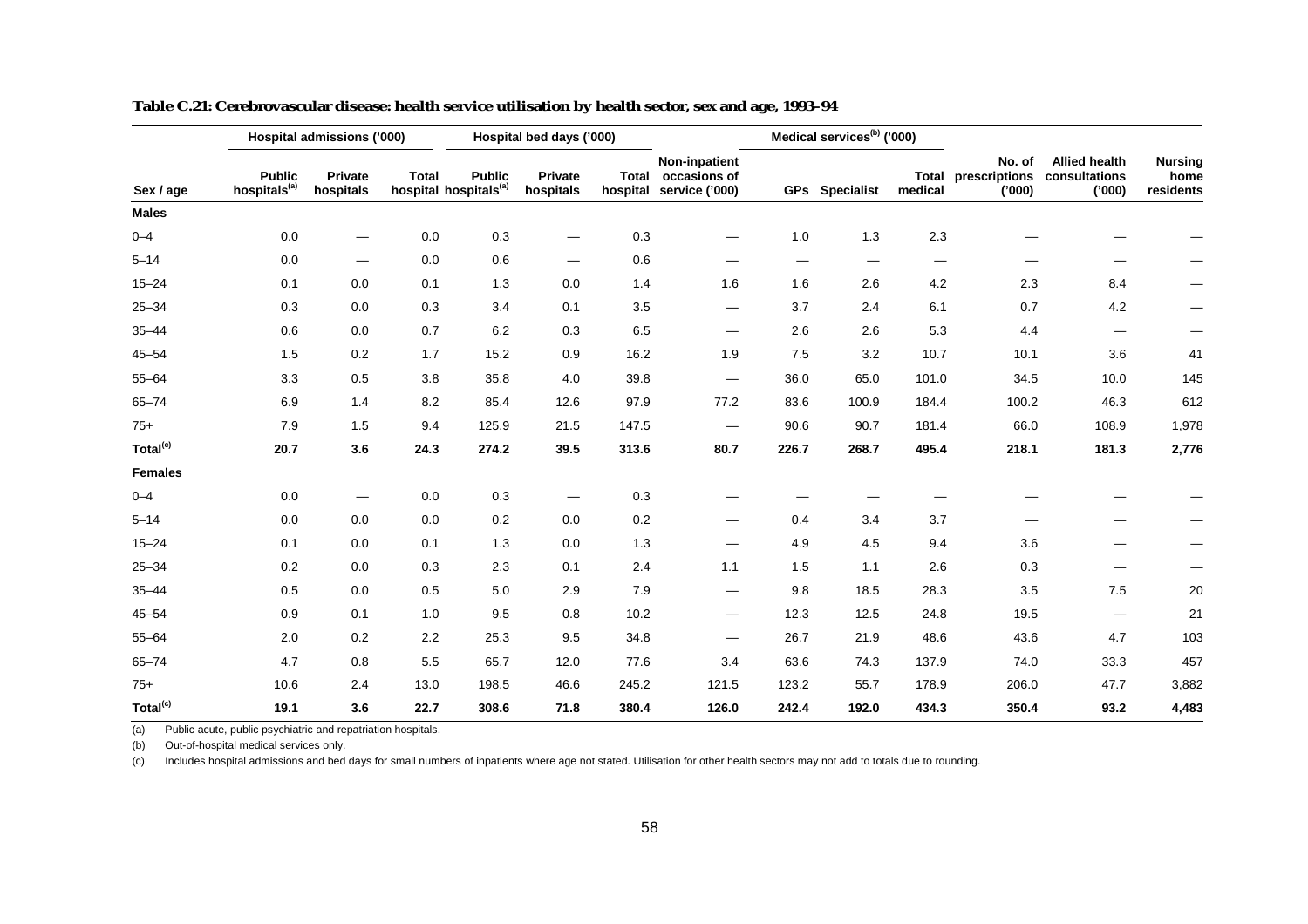|                      | <b>Hospital inpatients</b>                |         |                                 |                          |                                |            | Medical services <sup>(b)</sup> |              |                      | Pharmaceuticals      |              |                               |                      |                               |
|----------------------|-------------------------------------------|---------|---------------------------------|--------------------------|--------------------------------|------------|---------------------------------|--------------|----------------------|----------------------|--------------|-------------------------------|----------------------|-------------------------------|
| Sex / age            | <b>Public</b><br>hospitals <sup>(a)</sup> | Private | Non-<br>hospitals inpatients    | <b>Total</b><br>hospital | <b>Nursing</b><br>homes        | <b>GPs</b> | Specialist                      | <b>Total</b> | medical Prescription | Over-the-<br>counter | <b>Total</b> | <b>Allied</b><br>health       | Other <sup>(c)</sup> | Total<br>costs <sup>(d)</sup> |
| <b>Males</b>         |                                           |         |                                 |                          |                                |            |                                 |              |                      |                      |              |                               |                      |                               |
| $0 - 4$              | 0.2                                       | 0.0     |                                 | 0.3                      | $\overbrace{\phantom{aaaaa}}$  | 0.0        | 0.0                             | 0.1          |                      |                      |              |                               | 0.0                  | 0.4                           |
| $5 - 14$             | 0.1                                       | 0.0     | 0.2                             | 0.3                      | $\hspace{0.05cm}$              | 0.0        | $\qquad \qquad -$               | 0.0          |                      | 0.0                  | 0.0          | $\overbrace{\phantom{aaaaa}}$ | 0.0                  | 0.3                           |
| $15 - 24$            | 0.3                                       | 0.1     | 1.3                             | 1.7                      | $\qquad \qquad \longleftarrow$ | 0.1        | 0.2                             | 0.3          | 0.4                  | 0.0                  | 0.4          | 0.2                           | 0.2                  | 2.7                           |
| $25 - 34$            | 0.4                                       | 0.1     | $\overline{\phantom{0}}$        | 0.5                      | $\hspace{0.05cm}$              | 0.2        | 0.4                             | 0.6          | 0.0                  | 0.0                  | 0.1          | 0.1                           | 0.1                  | 1.3                           |
| $35 - 44$            | 1.2                                       | 0.2     | 1.9                             | 3.3                      | $\qquad \qquad \longleftarrow$ | 0.2        | 0.4                             | 0.6          | 0.1                  | 0.1                  | 0.2          | $\overline{\phantom{m}}$      | 0.3                  | 4.4                           |
| $45 - 54$            | 4.2                                       | 1.2     | 0.4                             | 5.8                      | 0.1                            | 0.2        | 0.8                             | 1.1          | 0.1                  | 0.2                  | 0.3          | 0.1                           | 0.5                  | 7.8                           |
| $55 - 64$            | 14.3                                      | 3.8     | 1.4                             | 19.5                     | 0.7                            | 0.6        | 1.4                             | 1.9          | 0.7                  | 0.7                  | 1.4          | 0.2                           | 1.7                  | 25.4                          |
| $65 - 74$            | 36.8                                      | 8.6     | 6.4                             | 51.8                     | 5.0                            | 1.2        | 3.6                             | 4.8          | 0.8                  | 0.8                  | 1.7          | 0.1                           | 4.5                  | 67.9                          |
| $75+$                | 29.8                                      | 6.2     |                                 | 36.0                     | 10.9                           | 0.9        | 2.2                             | 3.2          | 0.7                  | 0.6                  | 1.4          | 0.9                           | 3.7                  | 56.0                          |
| Total <sup>(e)</sup> | 87.4                                      | 20.2    | 11.5                            | 119.1                    | 16.6                           | 3.5        | 9.0                             | 12.5         | 2.8                  | 2.6                  | 5.3          | 1.6                           | 11.1                 | 166.2                         |
| <b>Females</b>       |                                           |         |                                 |                          |                                |            |                                 |              |                      |                      |              |                               |                      |                               |
| $0 - 4$              | 0.1                                       | 0.0     | $\hspace{0.05cm}$               | 0.1                      |                                |            |                                 |              |                      |                      |              |                               | 0.0                  | 0.1                           |
| $5 - 14$             | 0.1                                       | 0.0     | $\hspace{0.1mm}-\hspace{0.1mm}$ | 0.1                      | $\hspace{0.05cm}$              | 0.0        | 0.0                             | 0.1          |                      |                      |              |                               | 0.0                  | 0.2                           |
| $15 - 24$            | 0.2                                       | 0.1     | $\hspace{0.05cm}$               | 0.3                      | $\hspace{0.05cm}$              | 0.0        | 0.1                             | 0.1          | —                    | 0.0                  | 0.0          | $\overbrace{\phantom{aaaaa}}$ | 0.0                  | 0.4                           |
| $25 - 34$            | 0.5                                       | 0.1     | 1.2                             | 1.8                      | $\hspace{0.05cm}$              | 0.2        | 0.4                             | 0.6          | 0.0                  | 0.1                  | 0.1          | 0.0                           | 0.2                  | $2.7\,$                       |
| $35 - 44$            | 1.1                                       | 0.3     | $\hspace{0.1mm}-\hspace{0.1mm}$ | 1.3                      | 0.1                            | 0.2        | 1.0                             | 1.2          | 0.1                  | 0.1                  | 0.2          |                               | 0.2                  | $3.0\,$                       |
| $45 - 54$            | 1.8                                       | 0.6     | $\hspace{0.05cm}$               | 2.4                      | 0.1                            | 0.3        | 0.6                             | 0.8          | 0.2                  | 0.2                  | 0.4          | $\qquad \qquad$               | 0.3                  | $4.0\,$                       |
| $55 - 64$            | 5.0                                       | 1.4     | $\hspace{0.1mm}-\hspace{0.1mm}$ | 6.3                      | 0.1                            | 0.4        | 0.7                             | 1.1          | 0.3                  | 0.4                  | 0.7          | 0.0                           | 0.6                  | 8.8                           |
| $65 - 74$            | 14.4                                      | 4.6     | 2.8                             | 21.7                     | 1.9                            | 0.9        | 1.5                             | 2.4          | 0.7                  | 0.9                  | 1.6          | 0.3                           | 2.1                  | 30.0                          |
| $75+$                | 20.3                                      | 6.6     | $\overbrace{\phantom{aaaaa}}$   | 26.9                     | 17.8                           | 1.3        | 1.6                             | 2.9          | 1.7                  | 0.6                  | 2.4          | 0.0                           | 3.5                  | 53.6                          |
| Total <sup>(e)</sup> | 43.4                                      | 13.7    | 4.0                             | 61.0                     | 20.0                           | 3.4        | 5.9                             | 9.3          | 3.1                  | 2.3                  | 5.3          | 0.4                           | 6.8                  | 102.8                         |

**Table C.22: Diseases of arteries, arterioles, capillaries: total health system costs by health sector, sex and age, 1993–94 (\$ million)**

(b) Medical services for private patients in hospitals are included under Hospital inpatients.

(c) Includes other institutional, non-institutional and administration expenditure, and research.

(d) Excludes expenditure for public health services, community health services, ambulances, medical aids and appliances.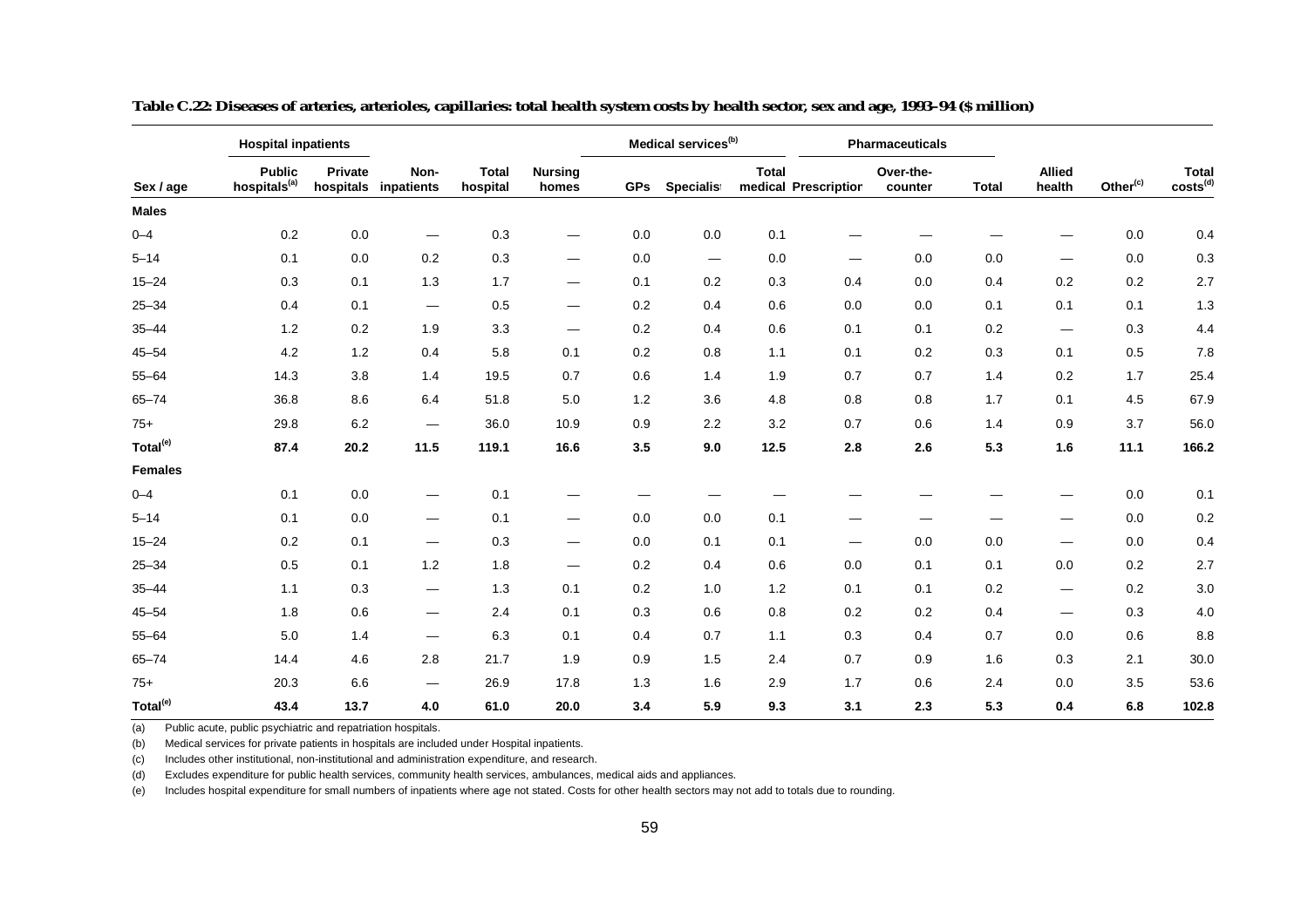|                      |                                           | Hospital admissions ('000) |              |                                                    | Hospital bed days ('000) |         |                                                                |       | Medical services <sup>(b)</sup> ('000) |                  |                                   |                                                 |                                     |
|----------------------|-------------------------------------------|----------------------------|--------------|----------------------------------------------------|--------------------------|---------|----------------------------------------------------------------|-------|----------------------------------------|------------------|-----------------------------------|-------------------------------------------------|-------------------------------------|
| Sex / age            | <b>Public</b><br>hospitals <sup>(a)</sup> | Private<br>hospitals       | <b>Total</b> | <b>Public</b><br>hospital hospitals <sup>(a)</sup> | Private<br>hospitals     |         | Non-inpatient<br>Total occasions of<br>hospital service ('000) |       | GPs Specialist                         | Total<br>medical | No. of<br>prescriptions<br>('000) | <b>Allied health</b><br>consultations<br>('000) | <b>Nursing</b><br>home<br>residents |
| <b>Males</b>         |                                           |                            |              |                                                    |                          |         |                                                                |       |                                        |                  |                                   |                                                 |                                     |
| $0 - 4$              | 0.1                                       | 0.0                        | 0.1          | 0.4                                                | 0.0                      | 0.5     |                                                                | 1.2   | 1.6                                    | $2.8\,$          |                                   |                                                 |                                     |
| $5 - 14$             | 0.0                                       | 0.0                        | 0.0          | 0.2                                                | 0.0                      | 0.2     | 2.4                                                            | 1.5   | $\qquad \qquad \longleftarrow$         | 1.5              |                                   |                                                 |                                     |
| $15 - 24$            | 0.1                                       | 0.0                        | 0.1          | 0.5                                                | 0.0                      | $0.5\,$ | 20.2                                                           | 3.5   | 2.7                                    | 6.1              | 4.1                               | 10.2                                            |                                     |
| $25 - 34$            | 0.1                                       | 0.0                        | 0.1          | 0.5                                                | 0.0                      | 0.6     |                                                                | 9.5   | 9.7                                    | 19.1             | 2.6                               | 5.1                                             |                                     |
| $35 - 44$            | 0.3                                       | 0.1                        | 0.3          | 1.9                                                | 0.1                      | 2.0     | 28.2                                                           | 5.9   | 6.9                                    | 12.8             | 6.6                               |                                                 |                                     |
| $45 - 54$            | 0.8                                       | 0.2                        | 1.0          | 5.6                                                | 1.0                      | 6.6     | 6.7                                                            | 9.3   | 15.4                                   | 24.7             | 5.6                               | 4.3                                             | $\mathbf{1}$                        |
| $55 - 64$            | 2.3                                       | 0.6                        | 3.0          | 19.5                                               | 3.9                      | 23.3    | 21.0                                                           | 21.8  | 32.1                                   | 53.9             | 34.5                              | 13.3                                            | 18                                  |
| $65 - 74$            | 4.9                                       | 1.5                        | 6.4          | 47.3                                               | 10.5                     | 57.8    | 96.3                                                           | 45.4  | 80.0                                   | 125.4            | 51.1                              | 8.4                                             | 136                                 |
| $75+$                | 3.6                                       | 0.9                        | 4.5          | 43.9                                               | 9.0                      | 53.0    | —                                                              | 35.6  | 50.2                                   | 85.8             | 39.5                              | 53.6                                            | 298                                 |
| Total <sup>(c)</sup> | 11.8                                      | 3.4                        | 15.1         | 115.6                                              | 24.6                     | 140.2   | 174.8                                                          | 133.8 | 198.4                                  | 332.1            | 143.9                             | 95.0                                            | 453                                 |
| <b>Females</b>       |                                           |                            |              |                                                    |                          |         |                                                                |       |                                        |                  |                                   |                                                 |                                     |
| $0 - 4$              | 0.0                                       | 0.0                        | 0.1          | 0.2                                                | 0.0                      | 0.2     |                                                                |       |                                        |                  |                                   |                                                 |                                     |
| $5 - 14$             | 0.0                                       | 0.0                        | 0.0          | 0.1                                                | 0.0                      | 0.1     | —                                                              | 1.9   | 0.7                                    | 2.6              |                                   |                                                 |                                     |
| $15 - 24$            | 0.1                                       | 0.0                        | 0.1          | 0.3                                                | 0.1                      | 0.5     |                                                                | 1.2   | 2.0                                    | $3.2\,$          |                                   |                                                 |                                     |
| $25 - 34$            | 0.1                                       | 0.0                        | 0.2          | 0.7                                                | 0.1                      | 0.8     | 17.7                                                           | 8.8   | 10.3                                   | 19.1             | 1.9                               | 1.7                                             |                                     |
| $35 - 44$            | 0.2                                       | 0.1                        | 0.3          | 2.1                                                | 0.3                      | 2.4     | —                                                              | 9.8   | 22.2                                   | 32.0             | 5.1                               |                                                 | 3                                   |
| $45 - 54$            | 0.4                                       | 0.1                        | 0.6          | 2.7                                                | 0.6                      | 3.3     | $\qquad \qquad$                                                | 10.5  | 10.6                                   | 21.1             | 13.2                              |                                                 | $\overline{2}$                      |
| $55 - 64$            | 0.9                                       | 0.3                        | 1.2          | 7.2                                                | 1.5                      | 8.8     | —                                                              | 14.4  | 14.2                                   | 28.5             | 20.6                              | 1.4                                             | $\overline{2}$                      |
| $65 - 74$            | 2.4                                       | 0.8                        | 3.2          | 20.2                                               | 5.6                      | 25.8    | 42.4                                                           | 33.6  | 47.5                                   | 81.1             | 47.2                              | 19.9                                            | 52                                  |
| $75+$                | 3.1                                       | 1.0                        | 4.1          | 36.9                                               | 10.4                     | 47.3    | —                                                              | 45.9  | 53.5                                   | 99.4             | 178.6                             | 1.4                                             | 487                                 |
| Total <sup>(c)</sup> | 7.4                                       | 2.4                        | 9.8          | 70.5                                               | 18.6                     | 89.2    | 60.2                                                           | 126.1 | 161.0                                  | 287.1            | 266.7                             | 24.4                                            | 546                                 |

**Table C.23: Diseases of arteries, arterioles, capillaries: health service utilisation by health sector, sex and age, 1993–94**

(b) Out-of-hospital medical services only.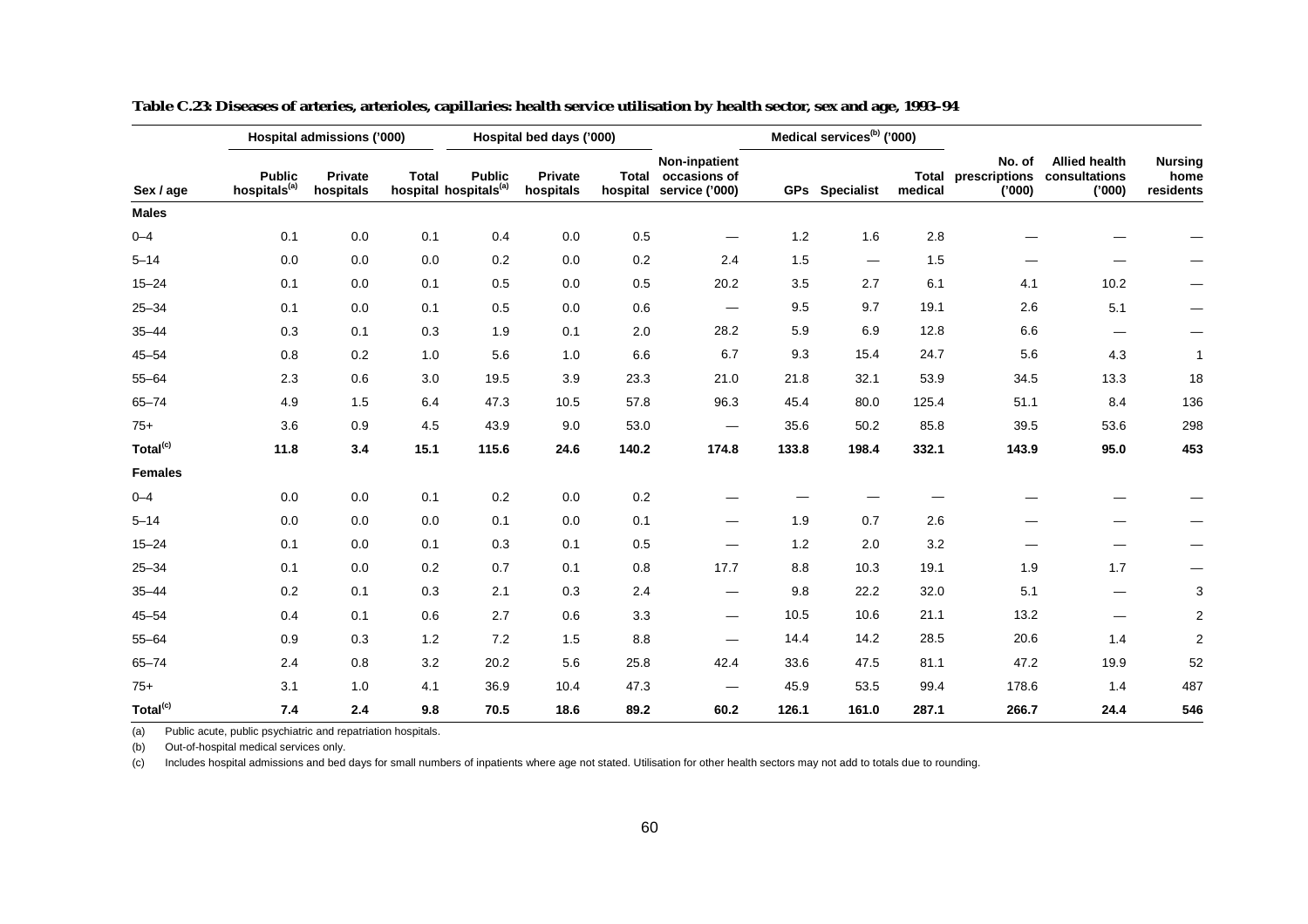|                      | <b>Hospital inpatients</b>                |         |                                 |                          |                                 |            | Medical services <sup>(b)</sup> |              |                      | Pharmaceuticals                 |              |                                 |                      |                               |
|----------------------|-------------------------------------------|---------|---------------------------------|--------------------------|---------------------------------|------------|---------------------------------|--------------|----------------------|---------------------------------|--------------|---------------------------------|----------------------|-------------------------------|
| Sex / age            | <b>Public</b><br>hospitals <sup>(a)</sup> | Private | Non-<br>hospitals inpatients    | <b>Total</b><br>hospital | <b>Nursing</b><br>homes         | <b>GPs</b> | Specialist                      | <b>Total</b> | medical Prescription | Over-the-<br>counter            | <b>Total</b> | <b>Allied</b><br>health         | Other <sup>(c)</sup> | Total<br>costs <sup>(d)</sup> |
| <b>Males</b>         |                                           |         |                                 |                          |                                 |            |                                 |              |                      |                                 |              |                                 |                      |                               |
| $0 - 4$              | 0.1                                       | 0.0     |                                 | 0.1                      |                                 | 0.0        |                                 | $0.0\,$      |                      |                                 |              |                                 | 0.0                  | 0.1                           |
| $5 - 14$             | 0.3                                       | 0.1     | 0.4                             | 0.8                      |                                 | 0.0        | 0.0                             | 0.1          | —                    | 0.0                             | 0.0          |                                 | 0.1                  | 1.0                           |
| $15 - 24$            | 1.2                                       | 0.8     | 2.2                             | 4.2                      |                                 | 0.5        | 0.3                             | 0.8          | 0.5                  | 0.0                             | 0.5          | $\overline{\phantom{0}}$        | 0.3                  | 5.8                           |
| $25 - 34$            | 3.3                                       | 2.1     | 1.3                             | 6.7                      | $\hspace{0.1mm}-\hspace{0.1mm}$ | 1.2        | 1.6                             | 2.8          | 0.7                  | 0.2                             | 0.8          | 0.5                             | 0.6                  | 11.4                          |
| $35 - 44$            | 5.4                                       | 4.2     | $\hspace{0.1mm}-\hspace{0.1mm}$ | 9.6                      | $\hspace{0.1mm}-\hspace{0.1mm}$ | 1.3        | 1.8                             | 3.1          | 1.2                  | 0.3                             | 1.6          | $\hspace{0.1mm}-\hspace{0.1mm}$ | 0.8                  | 15.0                          |
| $45 - 54$            | 6.1                                       | 5.6     | 0.6                             | 12.3                     | 0.2                             | 1.1        | 1.5                             | 2.6          | 1.0                  | 0.3                             | 1.3          | 0.0                             | 0.9                  | 17.3                          |
| $55 - 64$            | 6.9                                       | 4.7     | $\hspace{0.05cm}$               | 11.6                     | 0.4                             | 1.3        | 2.7                             | 4.0          | 1.6                  | 0.6                             | 2.3          | 0.2                             | 1.0                  | 19.5                          |
| $65 - 74$            | 9.6                                       | 3.8     | 3.8                             | 17.2                     | 1.4                             | 1.7        | 3.2                             | 4.9          | 2.2                  | 0.8                             | 3.1          | $\overbrace{\phantom{13333}}$   | 1.5                  | 28.0                          |
| $75+$                | 8.4                                       | 2.3     | $\hspace{0.05cm}$               | 10.7                     | 9.4                             | 1.1        | $1.2$                           | 2.3          | 1.0                  | 0.3                             | 1.3          |                                 | 1.3                  | 25.0                          |
| Total <sup>(e)</sup> | 41.3                                      | 23.6    | 8.3                             | 73.2                     | 11.3                            | 8.2        | 12.4                            | 20.6         | 8.2                  | 2.7                             | 10.9         | 0.7                             | 6.4                  | 123.2                         |
| <b>Females</b>       |                                           |         |                                 |                          |                                 |            |                                 |              |                      |                                 |              |                                 |                      |                               |
| $0 - 4$              | 0.0                                       | 0.0     | $\hspace{0.05cm}$               | 0.0                      |                                 |            |                                 |              |                      |                                 |              |                                 | 0.0                  | 0.1                           |
| $5 - 14$             | 0.1                                       | 0.0     | $\hspace{0.1mm}-\hspace{0.1mm}$ | 0.1                      | $\overline{\phantom{0}}$        | 0.1        | 0.1                             | 0.2          | 0.0                  | $\hspace{0.1mm}-\hspace{0.1mm}$ | 0.0          | $\overline{\phantom{0}}$        | 0.0                  | 0.3                           |
| $15 - 24$            | 1.0                                       | 0.5     | $\hspace{0.05cm}$               | 1.5                      |                                 | 0.4        | 0.4                             | 0.8          | 0.4                  | 0.0                             | 0.4          |                                 | 0.2                  | 2.9                           |
| $25 - 34$            | 4.5                                       | 3.4     | 2.3                             | 10.2                     | $\hspace{0.1mm}-\hspace{0.1mm}$ | 1.7        | 1.3                             | 2.9          | 1.5                  | 0.2                             | 1.7          | 0.8                             | 0.9                  | 16.4                          |
| $35 - 44$            | 6.3                                       | 7.5     | $\hspace{0.05cm}$               | 13.8                     | 0.1                             | 1.5        | 2.7                             | 4.2          | 1.2                  | 0.2                             | 1.4          | 0.0                             | 1.1                  | 20.6                          |
| $45 - 54$            | 7.4                                       | 8.0     | $\hspace{0.1mm}-\hspace{0.1mm}$ | 15.4                     | 0.2                             | 1.5        | 3.6                             | 5.2          | 1.3                  | 0.5                             | 1.8          | $\overline{\phantom{0}}$        | 1.2                  | 23.9                          |
| $55 - 64$            | 6.6                                       | 6.0     | $\hspace{0.1mm}-\hspace{0.1mm}$ | 12.5                     | 0.8                             | 1.5        | 2.6                             | 4.1          | 1.3                  | 0.8                             | 2.0          | $\overline{\phantom{0}}$        | 1.1                  | 20.6                          |
| $65 - 74$            | 8.6                                       | 4.7     | 1.1                             | 14.3                     | 1.9                             | 1.7        | 1.8                             | 3.5          | 1.7                  | 0.8                             | 2.5          | 0.3                             | 1.2                  | 23.8                          |
| $75+$                | 11.7                                      | 4.1     | $\hspace{0.05cm}$               | 15.7                     | 17.8                            | 1.9        | 2.6                             | 4.4          | 1.7                  | 0.7                             | 2.4          | 0.4                             | 2.3                  | 43.1                          |
| Total <sup>(e)</sup> | 46.1                                      | 34.1    | 3.4                             | 83.6                     | 20.8                            | 10.2       | 15.1                            | 25.3         | 9.2                  | 3.2                             | 12.4         | 1.5                             | 7.9                  | 151.5                         |

**Table C.24: Diseases of veins, lymphatics, other: total health system costs by health sector, sex and age, 1993–94 (\$ million)**

(b) Medical services for private patients in hospitals are included under Hospital inpatients.

(c) Includes other institutional, non-institutional and administration expenditure, and research.

(d) Excludes expenditure for public health services, community health services, ambulances, medical aids and appliances.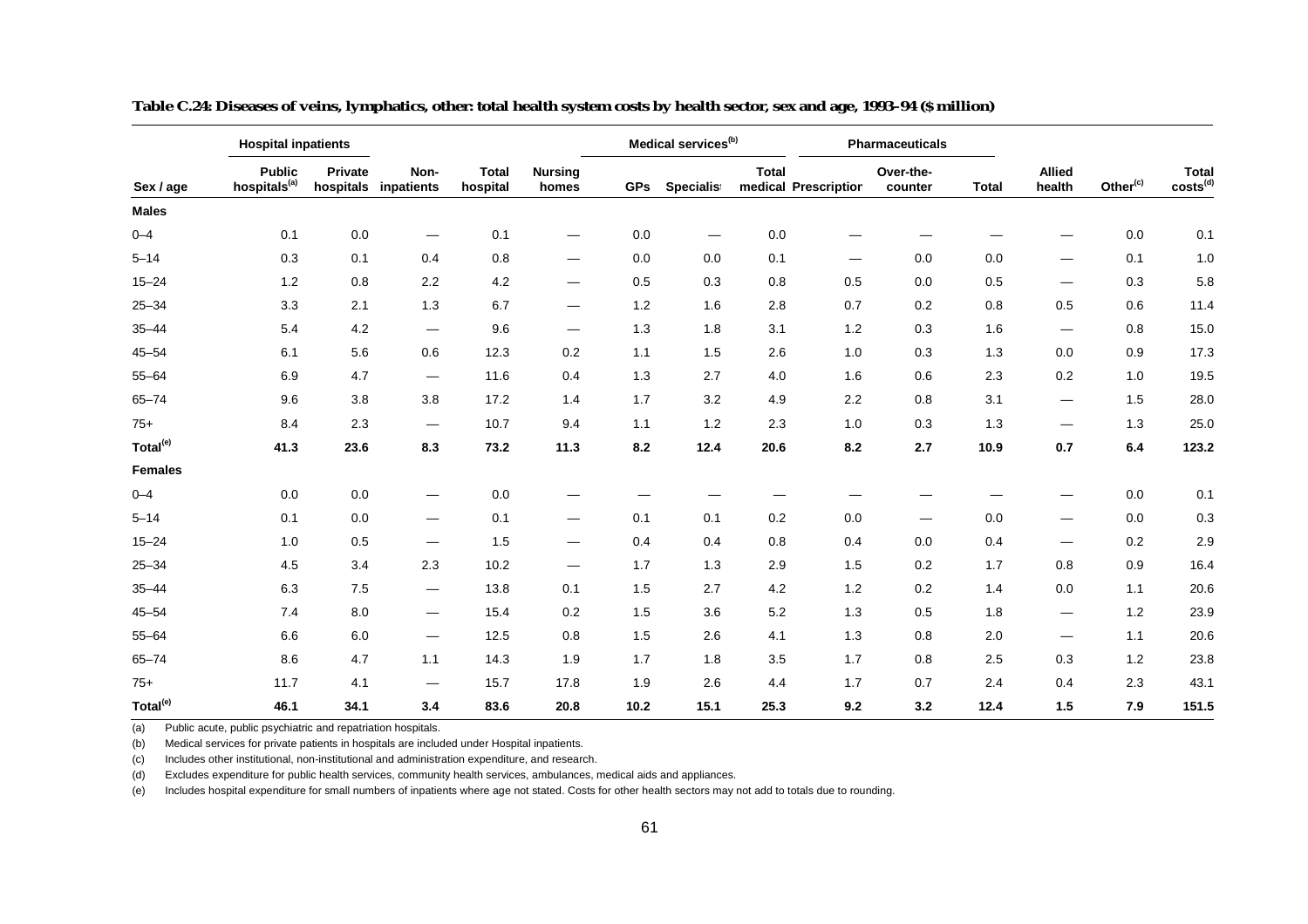|                      |                                           | Hospital admissions ('000) |              |                                                    | Hospital bed days ('000) |       |                                                                |       | Medical services <sup>(b)</sup> ('000) |                  |                                   |                                                 |                                     |
|----------------------|-------------------------------------------|----------------------------|--------------|----------------------------------------------------|--------------------------|-------|----------------------------------------------------------------|-------|----------------------------------------|------------------|-----------------------------------|-------------------------------------------------|-------------------------------------|
| Sex / age            | <b>Public</b><br>hospitals <sup>(a)</sup> | Private<br>hospitals       | <b>Total</b> | <b>Public</b><br>hospital hospitals <sup>(a)</sup> | Private<br>hospitals     |       | Non-inpatient<br>Total occasions of<br>hospital service ('000) |       | <b>GPs</b> Specialist                  | Total<br>medical | No. of<br>prescriptions<br>('000) | <b>Allied health</b><br>consultations<br>('000) | <b>Nursing</b><br>home<br>residents |
| <b>Males</b>         |                                           |                            |              |                                                    |                          |       |                                                                |       |                                        |                  |                                   |                                                 |                                     |
| $0 - 4$              | 0.0                                       | $0.0\,$                    | 0.0          | 0.1                                                | $0.0\,$                  | 0.1   |                                                                | 0.3   |                                        | 0.3              |                                   |                                                 |                                     |
| $5 - 14$             | 0.2                                       | 0.1                        | 0.2          | 0.3                                                | 0.1                      | 0.4   | 6.5                                                            | 1.8   | 2.3                                    | 4.1              |                                   |                                                 |                                     |
| $15 - 24$            | 0.7                                       | 0.4                        | 1.0          | 1.8                                                | 0.7                      | 2.5   | 33.5                                                           | 19.5  | 6.3                                    | 25.8             | 14.6                              |                                                 |                                     |
| $25 - 34$            | 1.9                                       | 1.1                        | 3.0          | 5.3                                                | 2.4                      | 7.7   | 19.4                                                           | 50.9  | 31.3                                   | 82.2             | 39.0                              | 28.0                                            |                                     |
| $35 - 44$            | 3.0                                       | 2.2                        | 5.3          | 9.0                                                | 5.5                      | 14.5  | $\overline{\phantom{0}}$                                       | 47.2  | 34.7                                   | 81.9             | 63.1                              |                                                 |                                     |
| $45 - 54$            | 3.1                                       | 2.9                        | 6.0          | 10.7                                               | 7.3                      | 18.0  | 9.0                                                            | 43.7  | 34.0                                   | 77.7             | 54.5                              | 1.8                                             | 4                                   |
| $55 - 64$            | 3.0                                       | 2.3                        | 5.3          | 13.4                                               | 6.6                      | 20.0  | —                                                              | 53.5  | 74.7                                   | 128.2            | 89.6                              | 13.3                                            | 12                                  |
| $65 - 74$            | 3.0                                       | 1.6                        | 4.7          | 19.5                                               | 8.1                      | 27.6  | 56.9                                                           | 69.8  | 99.7                                   | 169.5            | 128.3                             |                                                 | 37                                  |
| $75+$                | 2.1                                       | 0.7                        | 2.9          | 20.4                                               | 6.2                      | 26.6  | —                                                              | 40.1  | 36.9                                   | 76.9             | 48.7                              |                                                 | 256                                 |
| Total <sup>(c)</sup> | 17.0                                      | 11.4                       | 28.4         | 80.5                                               | 36.8                     | 117.3 | 125.3                                                          | 326.8 | 319.9                                  | 646.7            | 437.7                             | 43.1                                            | 309                                 |
| <b>Females</b>       |                                           |                            |              |                                                    |                          |       |                                                                |       |                                        |                  |                                   |                                                 |                                     |
| $0 - 4$              | 0.0                                       | 0.0                        | 0.0          | 0.1                                                | 0.0                      | 0.1   |                                                                |       |                                        |                  |                                   |                                                 |                                     |
| $5 - 14$             | 0.1                                       | 0.0                        | 0.1          | 0.1                                                | 0.0                      | 0.2   | —                                                              | 2.6   | 4.6                                    | 7.2              | 1.8                               |                                                 |                                     |
| $15 - 24$            | 0.6                                       | 0.3                        | 0.9          | 1.7                                                | 0.6                      | 2.3   |                                                                | 14.5  | 7.0                                    | 21.4             | 21.0                              |                                                 |                                     |
| $25 - 34$            | 2.4                                       | 1.6                        | 4.0          | 6.8                                                | 3.4                      | 10.2  | 35.4                                                           | 69.4  | 34.3                                   | 103.8            | 72.7                              | 45.2                                            |                                     |
| $35 - 44$            | 3.5                                       | 3.5                        | 7.0          | 9.1                                                | 8.2                      | 17.4  | —                                                              | 60.1  | 67.6                                   | 127.7            | 68.1                              | 1.8                                             | 3                                   |
| $45 - 54$            | 3.4                                       | 3.7                        | 7.1          | 14.8                                               | 9.1                      | 24.0  | $\qquad \qquad$                                                | 59.8  | 78.6                                   | 138.4            | 68.0                              |                                                 | 5                                   |
| $55 - 64$            | 3.0                                       | 2.6                        | 5.6          | 12.4                                               | 8.1                      | 20.5  | —                                                              | 58.5  | 65.0                                   | 123.5            | 68.8                              | $\hspace{0.05cm}$                               | 22                                  |
| $65 - 74$            | 3.1                                       | 1.9                        | 5.0          | 18.5                                               | 8.3                      | 26.8  | 16.0                                                           | 66.6  | 52.3                                   | 119.0            | 82.6                              | 16.0                                            | 52                                  |
| $75+$                | 3.0                                       | 1.2                        | 4.3          | 31.8                                               | 11.0                     | 42.8  | —                                                              | 72.1  | 88.6                                   | 160.7            | 88.8                              | 22.2                                            | 487                                 |
| Total <sup>(c)</sup> | 19.1                                      | 14.8                       | 33.8         | 95.5                                               | 48.7                     | 144.2 | 51.4                                                           | 403.7 | 398.1                                  | 801.8            | 471.8                             | 85.2                                            | 569                                 |

**Table C.25: Diseases of veins, lymphatics, other: health service utilisation by health sector, sex and age, 1993–94**

(b) Out-of-hospital medical services only.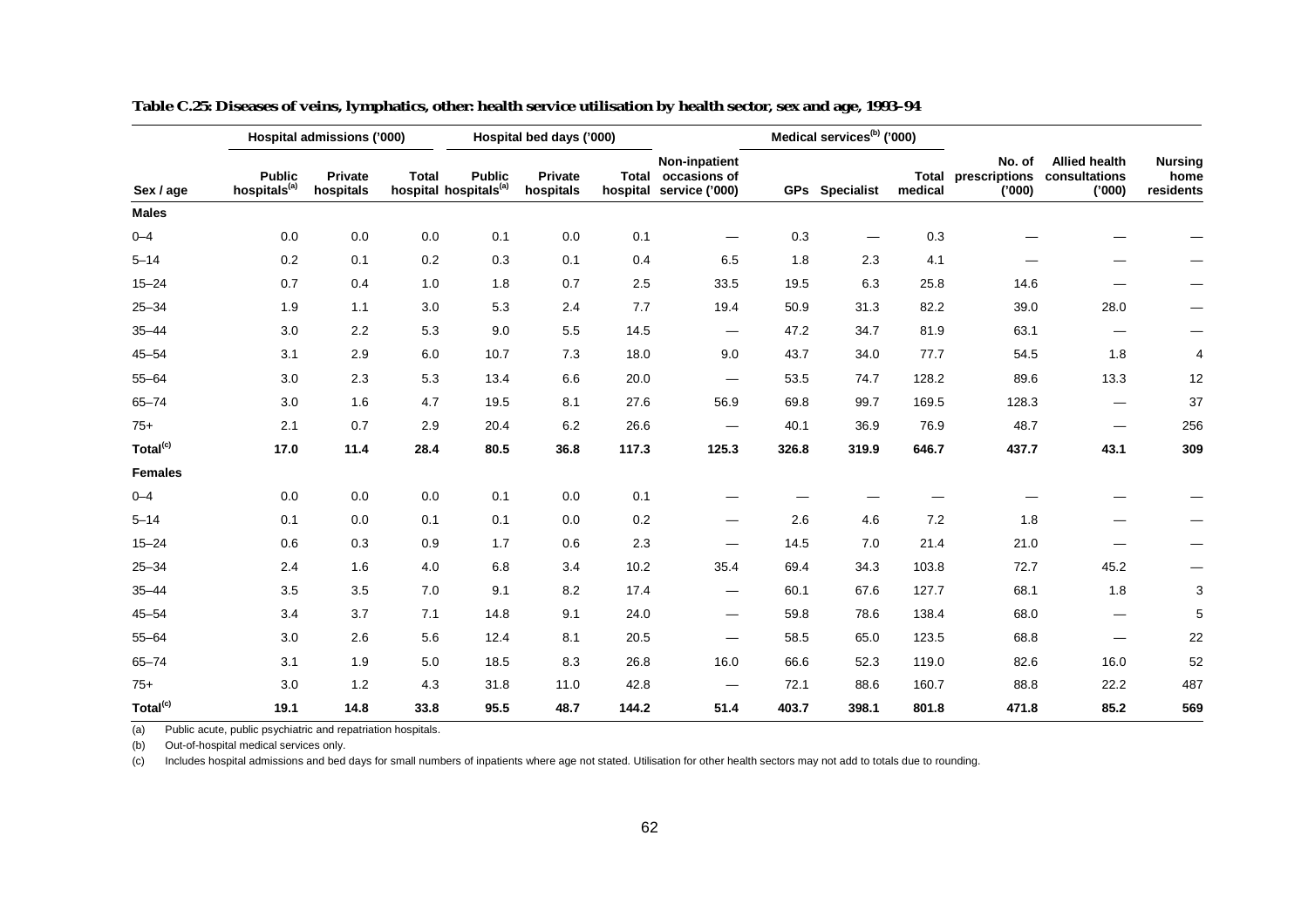| Sex / age            | <b>Hospital inpatients</b>                |                                |                                 |                          |                                 |            | Medical services <sup>(b)</sup> |              |                      | <b>Pharmaceuticals</b> |              |                                 |                      |                               |
|----------------------|-------------------------------------------|--------------------------------|---------------------------------|--------------------------|---------------------------------|------------|---------------------------------|--------------|----------------------|------------------------|--------------|---------------------------------|----------------------|-------------------------------|
|                      | <b>Public</b><br>hospitals <sup>(a)</sup> | Private                        | Non-<br>hospitals inpatients    | <b>Total</b><br>hospital | <b>Nursing</b><br>homes         | <b>GPs</b> | Specialist                      | <b>Total</b> | medical Prescription | Over-the-<br>counter   | <b>Total</b> | <b>Allied</b><br>health         | Other <sup>(c)</sup> | Total<br>costs <sup>(d)</sup> |
| <b>Males</b>         |                                           |                                |                                 |                          |                                 |            |                                 |              |                      |                        |              |                                 |                      |                               |
| $0 - 4$              |                                           |                                |                                 |                          |                                 |            |                                 |              |                      |                        |              |                                 |                      |                               |
| $5 - 14$             |                                           |                                |                                 |                          |                                 |            |                                 |              |                      |                        |              |                                 | —                    |                               |
| $15 - 24$            | —                                         |                                |                                 |                          |                                 | 0.0        | $\overline{\phantom{m}}$        | 0.0          |                      | 0.0                    | 0.0          | $\hspace{0.1mm}-\hspace{0.1mm}$ | 0.0                  | 0.0                           |
| $25 - 34$            | 0.0                                       |                                | —                               | 0.0                      | $\hspace{0.05cm}$               | 0.1        | 1.2                             | 1.3          | 1.1                  | 0.1                    | 1.3          | $\hspace{0.05cm}$               | 0.2                  | 2.8                           |
| $35 - 44$            | 0.0                                       |                                | —                               | $0.0\,$                  | $\hspace{0.05cm}$               | 0.8        | 2.3                             | 3.1          | 6.9                  | 0.2                    | $7.2\,$      | 0.2                             | 0.7                  | 11.2                          |
| $45 - 54$            | 0.0                                       | $\hspace{0.05cm}$              | 1.5                             | 1.5                      | $\hspace{0.05cm}$               | 2.5        | 3.7                             | 6.2          | 11.8                 | 0.4                    | 12.2         | 0.3                             | 1.3                  | 21.6                          |
| $55 - 64$            | 0.0                                       | 0.0                            | $\hspace{0.05cm}$               | 0.0                      | $\hspace{0.1mm}-\hspace{0.1mm}$ | 2.2        | 3.5                             | 5.7          | 17.4                 | 0.5                    | 17.9         | 0.3                             | 1.6                  | 25.5                          |
| $65 - 74$            | 0.0                                       | $\qquad \qquad \longleftarrow$ | $\hspace{0.05cm}$               | 0.0                      | $\hspace{0.05cm}$               | 1.0        | 2.0                             | 2.9          | 14.9                 | 0.4                    | 15.3         | 0.4                             | 1.2                  | 19.8                          |
| $75+$                | 0.0                                       | 0.0                            | $\hspace{0.1mm}-\hspace{0.1mm}$ | 0.0                      | $\hspace{0.05cm}$               | 0.1        | 0.6                             | 0.7          | 1.7                  | 0.0                    | 1.7          | $\hspace{0.1mm}-\hspace{0.1mm}$ | 0.2                  | 2.6                           |
| Total <sup>(e)</sup> | 0.0                                       | 0.0                            | 1.5                             | 1.6                      | $\overline{\phantom{m}}$        | 6.7        | 13.2                            | 19.9         | 53.9                 | 1.7                    | 55.6         | $1.2$                           | 5.1                  | 83.4                          |
| <b>Females</b>       |                                           |                                |                                 |                          |                                 |            |                                 |              |                      |                        |              |                                 |                      |                               |
| $0 - 4$              |                                           |                                |                                 |                          |                                 |            |                                 |              |                      |                        |              |                                 |                      |                               |
| $5 - 14$             |                                           |                                |                                 |                          |                                 |            |                                 |              |                      |                        |              |                                 |                      |                               |
| $15 - 24$            | $0.0\,$                                   |                                | –                               | 0.0                      | $\hspace{0.05cm}$               | 0.0        | $0.0\,$                         | 0.0          | 0.7                  | $0.0\,$                | 0.7          | $\overline{\phantom{m}}$        | 0.1                  | 0.8                           |
| $25 - 34$            | 0.0                                       |                                | $\overbrace{\phantom{aaaaa}}$   | 0.0                      | $\hspace{0.05cm}$               | 0.2        | 1.7                             | 1.9          | 0.4                  | 0.0                    | 0.4          | 0.3                             | 0.2                  | 2.7                           |
| $35 - 44$            | 0.0                                       |                                | —                               | 0.0                      | $\hspace{0.1mm}-\hspace{0.1mm}$ | 0.6        | 2.0                             | 2.6          | 4.9                  | 0.1                    | 5.1          | 0.2                             | 0.5                  | 8.4                           |
| $45 - 54$            | $0.0\,$                                   |                                | $\overbrace{\phantom{aaaaa}}$   | $0.0\,$                  | $\hspace{0.05cm}$               | 2.1        | 3.2                             | 5.3          | 10.0                 | 0.3                    | 10.3         | 0.4                             | 1.0                  | 17.1                          |
| $55 - 64$            | 0.0                                       | $\hspace{0.05cm}$              | 0.8                             | 0.8                      | $\hspace{0.05cm}$               | 4.0        | 3.6                             | 7.5          | 31.9                 | 1.1                    | 33.0         | 1.3                             | 2.8                  | 45.3                          |
| $65 - 74$            | 0.0                                       | $\qquad \qquad \longleftarrow$ | 1.1                             | 1.1                      | $\hspace{0.1mm}-\hspace{0.1mm}$ | 1.4        | 2.4                             | 3.8          | 23.9                 | 0.8                    | 24.6         | 0.5                             | 1.9                  | 31.9                          |
| $75+$                | —                                         |                                | 2.6                             | 2.6                      |                                 | 0.3        | 1.0                             | 1.4          | 4.8                  | 0.1                    | 4.8          | 0.2                             | 0.6                  | 9.6                           |
| Total <sup>(e)</sup> | 0.1                                       | —                              | 4.5                             | 4.5                      | $\overline{\phantom{0}}$        | 8.6        | 13.9                            | 22.5         | 76.6                 | 2.4                    | 79.0         | 2.9                             | 7.1                  | 115.9                         |

**Table C.26: High blood cholesterol: total health system costs by health sector, sex and age, 1993–94 (\$ million)**

(b) Medical services for private patients in hospitals are included under Hospital inpatients.

(c) Includes other institutional, non-institutional and administration expenditure, and research.

(d) Excludes expenditure for public health services, community health services, ambulances, medical aids and appliances.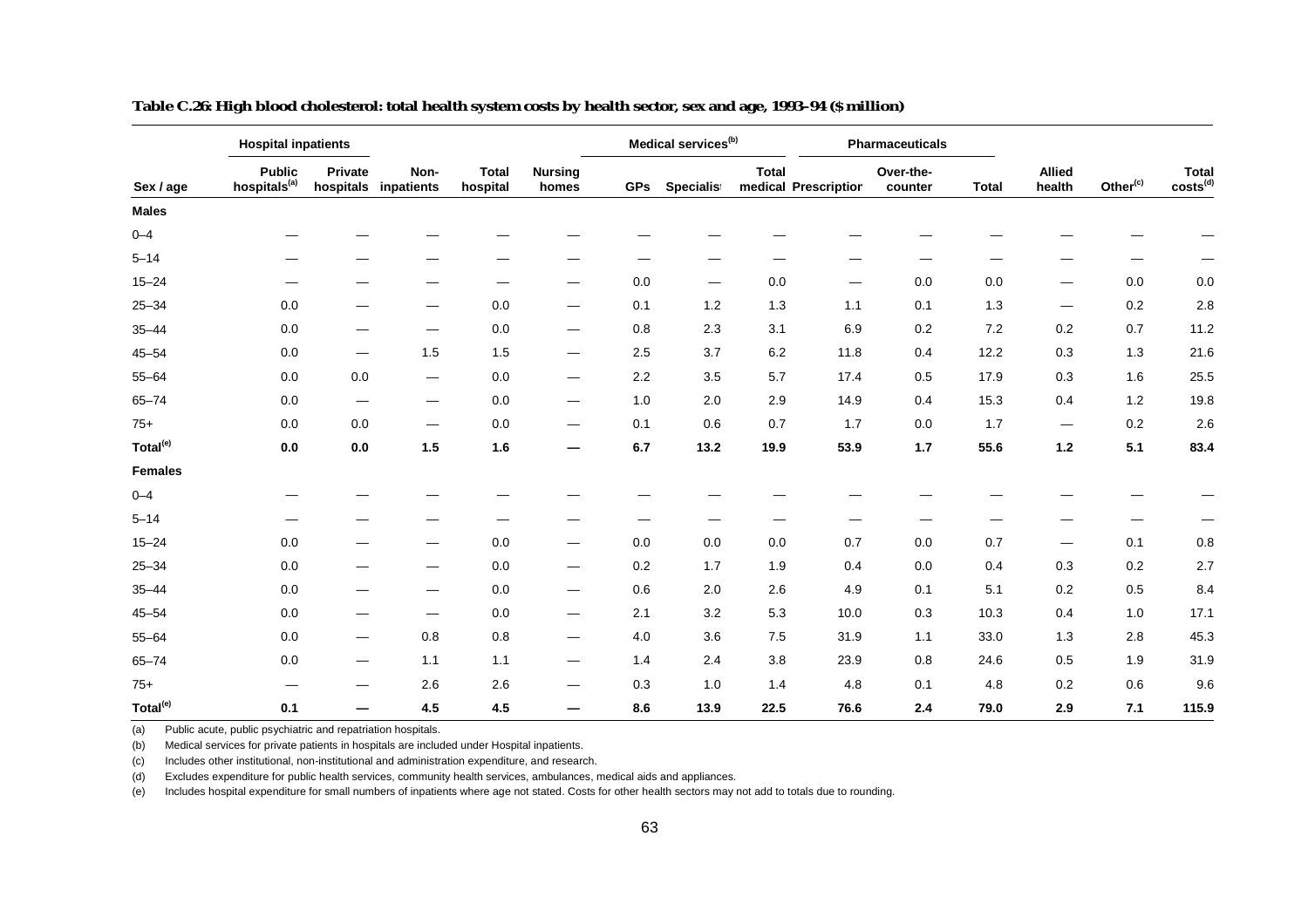|                      |                                           | Hospital admissions ('000)      |              |                                                    | Hospital bed days ('000)       |                          |                                                                |       | Medical services <sup>(b)</sup> ('000) |                  |                                   |                                                 |                                     |
|----------------------|-------------------------------------------|---------------------------------|--------------|----------------------------------------------------|--------------------------------|--------------------------|----------------------------------------------------------------|-------|----------------------------------------|------------------|-----------------------------------|-------------------------------------------------|-------------------------------------|
| Sex / age            | <b>Public</b><br>hospitals <sup>(a)</sup> | Private<br>hospitals            | <b>Total</b> | <b>Public</b><br>hospital hospitals <sup>(a)</sup> | Private<br>hospitals           |                          | Non-inpatient<br>Total occasions of<br>hospital service ('000) |       | GPs Specialist                         | Total<br>medical | No. of<br>prescriptions<br>('000) | <b>Allied health</b><br>consultations<br>('000) | <b>Nursing</b><br>home<br>residents |
| <b>Males</b>         |                                           |                                 |              |                                                    |                                |                          |                                                                |       |                                        |                  |                                   |                                                 |                                     |
| $0 - 4$              |                                           |                                 |              |                                                    |                                |                          |                                                                |       |                                        |                  |                                   |                                                 |                                     |
| $5 - 14$             |                                           |                                 |              |                                                    |                                |                          |                                                                |       |                                        |                  |                                   |                                                 |                                     |
| $15 - 24$            | $\hspace{0.05cm}$                         |                                 |              |                                                    |                                |                          |                                                                | 0.4   |                                        | 0.4              |                                   |                                                 |                                     |
| $25 - 34$            | 0.0                                       |                                 | 0.0          | 0.0                                                | $\hspace{0.05cm}$              | 0.0                      | —                                                              | 5.7   | 86.2                                   | 91.8             | 20.9                              |                                                 |                                     |
| $35 - 44$            | 0.0                                       | —                               | 0.0          | $0.0\,$                                            | —                              | 0.0                      | —                                                              | 34.5  | 117.6                                  | 152.2            | 122.8                             | 13.4                                            |                                     |
| $45 - 54$            | 0.0                                       | $\hspace{0.05cm}$               | 0.0          | 0.0                                                | $\hspace{0.05cm}$              | 0.0                      | 23.0                                                           | 106.4 | 157.9                                  | 264.3            | 210.7                             | 20.2                                            |                                     |
| $55 - 64$            | 0.0                                       | 0.0                             | 0.0          | 0.0                                                | 0.0                            | 0.0                      | $\hspace{0.05cm}$                                              | 92.4  | 156.8                                  | 249.3            | 314.1                             | 16.8                                            |                                     |
| $65 - 74$            | 0.0                                       | $\hspace{0.1mm}-\hspace{0.1mm}$ | 0.0          | 0.0                                                |                                | 0.0                      | $\hspace{0.05cm}$                                              | 42.4  | 112.2                                  | 154.6            | 274.3                             | 20.3                                            | —                                   |
| $75+$                | 0.0                                       | 0.0                             | 0.0          | 0.0                                                | 0.0                            | 0.0                      | —                                                              | 3.8   | 33.1                                   | 36.9             | 29.5                              |                                                 |                                     |
| Total <sup>(c)</sup> | 0.0                                       | $0.0\,$                         | $0.0\,$      | $0.0\,$                                            | 0.0                            | $0.0\,$                  | 23.0                                                           | 285.5 | 663.8                                  | 949.4            | 972.2                             | 70.6                                            | —                                   |
| <b>Females</b>       |                                           |                                 |              |                                                    |                                |                          |                                                                |       |                                        |                  |                                   |                                                 |                                     |
| $0 - 4$              |                                           |                                 |              |                                                    |                                |                          |                                                                |       |                                        |                  |                                   |                                                 |                                     |
| $5 - 14$             |                                           |                                 |              |                                                    |                                |                          |                                                                |       |                                        |                  |                                   |                                                 |                                     |
| $15 - 24$            | 0.0                                       |                                 | 0.0          | 0.0                                                | $\hspace{0.05cm}$              | 0.0                      | $\overline{\phantom{0}}$                                       | 0.9   | 0.1                                    | 0.9              | 12.9                              |                                                 |                                     |
| $25 - 34$            | 0.0                                       | —                               | 0.0          | 0.0                                                | $\hspace{0.05cm}$              | 0.0                      | —                                                              | 8.6   | 93.2                                   | 101.8            | 7.4                               | 14.7                                            |                                     |
| $35 - 44$            | 0.0                                       |                                 | 0.0          | 0.0                                                | $\overline{\phantom{0}}$       | 0.0                      | $\hspace{0.05cm}$                                              | 23.8  | 114.7                                  | 138.5            | 87.3                              | 13.5                                            |                                     |
| $45 - 54$            | 0.0                                       | —                               | 0.0          | 0.0                                                | $\qquad \qquad \longleftarrow$ | 0.0                      | —                                                              | 85.0  | 147.1                                  | 232.1            | 179.1                             | 24.8                                            |                                     |
| $55 - 64$            | 0.0                                       | $\hspace{0.1mm}-\hspace{0.1mm}$ | 0.0          | 0.0                                                | $\hspace{0.05cm}$              | 0.0                      | 11.5                                                           | 161.1 | 164.4                                  | 325.5            | 576.8                             | 74.0                                            | —                                   |
| $65 - 74$            | 0.0                                       | —                               | 0.0          | $0.0\,$                                            | —                              | 0.0                      | 16.3                                                           | 59.7  | 121.0                                  | 180.8            | 431.9                             | 26.2                                            |                                     |
| $75+$                | $\overline{\phantom{m}}$                  |                                 | --           |                                                    |                                | $\overline{\phantom{0}}$ | 39.9                                                           | 14.1  | 61.4                                   | 75.5             | 86.5                              | 13.4                                            |                                     |
| Total <sup>(c)</sup> | 0.0                                       |                                 | $0.0\,$      | 0.1                                                | —                              | 0.1                      | 67.6                                                           | 353.2 | 701.9                                  | 1,055.1          | 1,381.9                           | 166.6                                           |                                     |

**Table C.27: High blood cholesterol: health service utilisation by health sector, sex and age, 1993–94**

(b) Out-of-hospital medical services only.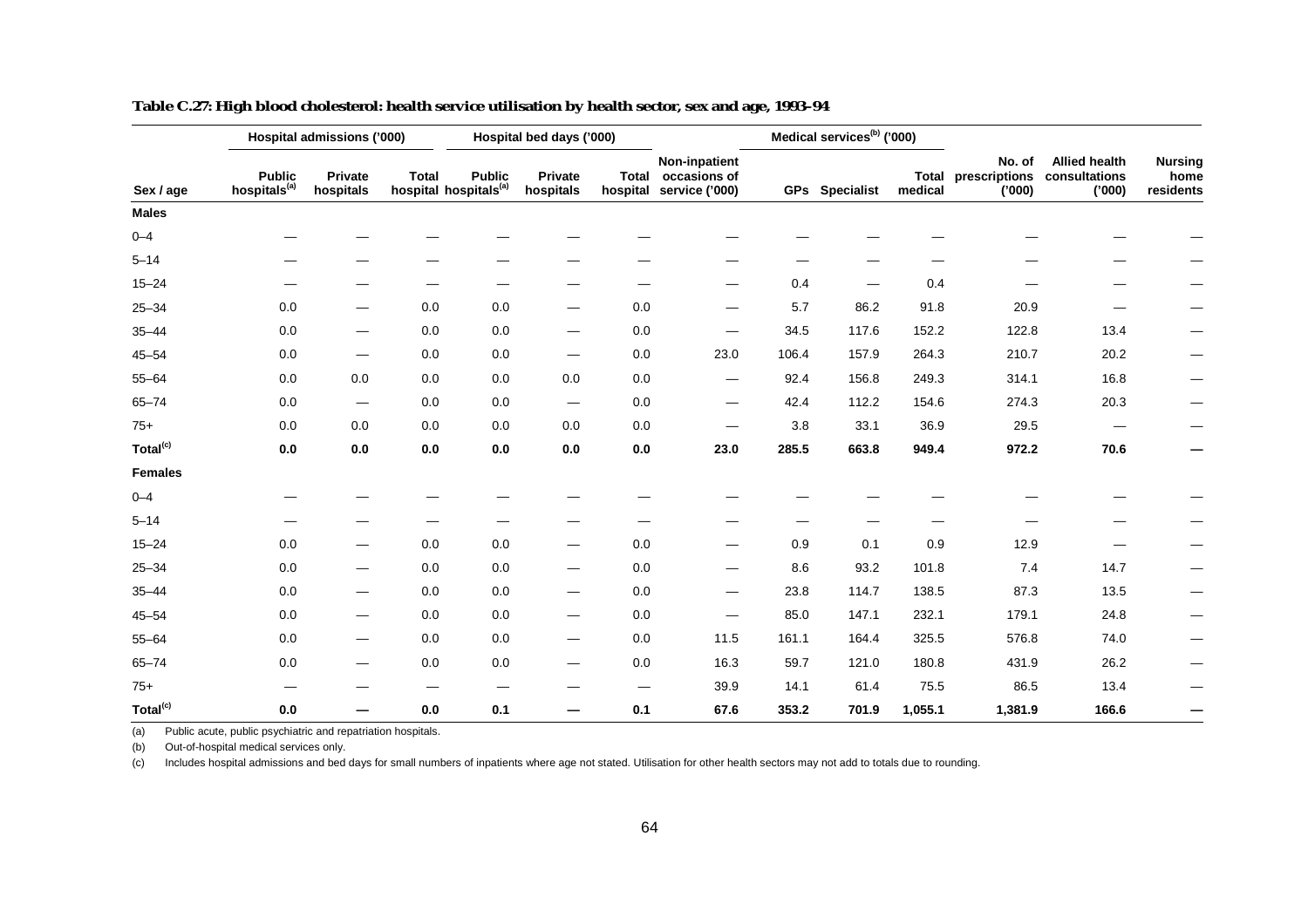|                      | <b>Hospital inpatients</b>                |                      |                                 |                          |                                |            | Medical services <sup>(b)</sup> |              |                      | <b>Pharmaceuticals</b>   |              |                                 |                      |                               |
|----------------------|-------------------------------------------|----------------------|---------------------------------|--------------------------|--------------------------------|------------|---------------------------------|--------------|----------------------|--------------------------|--------------|---------------------------------|----------------------|-------------------------------|
| Sex / age            | <b>Public</b><br>hospitals <sup>(a)</sup> | Private<br>hospitals | Non-<br>inpatients              | <b>Total</b><br>hospital | <b>Nursing</b><br>homes        | <b>GPs</b> | <b>Specialist</b>               | <b>Total</b> | medical Prescription | Over-the-<br>counter     | <b>Total</b> | <b>Allied</b><br>health         | Other <sup>(c)</sup> | <b>Total</b><br>$costs^{(d)}$ |
| <b>Males</b>         |                                           |                      |                                 |                          |                                |            |                                 |              |                      |                          |              |                                 |                      |                               |
| $0 - 4$              | 0.3                                       | 0.0                  | $\overbrace{\phantom{aaaaa}}$   | 0.4                      | $\overbrace{\phantom{aaaaa}}$  | 0.1        | 0.1                             | 0.1          | 0.1                  | $\overline{\phantom{m}}$ | 0.1          | -                               | 0.1                  | $0.7\,$                       |
| $5 - 14$             | 1.3                                       | 0.0                  | 1.0                             | 2.3                      | $\hspace{0.05cm}$              | 0.1        | 0.1                             | 0.2          | 0.4                  | 0.1                      | 0.4          | $\qquad \qquad \longleftarrow$  | 0.5                  | 3.4                           |
| $15 - 24$            | 1.4                                       | 0.0                  | $\qquad \qquad \longleftarrow$  | 1.4                      | $\qquad \qquad \longleftarrow$ | 0.1        | 0.5                             | 0.6          | 0.8                  | 0.1                      | 0.9          | $\hspace{0.1mm}-\hspace{0.1mm}$ | 0.6                  | 3.5                           |
| $25 - 34$            | 1.3                                       | 0.1                  | $\hspace{0.05cm}$               | 1.4                      | $\hspace{0.05cm}$              | 0.3        | 1.3                             | 1.6          | 0.6                  | 0.2                      | 0.8          | 0.1                             | 1.0                  | 4.9                           |
| $35 - 44$            | 2.1                                       | 0.2                  | $\hspace{0.1mm}-\hspace{0.1mm}$ | 2.3                      | $\qquad \qquad \longleftarrow$ | 1.0        | 0.9                             | 1.9          | 3.7                  | 0.3                      | 4.0          | 0.9                             | 2.4                  | 11.4                          |
| $45 - 54$            | 3.3                                       | 0.5                  | $\hspace{0.1mm}-\hspace{0.1mm}$ | 3.7                      | $\qquad \qquad \longleftarrow$ | 1.8        | 3.0                             | 4.8          | 3.9                  | 0.5                      | 4.4          | 0.7                             | 3.7                  | 17.2                          |
| $55 - 64$            | 5.5                                       | 0.8                  | 5.8                             | 12.2                     | $\hspace{0.05cm}$              | 3.0        | 6.1                             | 9.1          | 13.8                 | 0.9                      | 14.7         | 1.5                             | 10.0                 | 47.5                          |
| $65 - 74$            | 7.9                                       | 1.9                  | 2.1                             | 11.9                     | $1.2$                          | 3.7        | 5.9                             | 9.6          | 14.2                 | 1.0                      | 15.2         | 2.9                             | 10.5                 | 51.4                          |
| $75+$                | 6.7                                       | 1.7                  | 1.4                             | 9.7                      | 3.6                            | 2.9        | 3.3                             | 6.2          | 7.2                  | 0.3                      | 7.6          | 1.2                             | 6.4                  | 34.6                          |
| Total <sup>(e)</sup> | 29.8                                      | 5.2                  | 10.3                            | 45.3                     | 4.8                            | 13.0       | 21.2                            | 34.2         | 44.6                 | 3.3                      | 47.9         | 7.2                             | 35.2                 | 174.6                         |
| <b>Females</b>       |                                           |                      |                                 |                          |                                |            |                                 |              |                      |                          |              |                                 |                      |                               |
| $0 - 4$              | 0.3                                       | 0.0                  | $\hspace{0.05cm}$               | 0.3                      | $\qquad \qquad \longleftarrow$ | 0.0        | 0.5                             | 0.5          | —                    |                          |              |                                 | 0.2                  | 1.1                           |
| $5 - 14$             | 1.7                                       | 0.0                  | $\overline{\phantom{0}}$        | 1.8                      | $\hspace{0.05cm}$              | 0.1        | $\hspace{0.1mm}-\hspace{0.1mm}$ | 0.1          | 0.1                  | 0.0                      | 0.1          | $\overline{\phantom{0}}$        | 0.3                  | 2.2                           |
| $15 - 24$            | 1.7                                       | 0.1                  | $\hspace{0.05cm}$               | 1.8                      | $\hspace{0.05cm}$              | 0.3        | 0.4                             | 0.7          | 1.9                  | 0.1                      | 2.0          | 0.2                             | 1.1                  | 5.9                           |
| $25 - 34$            | 1.5                                       | 0.1                  | $\hspace{0.05cm}$               | 1.6                      | $\hspace{0.05cm}$              | 0.3        | 0.6                             | 0.9          | 1.1                  | 0.1                      | 1.2          | $\qquad \qquad$                 | 0.9                  | 4.5                           |
| $35 - 44$            | 1.6                                       | 0.2                  | $\hspace{0.05cm}$               | 1.8                      | $\hspace{0.05cm}$              | 1.1        | 1.9                             | 3.1          | 3.5                  | 0.2                      | 3.7          | 1.1                             | 2.7                  | 12.3                          |
| $45 - 54$            | 2.7                                       | 0.4                  | 1.1                             | 4.2                      | $\qquad \qquad \longleftarrow$ | 1.5        | 2.2                             | 3.7          | 4.4                  | 0.5                      | 4.9          | 1.0                             | 3.6                  | 17.3                          |
| $55 - 64$            | 4.2                                       | 0.7                  | 4.9                             | 9.9                      | 0.8                            | 2.3        | 3.3                             | 5.6          | 11.3                 | 0.5                      | 11.8         | 2.8                             | 7.7                  | 38.5                          |
| $65 - 74$            | 6.5                                       | 1.3                  | 7.0                             | 14.8                     | 2.7                            | 3.6        | 5.4                             | 9.0          | 15.6                 | 0.8                      | 16.3         | 2.1                             | 11.1                 | 56.0                          |
| $75+$                | 8.1                                       | 2.2                  | 4.2                             | 14.6                     | 11.3                           | 3.5        | 4.3                             | 7.9          | 11.0                 | 0.6                      | 11.5         | 4.0                             | 10.1                 | 59.4                          |
| Total <sup>(e)</sup> | 28.3                                      | 5.2                  | 17.2                            | 50.7                     | 14.8                           | 12.7       | 18.6                            | 31.3         | 48.7                 | 2.8                      | 51.5         | 11.3                            | 37.6                 | 197.3                         |

**Table C.28: Diabetes mellitus: total health system costs by health sector, sex and age, 1993–94 (\$ million)**

(b) Medical services for private patients in hospitals are included under Hospital inpatients.

(c) Includes home blood glucose testing equipment and supplies, other institutional, non-institutional and administration expenditure, and research.

(d) Excludes expenditure for public health services, community health services, ambulances.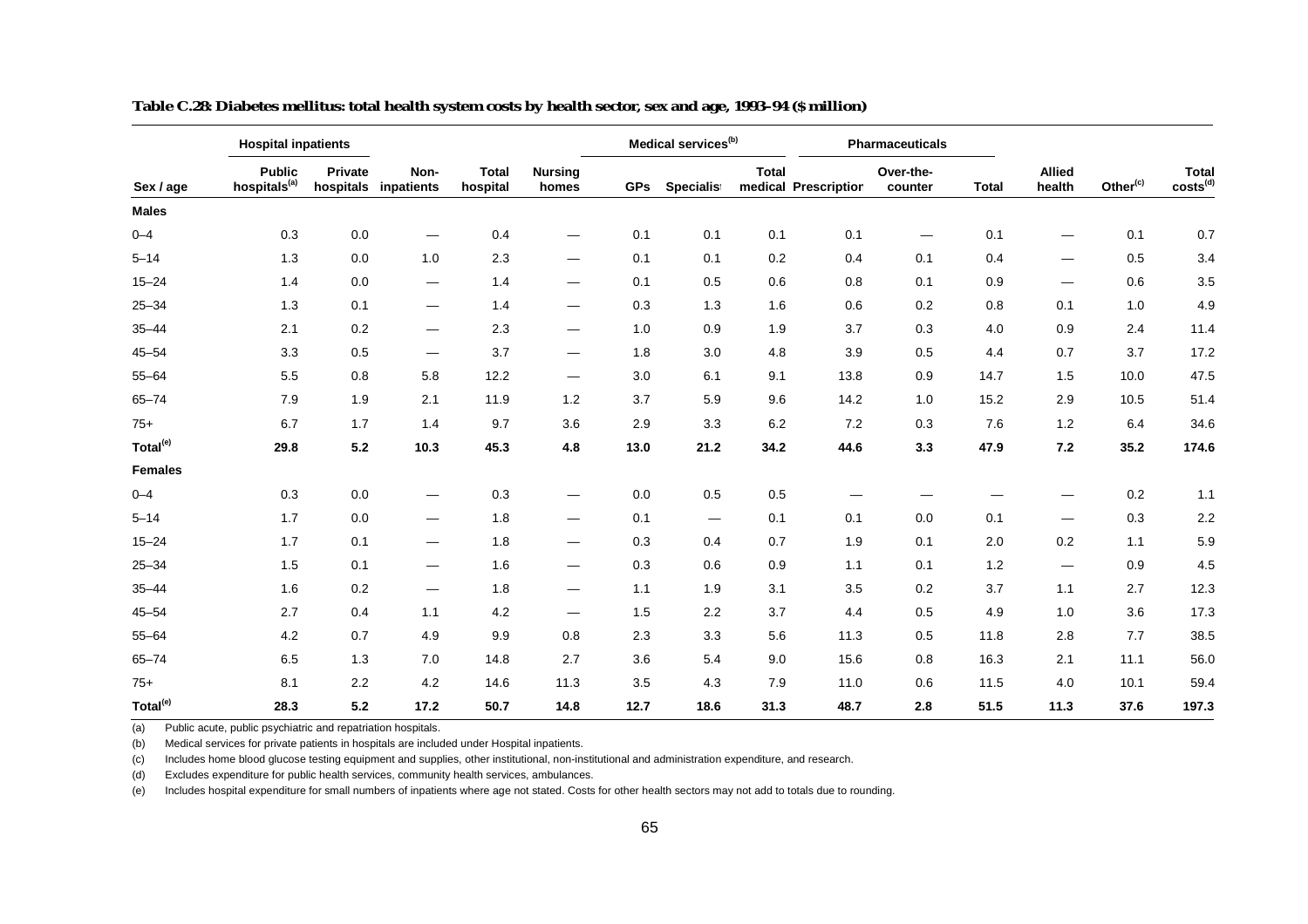|                      |                                           | Hospital admissions ('000) |              |                                                    | Hospital bed days ('000)    |      |                                                                |       | Medical services <sup>(b)</sup> ('000) |                         |                                   |                                                |                                     |
|----------------------|-------------------------------------------|----------------------------|--------------|----------------------------------------------------|-----------------------------|------|----------------------------------------------------------------|-------|----------------------------------------|-------------------------|-----------------------------------|------------------------------------------------|-------------------------------------|
| Sex / age            | <b>Public</b><br>hospitals <sup>(a)</sup> | Private<br>hospitals       | <b>Total</b> | <b>Public</b><br>hospital hospitals <sup>(a)</sup> | <b>Private</b><br>hospitals |      | Non-inpatient<br>Total occasions of<br>hospital service ('000) |       | <b>GPs</b> Specialist                  | <b>Total</b><br>medical | No. of<br>prescriptions<br>('000) | <b>Allied health</b><br>consultations<br>(000) | <b>Nursing</b><br>home<br>residents |
| <b>Males</b>         |                                           |                            |              |                                                    |                             |      |                                                                |       |                                        |                         |                                   |                                                |                                     |
| $0 - 4$              | 0.1                                       | 0.0                        | 0.1          | 0.8                                                | 0.0                         | 0.8  |                                                                | 2.2   | 2.9                                    | 5.1                     | 1.9                               |                                                |                                     |
| $5 - 14$             | 0.5                                       | 0.0                        | 0.6          | 2.6                                                | 0.1                         | 2.7  | 15.1                                                           | 3.8   | 4.6                                    | 8.4                     | 3.1                               |                                                |                                     |
| $15 - 24$            | 0.6                                       | 0.0                        | 0.7          | 2.7                                                | 0.1                         | 2.8  | $\hspace{0.05cm}$                                              | 4.3   | 10.1                                   | 14.4                    | 6.7                               |                                                |                                     |
| $25 - 34$            | 0.6                                       | 0.0                        | 0.7          | 2.8                                                | 0.1                         | 2.9  | $\hspace{0.05cm}$                                              | 13.2  | 31.2                                   | 44.5                    | 9.7                               | 3.8                                            |                                     |
| $35 - 44$            | 0.8                                       | 0.1                        | 0.9          | 4.6                                                | 0.3                         | 5.0  | $\hspace{0.05cm}$                                              | 39.9  | 39.1                                   | 78.9                    | 55.1                              | 51.8                                           |                                     |
| $45 - 54$            | 1.1                                       | 0.1                        | 1.2          | 7.7                                                | 0.9                         | 8.6  | $\qquad \qquad \longleftarrow$                                 | 75.5  | 110.6                                  | 186.1                   | 81.6                              | 38.1                                           |                                     |
| $55 - 64$            | 1.3                                       | 0.2                        | 1.6          | 12.9                                               | 1.5                         | 14.4 | 88.5                                                           | 125.6 | 213.3                                  | 338.9                   | 216.6                             | 85.5                                           |                                     |
| $65 - 74$            | 1.6                                       | 0.4                        | 2.1          | 19.5                                               | 3.9                         | 23.4 | 31.9                                                           | 157.6 | 229.6                                  | 387.2                   | 279.9                             | 170.2                                          | 34                                  |
| $75+$                | 1.2                                       | 0.3                        | 1.6          | 16.2                                               | 4.0                         | 20.2 | 20.8                                                           | 108.7 | 130.7                                  | 239.4                   | 154.2                             | 67.3                                           | 97                                  |
| Total <sup>(c)</sup> | 8.0                                       | $1.3$                      | 9.3          | 69.8                                               | 11.0                        | 80.7 | 156.3                                                          | 530.6 | 772.1                                  | 1,302.8                 | 808.7                             | 416.6                                          | 131                                 |
| <b>Females</b>       |                                           |                            |              |                                                    |                             |      |                                                                |       |                                        |                         |                                   |                                                |                                     |
| $0 - 4$              | 0.1                                       | 0.0                        | 0.1          | 0.7                                                | 0.0                         | 0.7  | —                                                              | 1.2   | 6.2                                    | 7.4                     |                                   |                                                |                                     |
| $5 - 14$             | 0.8                                       | 0.0                        | 0.8          | 3.6                                                | 0.1                         | 3.7  | $\hspace{0.05cm}$                                              | 1.9   | $\hspace{0.05cm}$                      | 1.9                     | 1.8                               |                                                |                                     |
| $15 - 24$            | 0.8                                       | 0.1                        | 0.9          | 3.3                                                | 0.3                         | 3.6  | $\overline{\phantom{0}}$                                       | 13.8  | 8.5                                    | 22.3                    | 14.9                              | 14.1                                           |                                     |
| $25 - 34$            | 0.6                                       | 0.1                        | 0.6          | 2.9                                                | 0.3                         | 3.2  | $\overline{\phantom{0}}$                                       | 12.0  | 16.3                                   | 28.3                    | 17.1                              |                                                | —                                   |
| $35 - 44$            | 0.6                                       | 0.1                        | 0.7          | 3.7                                                | 0.4                         | 4.2  | —                                                              | 34.9  | 51.9                                   | 86.8                    | 46.1                              | 62.8                                           |                                     |
| $45 - 54$            | 0.8                                       | 0.1                        | 0.9          | 6.4                                                | 0.9                         | 7.3  | 16.8                                                           | 60.8  | 83.3                                   | 144.1                   | 91.2                              | 56.3                                           |                                     |
| $55 - 64$            | 1.2                                       | 0.2                        | 1.4          | 10.9                                               | 1.4                         | 12.3 | 74.7                                                           | 95.0  | 115.3                                  | 210.3                   | 172.9                             | 164.5                                          | 22                                  |
| $65 - 74$            | 1.6                                       | 0.3                        | 1.9          | 15.9                                               | 2.9                         | 18.7 | 105.3                                                          | 143.8 | 236.9                                  | 380.7                   | 272.1                             | 123.6                                          | 74                                  |
| $75+$                | 1.6                                       | 0.4                        | 2.0          | 23.9                                               | 7.3                         | 31.2 | 64.0                                                           | 137.3 | 204.5                                  | 341.8                   | 205.7                             | 233.4                                          | 309                                 |
| Total <sup>(c)</sup> | 8.1                                       | 1.3                        | 9.3          | 71.3                                               | 13.5                        | 84.8 | 260.8                                                          | 500.7 | 722.8                                  | 1,223.6                 | 821.7                             | 654.8                                          | 405                                 |

**Table C.29: Diabetes mellitus: health service utilisation by health sector, sex and age, 1993–94**

(b) Out-of-hospital medical services only.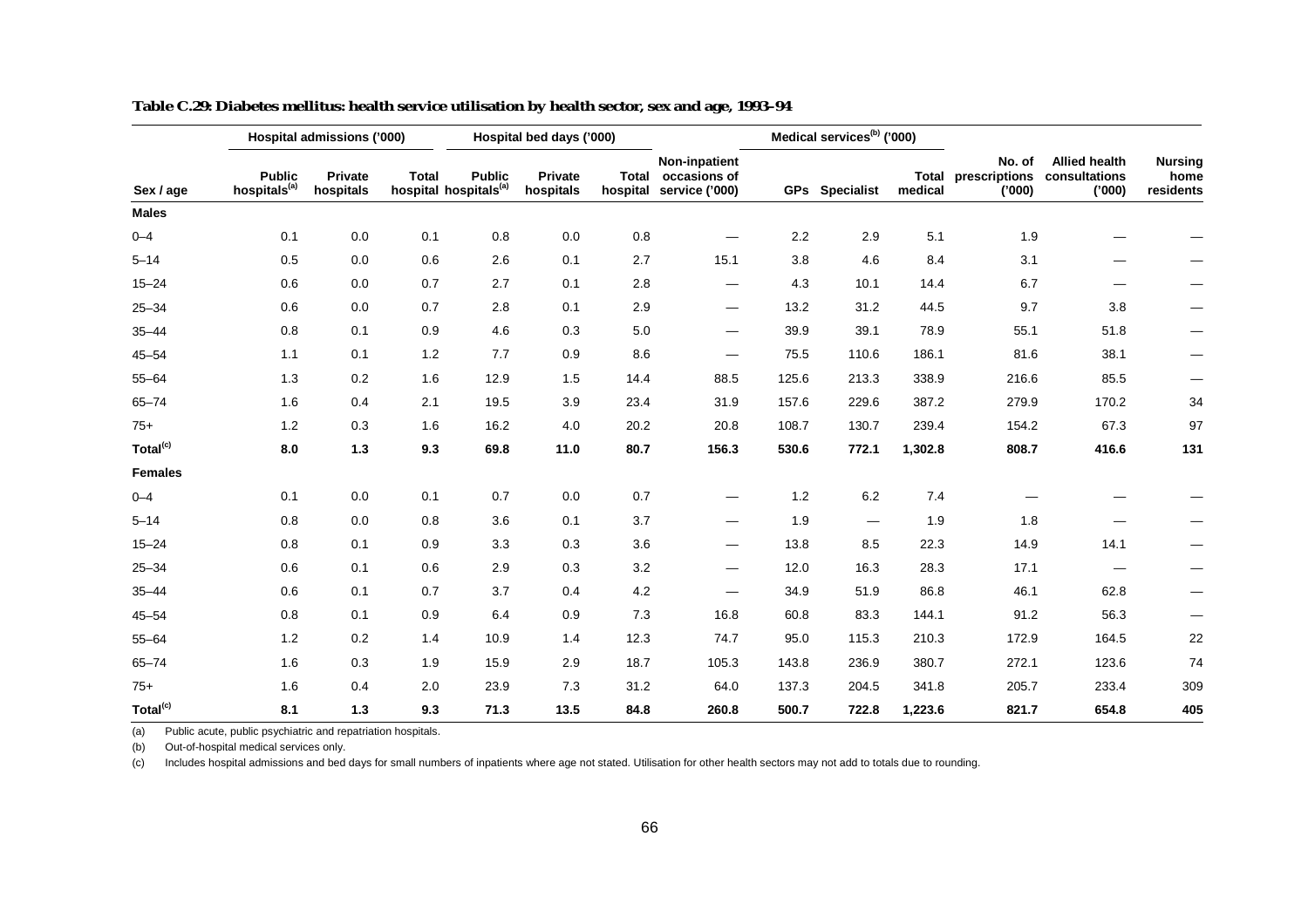|                      | <b>Hospital inpatients</b>                |                        |                                 |                          |                                |            | Medical services <sup>(b)</sup> |              |                                | <b>Pharmaceuticals</b> |              |                          |                      |                        |
|----------------------|-------------------------------------------|------------------------|---------------------------------|--------------------------|--------------------------------|------------|---------------------------------|--------------|--------------------------------|------------------------|--------------|--------------------------|----------------------|------------------------|
| Sex / age            | <b>Public</b><br>hospitals <sup>(a)</sup> | Private                | Non-<br>hospitals inpatients    | <b>Total</b><br>hospital | <b>Nursing</b><br>homes        | <b>GPs</b> | Specialist                      | <b>Total</b> | medical Prescription           | Over-the-<br>counter   | <b>Total</b> | <b>Allied</b><br>health  | Other <sup>(c)</sup> | $Total \ \costs^{(d)}$ |
| <b>Males</b>         |                                           |                        |                                 |                          |                                |            |                                 |              |                                |                        |              |                          |                      |                        |
| $0 - 4$              | 0.1                                       | 0.0                    |                                 | 0.1                      |                                |            |                                 |              |                                |                        |              |                          | 0.0                  | 0.1                    |
| $5 - 14$             | 0.0                                       | 0.0                    | $\hspace{0.05cm}$               | 0.0                      | $\overline{\phantom{0}}$       | 0.0        |                                 | 0.0          |                                |                        |              |                          | 0.0                  | 0.1                    |
| $15 - 24$            | 0.1                                       | $\qquad \qquad \qquad$ | $\hspace{0.05cm}$               | 0.1                      | $\qquad \qquad \longleftarrow$ | 0.0        | 0.1                             | 0.1          |                                | 0.0                    | 0.0          |                          | 0.0                  | 0.2                    |
| $25 - 34$            | 0.1                                       | 0.0                    | $\hspace{0.05cm}$               | 0.1                      | $\hspace{0.05cm}$              | 0.0        | $\hspace{0.05cm}$               | 0.0          |                                |                        |              | $\overline{\phantom{0}}$ | 0.0                  | 0.2                    |
| $35 - 44$            | 0.1                                       | 0.0                    | $\overline{\phantom{0}}$        | 0.1                      | $\qquad \qquad \longleftarrow$ | 0.1        | 0.1                             | 0.2          | 0.1                            | $\hspace{0.05cm}$      | 0.1          |                          | 0.0                  | 0.4                    |
| $45 - 54$            | 0.2                                       | 0.0                    | 1.5                             | 1.7                      | $\hspace{0.05cm}$              | 0.0        | 0.0                             | 0.0          | $\overbrace{\phantom{aaaaa}}$  | 0.1                    | 0.1          |                          | 0.2                  | 2.0                    |
| $55 - 64$            | 0.2                                       | 0.0                    | $\hspace{0.1mm}-\hspace{0.1mm}$ | 0.2                      | $\hspace{0.05cm}$              | 0.1        | 0.1                             | 0.1          | $\qquad \qquad \longleftarrow$ | 0.0                    | 0.0          | $\overline{\phantom{0}}$ | 0.0                  | 0.4                    |
| $65 - 74$            | 0.4                                       | 0.0                    | 1.4                             | 1.8                      | 0.2                            | 0.0        | 0.1                             | 0.1          | $\overbrace{\phantom{aaaaa}}$  | $0.0\,$                | 0.0          | $\overline{\phantom{0}}$ | 0.2                  | 2.4                    |
| $75+$                | 0.6                                       | 0.0                    | $\hspace{0.05cm}$               | 0.6                      | 1.0                            | 0.0        | $\hspace{0.1mm}-\hspace{0.1mm}$ | 0.0          | —                              | 0.0                    | 0.0          |                          | 0.2                  | 1.8                    |
| Total <sup>(e)</sup> | 1.9                                       | 0.1                    | 2.8                             | 4.8                      | $1.2$                          | 0.3        | 0.3                             | 0.6          | 0.1                            | 0.2                    | 0.2          |                          | 0.8                  | 7.6                    |
| <b>Females</b>       |                                           |                        |                                 |                          |                                |            |                                 |              |                                |                        |              |                          |                      |                        |
| $0 - 4$              | 0.1                                       |                        |                                 | 0.1                      | —                              | 0.0        | $\overline{\phantom{0}}$        | 0.0          |                                |                        |              |                          | 0.0                  | 0.2                    |
| $5 - 14$             | 0.0                                       |                        |                                 | 0.0                      |                                |            |                                 |              |                                |                        |              |                          | 0.0                  | 0.1                    |
| $15 - 24$            | 0.1                                       | 0.0                    | $\hspace{0.05cm}$               | 0.1                      |                                | 0.1        | 0.1                             | 0.3          |                                |                        |              | 0.4                      | 0.1                  | 0.8                    |
| $25 - 34$            | 0.1                                       | 0.0                    | $\hspace{0.05cm}$               | 0.1                      | $\hspace{0.05cm}$              | 0.1        | 0.4                             | 0.5          | —                              | 0.0                    | 0.0          |                          | 0.1                  | 0.7                    |
| $35 - 44$            | 0.1                                       | 0.0                    | $\hspace{0.05cm}$               | 0.1                      | $\hspace{0.05cm}$              | 0.1        | 0.1                             | 0.2          | —                              | $\hspace{0.05cm}$      |              | $\overline{\phantom{0}}$ | 0.0                  | 0.3                    |
| $45 - 54$            | 0.2                                       | 0.0                    | $\hspace{0.05cm}$               | 0.2                      | $\qquad \qquad \longleftarrow$ | 0.1        | 0.1                             | 0.2          |                                | 0.0                    | 0.0          | $\overline{\phantom{0}}$ | 0.0                  | 0.4                    |
| $55 - 64$            | 0.3                                       | 0.0                    | $\hspace{0.1mm}-\hspace{0.1mm}$ | 0.3                      | 0.2                            | 0.0        | $\hspace{0.1mm}-\hspace{0.1mm}$ | 0.0          |                                | 0.0                    | 0.0          | $\overline{\phantom{0}}$ | 0.1                  | 0.5                    |
| $65 - 74$            | 0.4                                       | 0.0                    | $\hspace{0.05cm}$               | 0.5                      | 0.3                            | 0.0        | $\hspace{0.1mm}-\hspace{0.1mm}$ | 0.0          | 0.3                            | 0.0                    | 0.4          |                          | 0.1                  | 1.3                    |
| $75+$                | 0.8                                       | 0.1                    |                                 | 0.9                      | 2.7                            | 0.1        | $\hspace{0.05cm}$               | 0.1          | $\overline{\phantom{m}}$       | 0.0                    | 0.0          | $\overline{\phantom{0}}$ | 0.4                  | 4.0                    |
| Total <sup>(e)</sup> | 2.0                                       | 0.2                    |                                 | 2.2                      | 3.1                            | 0.5        | 0.7                             | $1.2$        | 0.3                            | 0.1                    | 0.5          | 0.4                      | 0.8                  | 8.3                    |

**Table C.30: Hypoglycemia and hyperinsulinism: total health system costs by health sector, sex and age, 1993–94 (\$ million)**

(b) Medical services for private patients in hospitals are included under Hospital inpatients.

(c) Includes other institutional, non-institutional and administration expenditure, and research.

(d) Excludes expenditure for public health services, community health services, ambulances, medical aids and appliances.